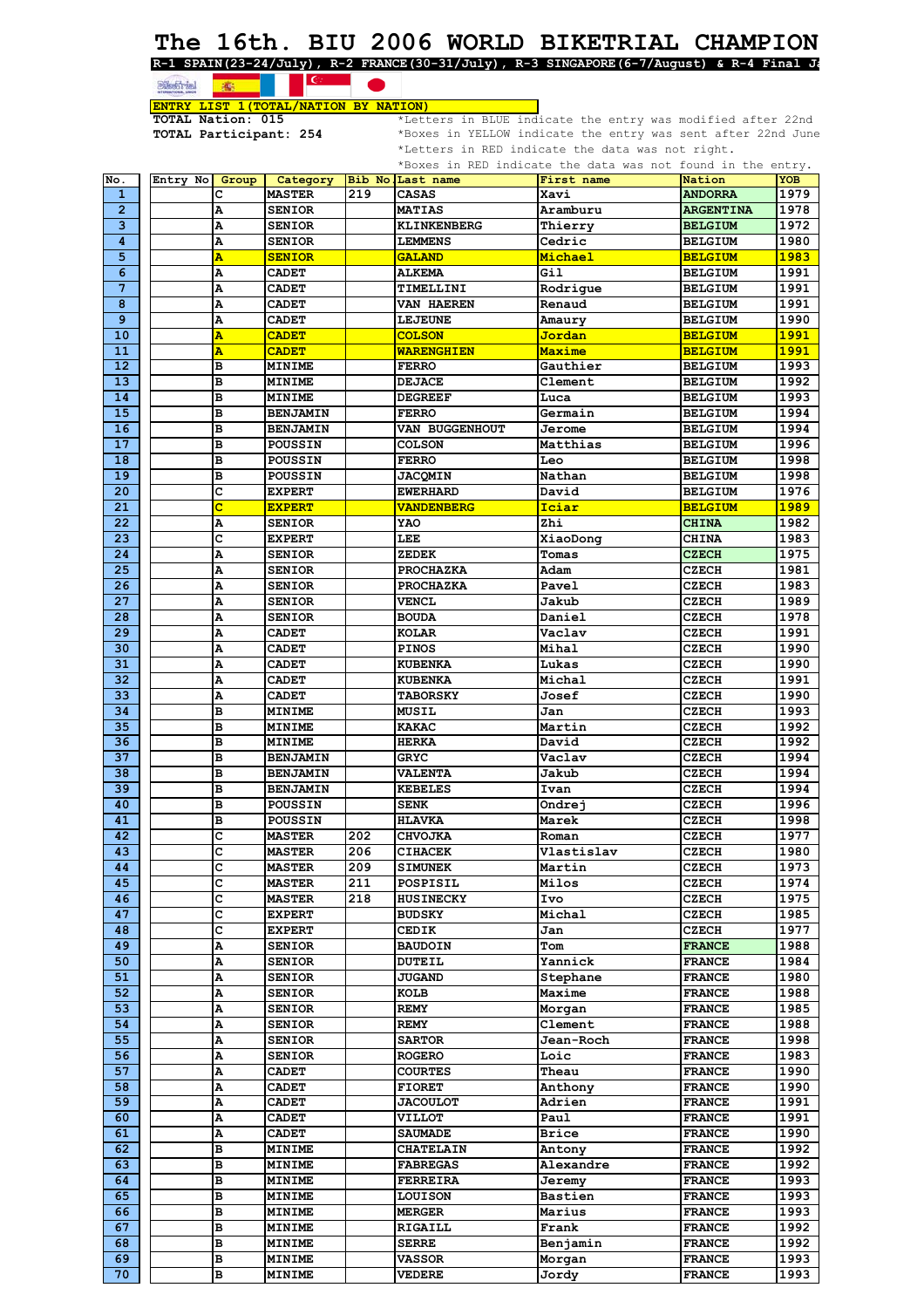# The 16th. BIU 2006 WORLD BIKETRIAL CHAMPION<br>R-1 SPAIN(23-24/July), R-2 FRANCE(30-31/July), R-3 SINGAPORE(6-7/August) & R-4 Final Je

|                                                        |  |  |  | SPAIN(23-24/July), R-2 FRANCE(30-31/July), R-3 SINGAPORE(6-7/Aug |  |
|--------------------------------------------------------|--|--|--|------------------------------------------------------------------|--|
| <b>Refined a support of the Community of Community</b> |  |  |  |                                                                  |  |

|                  | <b>EXECTED</b><br>35                  |                 |     |                  |                                                              |                  |      |
|------------------|---------------------------------------|-----------------|-----|------------------|--------------------------------------------------------------|------------------|------|
|                  | ENTRY LIST 1 (TOTAL/NATION BY NATION) |                 |     |                  |                                                              |                  |      |
|                  | <b>TOTAL Nation: 015</b>              |                 |     |                  | *Letters in BLUE indicate the entry was modified after 22nd  |                  |      |
|                  | TOTAL Participant: 254                |                 |     |                  | *Boxes in YELLOW indicate the entry was sent after 22nd June |                  |      |
| 71               | в                                     | <b>BENJAMIN</b> |     | <b>BOUVOT</b>    | Stywell                                                      | <b>FRANCE</b>    | 1994 |
| 72               | в                                     | <b>POUSSIN</b>  |     | <b>FABREGAS</b>  | Ludovic                                                      | <b>FRANCE</b>    | 1996 |
| 73               | c                                     | <b>EXPERT</b>   |     | <b>ALBOUY</b>    | Laurent                                                      | <b>FRANCE</b>    | 1980 |
| 74               | c                                     | <b>EXPERT</b>   |     | <b>HOFFER</b>    | Adrien                                                       | <b>FRANCE</b>    | 1988 |
| 75               | c                                     | <b>EXPERT</b>   |     | <b>MORALES</b>   | Cyril                                                        | <b>FRANCE</b>    | 1984 |
| 76               | c                                     | <b>EXPERT</b>   |     | <b>TOUTEAU</b>   | Alexis                                                       | <b>FRANCE</b>    | 1985 |
| 77               | c                                     | <b>EXPERT</b>   |     | <b>HEMMERY</b>   | Ludovic                                                      | <b>FRANCE</b>    | 1983 |
| 78               | D                                     | <b>FEMINA</b>   |     | <b>REMY</b>      | Audrey                                                       | <b>FRANCE</b>    | 1989 |
| 79               | Ċ                                     | <b>MASTER</b>   | 207 | <b>STEINERT</b>  | Achim                                                        | <b>GERMANY</b>   | 1982 |
| 80               | D                                     | <b>FEMINA</b>   |     | <b>TREUE</b>     | Juliane                                                      | <b>GERMANY</b>   | 1985 |
| 81               | в                                     | <b>MINIME</b>   |     | DI RONCO         | Nicolo                                                       | <b>ITALY</b>     | 1992 |
| 82               | c                                     | <b>EXPERT</b>   |     | <b>BRUMOTTI</b>  | Vittorio                                                     | <b>ITALY</b>     | 1980 |
| 83               | c                                     | <b>EXPERT</b>   |     | COGO             | Samuele                                                      | <b>ITALY</b>     | 1981 |
| 84               | A                                     | <b>ELITE</b>    | 4   | <b>TERAI</b>     | Kazuki                                                       | <b>JAPAN</b>     | 1985 |
| 85               | A                                     | <b>ELITE</b>    | 22  | MIYAOKA          | Keita                                                        | <b>JAPAN</b>     | 1983 |
| 86               | Α                                     | <b>ELITE</b>    | 24  | <b>TAKAGI</b>    | Yuki                                                         | <b>JAPAN</b>     | 1986 |
| 87               | A                                     | <b>SENIOR</b>   |     | <b>NISHIZAKI</b> | Katsuya                                                      | <b>JAPAN</b>     | 1958 |
| 88               | A                                     | <b>SENIOR</b>   |     | <b>MURATA</b>    | Riki                                                         | <b>JAPAN</b>     | 1980 |
| 89               | Α                                     | <b>SENIOR</b>   |     | <b>ISHIGURO</b>  | Masashi                                                      | <b>JAPAN</b>     | 1982 |
| 90               | A                                     | <b>SENIOR</b>   |     | <b>HAGIWARA</b>  | Takuya                                                       | <b>JAPAN</b>     | 1985 |
| 91               | A                                     | <b>SENIOR</b>   |     | <b>NAKATANI</b>  | Chikara                                                      | <b>JAPAN</b>     | 1987 |
| 92               | Α                                     | <b>SENIOR</b>   |     | <b>MINO</b>      | Atomu                                                        | <b>JAPAN</b>     | 1989 |
| 93               | Α                                     | <b>SENIOR</b>   |     | <b>SHTBATA</b>   | Yasutaka                                                     | <b>JAPAN</b>     | 1989 |
| 94               | A                                     | <b>SENIOR</b>   |     | <b>ISHIHARA</b>  | Taku                                                         | <b>JAPAN</b>     | 1989 |
| 95               | A                                     | <b>SENIOR</b>   |     | <b>OHTA</b>      | Jiro                                                         | <b>JAPAN</b>     | 1970 |
| 96               | Α                                     | <b>CADET</b>    |     | <b>IIZUKA</b>    | Ryuta                                                        | <b>JAPAN</b>     | 1991 |
| 97               | в                                     | <b>MINIME</b>   |     | <b>SUZUKI</b>    | Koshiro                                                      | <b>JAPAN</b>     | 1992 |
| 98               | в                                     | <b>MINIME</b>   |     | <b>KAMITANI</b>  | Takaaki                                                      | <b>JAPAN</b>     | 1992 |
| 99               | B                                     | <b>BENJAMIN</b> |     | <b>AMARI</b>     | Yamato                                                       | <b>JAPAN</b>     | 1995 |
| 100              | в                                     | POUSSIN         |     | <b>TSUBOI</b>    | Daichi                                                       | <b>JAPAN</b>     | 1996 |
| 101              | c                                     | <b>EXPERT</b>   |     | <b>NAGAYA</b>    | Yoshimasa                                                    | <b>JAPAN</b>     | 1981 |
| 102              | c                                     | <b>EXPERT</b>   |     | MIYASHITA        | Narumi                                                       | <b>JAPAN</b>     | 1989 |
| 103              | c                                     | <b>EXPERT</b>   |     | YOKOZEKI         | Yu                                                           | <b>JAPAN</b>     | 1990 |
| 104              | D                                     | <b>FEMINA</b>   |     | <b>HIRANO</b>    | Yuna                                                         | <b>JAPAN</b>     | 1994 |
| 105              | A                                     | <b>SENIOR</b>   |     | <b>GOMES</b>     | Filipe                                                       | <b>PORTUGAL</b>  | 1979 |
| 106              | А                                     | <b>SENIOR</b>   |     | <b>RIBERIO</b>   | Pedro                                                        | <b>PORTUGAL</b>  | 1989 |
| 107              | A                                     | <b>SENIOR</b>   |     | <b>SOUSA</b>     | Daniel                                                       | <b>PORTUGAL</b>  | 1985 |
| 108              | Α                                     | <b>SENIOR</b>   |     | <b>SOUSA</b>     | Joao                                                         | <b>PORTUGAL</b>  | 1987 |
| 109              | A                                     | <b>SENIOR</b>   |     | <b>FONSECA</b>   | Mario                                                        | <b>PORTUGAL</b>  | 1982 |
| 110              | A                                     | <b>SENIOR</b>   |     | <b>SOUSA</b>     | Pedro                                                        | <b>PORTUGAL</b>  | 1985 |
| $\overline{111}$ | Ā                                     | <b>SENIOR</b>   |     | SILVA            | Carlos                                                       | <b>PORTUGAL</b>  | 1979 |
| 112              | Α                                     | <b>SENIOR</b>   |     | <b>ABREU</b>     | Pedro                                                        | <b>PORTUGAL</b>  | 1988 |
| 113              | А                                     | <b>SENIOR</b>   |     | <b>FERREIRA</b>  | Manuel                                                       | <b>PORTUGAL</b>  | 1981 |
| 114              | Α                                     | <b>SENIOR</b>   |     | <b>RIBEIRO</b>   | Diogo                                                        | <b>PORTUGAL</b>  | 1988 |
| 115              | А                                     | <b>SENIOR</b>   |     | <b>TORRES</b>    | Eduardo                                                      | <b>PORTUGAL</b>  | 1983 |
| 116              | Α                                     | <b>SENIOR</b>   |     | <b>GOMES</b>     | Joao                                                         | <b>PORTUGAL</b>  | 1985 |
| 117              | Α                                     | <b>SENIOR</b>   |     | <b>AFONSO</b>    | Andre                                                        | <b>PORTUGAL</b>  | 1989 |
| 118              | Α                                     | <b>SENIOR</b>   |     | <b>ALVES</b>     | Ivo                                                          | <b>PORTUGAL</b>  | 1989 |
| 119              | Α                                     | <b>SENIOR</b>   |     | <b>PINTO</b>     | Joao                                                         | <b>PORTUGAL</b>  | 1988 |
| 120              | в                                     | MINIME          |     | <b>FARIA</b>     | Joao                                                         | <b>PORTUGAL</b>  | 1992 |
| 121              | в                                     | <b>MINIME</b>   |     | <b>SOUSA</b>     | Pedro                                                        | <b>PORTUGAL</b>  | 1992 |
| 122              | в                                     | <b>MINIME</b>   |     | <b>MARTINS</b>   | Tiago                                                        | <b>PORTUGAL</b>  | 1992 |
| 123              | в                                     | <b>MINIME</b>   |     | <b>PINTO</b>     | Pedro                                                        | <b>PORTUGAL</b>  | 1992 |
| 124              | в                                     | <b>MINIME</b>   |     | <b>CAPELO</b>    | Jose                                                         | <b>PORTUGAL</b>  | 1992 |
| 125              | в                                     | <b>BENJAMIN</b> |     | <b>ARAUJO</b>    | Pedro                                                        | <b>PORTUGAL</b>  | 1994 |
| 126              | в                                     | <b>BENJAMIN</b> |     | <b>SILVA</b>     | Joao                                                         | <b>PORTUGAL</b>  | 1994 |
| 127              | в                                     | <b>POUSSIN</b>  |     | <b>MARTINS</b>   | Afonso                                                       | <b>PORTUGAL</b>  | 1998 |
| 128              | c                                     | <b>EXPERT</b>   |     | FERREIRA         | Jorge                                                        | <b>PORTUGAL</b>  | 1977 |
| 129              | c                                     | <b>EXPERT</b>   |     | <b>PEREZ</b>     | Rui                                                          | <b>PORTUGAL</b>  | 1980 |
| 130              | Α                                     | <b>SENIOR</b>   |     | TAN              | Collin                                                       | <b>SINGAPORE</b> | 1986 |
| 131              | Α                                     | <b>SENIOR</b>   |     | LOW              | YangMing                                                     | <b>SINGAPORE</b> | 1984 |
| 132              | Α                                     | <b>SENIOR</b>   |     | LEE              | Gerald                                                       | <b>SINGAPORE</b> | 1990 |
| 133              | Α                                     | <b>SENIOR</b>   |     | TAN              | Matthew                                                      | <b>SINGAPORE</b> | 1984 |
| 134              | А                                     | <b>SENIOR</b>   |     | CHUA             | ZhenPeng                                                     | <b>SINGAPORE</b> | 1986 |
| 135              | Α                                     | <b>SENIOR</b>   |     | <b>WONG</b>      | Spencer                                                      | <b>SINGAPORE</b> | 1986 |
| 136              | Α                                     | <b>SENIOR</b>   |     | CHIN             | Jeremy                                                       | <b>SINGAPORE</b> | 1982 |
| 137              | Α                                     | <b>SENIOR</b>   |     | LOH              | Benjamin                                                     | <b>SINGAPORE</b> | 1989 |
| 138              | в                                     | <b>POUSSIN</b>  |     | NG               | Peng Shu                                                     | <b>SINGAPORE</b> | 1996 |
| 139              | c                                     | <b>EXPERT</b>   |     | <b>CHEAH</b>     | Min Wei Steven                                               | <b>SINGAPORE</b> | 1984 |
| 140              | c                                     | <b>EXPERT</b>   |     | TEO              | Benjamin                                                     | <b>SINGAPORE</b> | 1990 |
| 141              | c                                     | <b>EXPERT</b>   |     | PEH              | Winson                                                       | <b>SINGAPORE</b> | 1981 |
| 142              | с                                     | <b>EXPERT</b>   |     | <b>CHEN</b>      | Desmond                                                      | <b>SINGAPORE</b> | 1981 |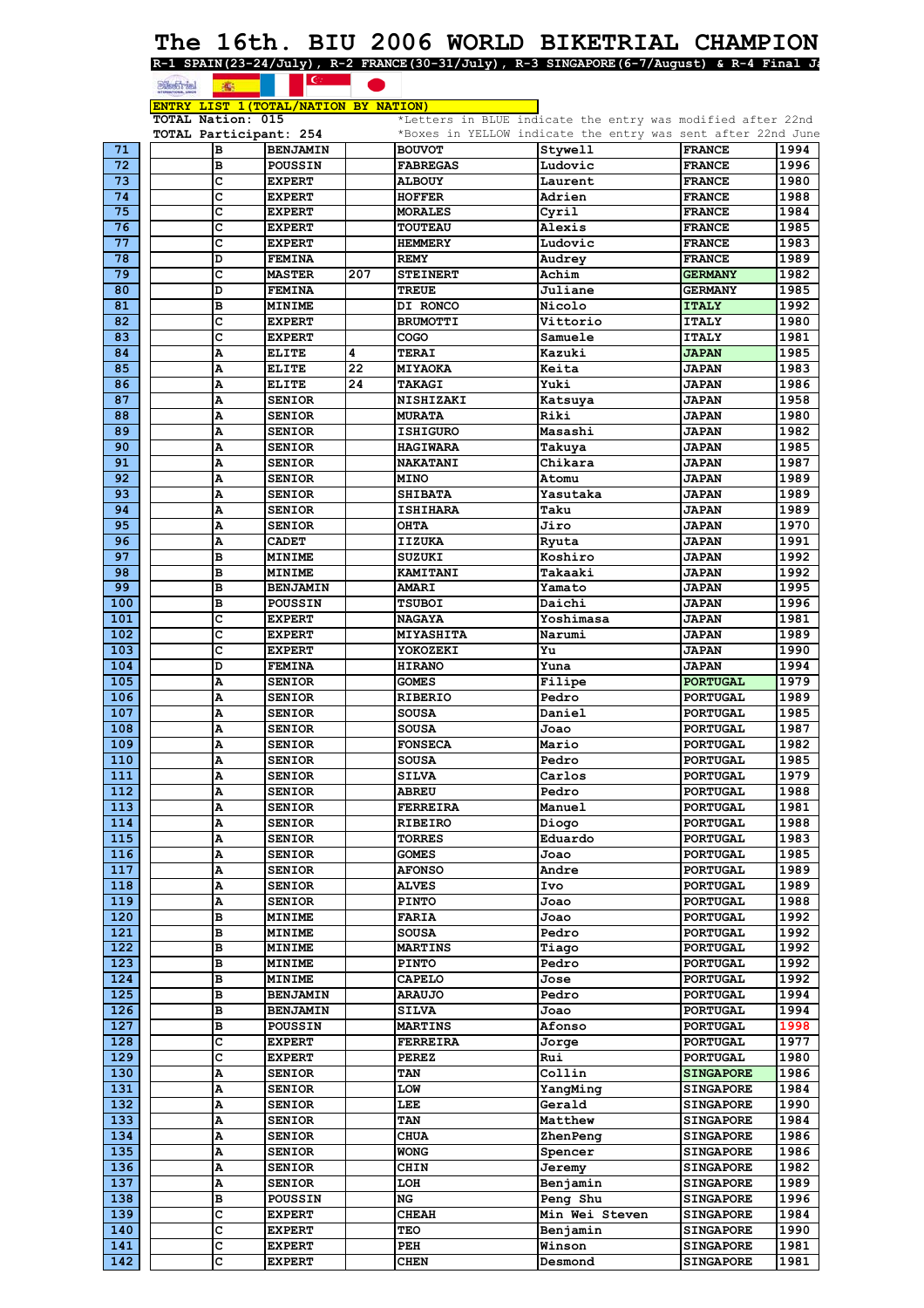# The 16th. BIU 2006 WORLD BIKETRIAL CHAMPION<br>R-1 SPAIN(23-24/July), R-2 FRANCE(30-31/July), R-3 SINGAPORE(6-7/August) & R-4 Final Je

|  |                                                                                                                                                                                                                                      |  |  |  | SPAIN(23-24/July), R-2 FRANCE(30-31/July), R-3 SINGAPORE(6-7/August) |  |
|--|--------------------------------------------------------------------------------------------------------------------------------------------------------------------------------------------------------------------------------------|--|--|--|----------------------------------------------------------------------|--|
|  | <u>and the second of the second of the second of the second of the second of the second of the second of the second of the second of the second of the second of the second of the second of the second of the second of the sec</u> |  |  |  |                                                                      |  |
|  |                                                                                                                                                                                                                                      |  |  |  |                                                                      |  |

|                  | <b>BARSHITE!</b>  | <b>SECTION</b>               | $\sim$                                |     |                    |                                                              |                  |      |
|------------------|-------------------|------------------------------|---------------------------------------|-----|--------------------|--------------------------------------------------------------|------------------|------|
|                  |                   |                              | ENTRY LIST 1 (TOTAL/NATION BY NATION) |     |                    |                                                              |                  |      |
|                  | TOTAL Nation: 015 |                              |                                       |     |                    | *Letters in BLUE indicate the entry was modified after 22nd  |                  |      |
|                  |                   |                              | TOTAL Participant: 254                |     |                    | *Boxes in YELLOW indicate the entry was sent after 22nd June |                  |      |
| 143              |                   | c                            | <b>EXPERT</b>                         |     | <b>TAN</b>         | ZhiCong                                                      | <b>SINGAPORE</b> | 1987 |
| 144              |                   | c                            | <b>EXPERT</b>                         |     | <b>LEONG</b>       | Mark                                                         | <b>SINGAPORE</b> | 1985 |
| 145              |                   | c                            | <b>EXPERT</b>                         |     | <b>SEAH</b>        | Walton                                                       | <b>SINGAPORE</b> | 1984 |
| 146              |                   | c                            | <b>EXPERT</b>                         |     | NG                 | Robert                                                       | <b>SINGAPORE</b> | 1980 |
| 147              |                   | c                            | <b>EXPERT</b>                         |     | <b>OUYANG</b>      | WeiHong                                                      | <b>SINGAPORE</b> | 1988 |
| 148              |                   | c                            | <b>EXPERT</b>                         |     | <b>CHEW</b>        | Kenny                                                        | <b>SINGAPORE</b> | 1989 |
| 149              |                   | D                            | <b>FEMINA</b>                         |     | LEE                | Charissa                                                     | <b>SINGAPORE</b> | 1992 |
| 150              |                   | A                            | <b>ELITE</b>                          | 7   | <b>BARTAK</b>      | Peter                                                        | <b>SLOVAK</b>    | 1981 |
| 151              |                   | А                            | <b>SENIOR</b>                         |     | <b>MUZIGA</b>      | Peter                                                        | <b>SLOVAK</b>    | 1983 |
| 152              |                   | A                            | <b>SENIOR</b>                         |     | <b>ROTH</b>        | Lukas                                                        | <b>SLOVAK</b>    | 1988 |
| 153              |                   | A                            | <b>SENIOR</b>                         |     | <b>PUTOVNY</b>     | Patrik                                                       | <b>SLOVAK</b>    | 1987 |
| 154              |                   | A                            | <b>CADET</b>                          |     | <b>GRECNER</b>     | Samuel                                                       | <b>SLOVAK</b>    | 1990 |
| 155              |                   | A                            | <b>CADET</b>                          |     | <b>KOCIS</b>       | Jan                                                          | <b>SLOVAK</b>    | 1990 |
| 156              |                   | в                            | <b>MINIME</b>                         |     | <b>KALUS</b>       | Tomas                                                        | <b>SLOVAK</b>    | 1993 |
| 157              |                   | в                            | <b>BENJAMIN</b>                       |     | <b>JANOSKA</b>     | Ladislav                                                     | <b>SLOVAK</b>    | 1994 |
| 158              |                   | B                            | <b>POUSSIN</b>                        |     | <b>KOLARIK</b>     | Miroslav                                                     | <b>SLOVAK</b>    | 1996 |
| 159              |                   | в                            | POUSSIN                               |     | <b>IVAN</b>        | Michal                                                       | <b>SLOVAK</b>    | 1997 |
| 160              |                   | c                            | <b>MASTER</b>                         | 204 | <b>SIDLIK</b>      | Jan                                                          | <b>SLOVAK</b>    | 1982 |
| 161              |                   | c                            | <b>MASTER</b>                         | 205 | <b>PCOLA</b>       | Stefan                                                       | <b>SLOVAK</b>    | 1973 |
| 162              |                   | с                            | <b>EXPERT</b>                         |     | <b>SPALEK</b>      | Michal                                                       | <b>SLOVAK</b>    | 1983 |
| 163              |                   | D                            | <b>FEMINA</b>                         |     | <b>JANICKOVA</b>   | Tatiana                                                      | <b>SLOVAK</b>    | 1994 |
| 164              |                   | A                            | <b>ELITE</b>                          | 1   | <b>COMAS</b>       | Dani                                                         | <b>SPAIN</b>     | 1981 |
| 165              |                   | A                            | <b>ELITE</b>                          | 3   | <b>ROS</b>         | <b>Benito</b>                                                | <b>SPAIN</b>     | 1981 |
| 166              |                   | A                            | <b>ELITE</b>                          | 5   | <b>LEZETA</b>      | <b>Iker</b>                                                  | <b>SPAIN</b>     | 1983 |
| 167              |                   | А                            | <b>ELITE</b>                          | 6   | <b>DIAZ</b>        | Carles                                                       | <b>SPAIN</b>     | 1978 |
| 168              |                   | A                            | <b>ELITE</b>                          | 8   | DE LA PENA         | Juan Daniel                                                  | <b>SPAIN</b>     | 1979 |
| 169              |                   | А                            | <b>ELITE</b>                          | 9   | <b>GUTIERREZ</b>   | Raul                                                         | <b>SPAIN</b>     | 1980 |
| 170              |                   | А                            | <b>ELITE</b>                          | 10  | <b>ALONSO</b>      | <b>Javier</b>                                                | <b>SPAIN</b>     | 1983 |
| 171              |                   | A                            | <b>SENIOR</b>                         |     | <b>GARCIA B.</b>   | David                                                        | <b>SPAIN</b>     | 1987 |
| 172              |                   | A                            | <b>SENIOR</b>                         |     | <b>IZQUIERDO</b>   | Ivan                                                         | <b>SPAIN</b>     | 1980 |
| 173              |                   | А                            | <b>SENIOR</b>                         |     | <b>BRAVO</b>       | Pablo                                                        | <b>SPAIN</b>     | 1987 |
| 174              |                   | A                            | <b>SENIOR</b>                         |     | <b>GALI</b>        | Jorge                                                        | <b>SPAIN</b>     | 1980 |
| 175              |                   | А                            | <b>SENIOR</b>                         |     | <b>PLANAS</b>      | <b>Eduard</b>                                                | <b>SPAIN</b>     | 1989 |
| 176              |                   | А                            | <b>SENIOR</b>                         |     | <b>BATLLE</b>      | <b>Angel</b>                                                 | <b>SPAIN</b>     | 1984 |
| 177              |                   | A                            | <b>SENIOR</b>                         |     | <b>BUSQUET</b>     | Joan                                                         | <b>SPAIN</b>     | 1979 |
| 178              |                   | A                            | <b>SENIOR</b>                         |     | DE PFAFF           | Enrique                                                      | <b>SPAIN</b>     | 1984 |
| 179              |                   | А                            | <b>SENIOR</b>                         |     | <b>SELLERO</b>     | David                                                        | <b>SPAIN</b>     | 1988 |
| 180              |                   | А                            | <b>SENIOR</b>                         |     | <b>MARCOS</b>      | Jonathan                                                     | <b>SPAIN</b>     | 1987 |
| 181              |                   | A                            | <b>SENIOR</b>                         |     | Freire             | Victor Hugo                                                  | <b>SPAIN</b>     | 1986 |
| 182              |                   | A                            | <b>SENIOR</b>                         |     | <b>Arino</b>       | Roger                                                        | <b>SPAIN</b>     | 1989 |
| $\overline{183}$ |                   | $\overline{\mathbf{a}}$<br>A | <b>SENIOR</b>                         |     | <b>LOPEZ</b>       | Carlos                                                       | <b>SPAIN</b>     | 1986 |
| 184              |                   | Α                            | <b>SENIOR</b>                         |     | <b>SALVATELLA</b>  | Marc                                                         | <b>SPAIN</b>     | 1976 |
| 185              |                   | А                            | <b>CADET</b>                          |     | <b>MUSTIELES</b>   | <b>Abel</b>                                                  | <b>SPAIN</b>     | 1991 |
| 186              |                   | Α                            | <b>CADET</b>                          |     | <b>ARROYO</b>      | Jorge                                                        | <b>SPAIN</b>     | 1990 |
| 187              |                   | Α                            | <b>CADET</b>                          |     | <b>GONZALEZ</b>    | Marcos                                                       | <b>SPAIN</b>     | 1991 |
| 188              |                   | А                            | <b>CADET</b>                          |     | <b>SEBASTIA</b>    | Arnau                                                        | <b>SPAIN</b>     | 1990 |
| 189              |                   | в                            | <b>MINIME</b>                         |     | <b>AREITIO</b>     | Ion                                                          | <b>SPAIN</b>     | 1992 |
| 190              |                   | в                            | <b>MINIME</b>                         |     | <b>GONZALEZ</b>    | Iker                                                         | <b>SPAIN</b>     | 1992 |
| 191              |                   | в                            | <b>MINIME</b>                         |     | <b>GRANOLLERS</b>  | Ferran                                                       | <b>SPAIN</b>     | 1992 |
| 192              |                   | в                            | <b>MINIME</b>                         |     | <b>PARRA</b>       | Marc                                                         | <b>SPAIN</b>     | 1993 |
| 193              |                   | в                            | <b>MINIME</b>                         |     | <b>CIVERA</b>      | Luis                                                         | <b>SPAIN</b>     | 1993 |
| 194              |                   | в                            | MINIME                                |     | <b>LLAMAS</b>      | Sergio T.                                                    | <b>SPAIN</b>     | 1992 |
| 195              |                   | в                            | <b>BENJAMIN</b>                       |     | <b>MOLLA</b>       | Armand                                                       | <b>SPAIN</b>     | 1994 |
| 196              |                   | в                            | <b>BENJAMIN</b>                       |     | <b>SUSPERREGUI</b> | Gorka                                                        | <b>SPAIN</b>     | 1995 |
| 197              |                   | в                            | <b>BENJAMIN</b>                       |     | <b>GONZALEZ</b>    | Jorge                                                        | <b>SPAIN</b>     | 1994 |
| 198              |                   | в                            | <b>BENJAMIN</b>                       |     | <b>ARINO</b>       | Josep                                                        | <b>SPAIN</b>     | 1994 |
| 199              |                   | в                            | <b>BENJAMIN</b>                       |     | <b>SANCHEZ</b>     | Cristian                                                     | <b>SPAIN</b>     | 1994 |
| 200              |                   | в                            | <b>BENJAMIN</b>                       |     | <b>SEUBA</b>       | <b>Bernat</b>                                                | <b>SPAIN</b>     | 1995 |
| 201              |                   | в                            | POUSSIN                               |     | <b>VILLEGAS</b>    | Adrian                                                       | <b>SPAIN</b>     | 1997 |
| 202              |                   | в                            | <b>POUSSIN</b>                        |     | <b>HERNANDEZ</b>   | David                                                        | <b>SPAIN</b>     | 1996 |
| 203              |                   | в                            | <b>POUSSIN</b>                        |     | <b>TUNEZ</b>       | Diego                                                        | <b>SPAIN</b>     | 1999 |
| 204              |                   | с                            | <b>MASTER</b>                         | 203 | <b>GOMEZ</b>       | Alberto                                                      | <b>SPAIN</b>     | 1977 |
| 205              |                   | c                            | <b>MASTER</b>                         | 222 | <b>CANAS</b>       | Cesar                                                        | <b>SPAIN</b>     | 1975 |
| 206              |                   | c                            | <b>EXPERT</b>                         |     | <b>RUBIO</b>       | Jordi                                                        | <b>SPAIN</b>     | 1975 |
| 207              |                   | с                            | <b>EXPERT</b>                         |     | <b>FERRERAS</b>    | Raul                                                         | <b>SPAIN</b>     | 1981 |
| 208              |                   | c                            | <b>EXPERT</b>                         |     | <b>SANCHEZ</b>     | David                                                        | <b>SPAIN</b>     | 1975 |
| 209              |                   | с                            | <b>EXPERT</b>                         |     | <b>RODRIGUEZ</b>   | Miguel Angel                                                 | <b>SPAIN</b>     | 1977 |
| 210              |                   | c                            | <b>EXPERT</b>                         |     | <b>GARCIA M</b>    | David                                                        | <b>SPAIN</b>     | 1980 |
| 211              |                   | D                            | <b>FEMINA</b>                         |     | <b>ABANT</b>       | Gemma                                                        | <b>SPAIN</b>     | 1989 |
| 212              |                   | D                            | <b>FEMINA</b>                         |     | <b>ABANT</b>       | Mireia                                                       | <b>SPAIN</b>     | 1989 |
| 213              |                   | D                            | <b>FEMINA</b>                         |     | <b>DIAZ</b>        | Alba Maria                                                   | <b>SPAIN</b>     | 1992 |
| 214              |                   | А                            | <b>SENIOR</b>                         |     | <b>LEVIN</b>       | Bjorn                                                        | <b>SWEDEN</b>    | 1986 |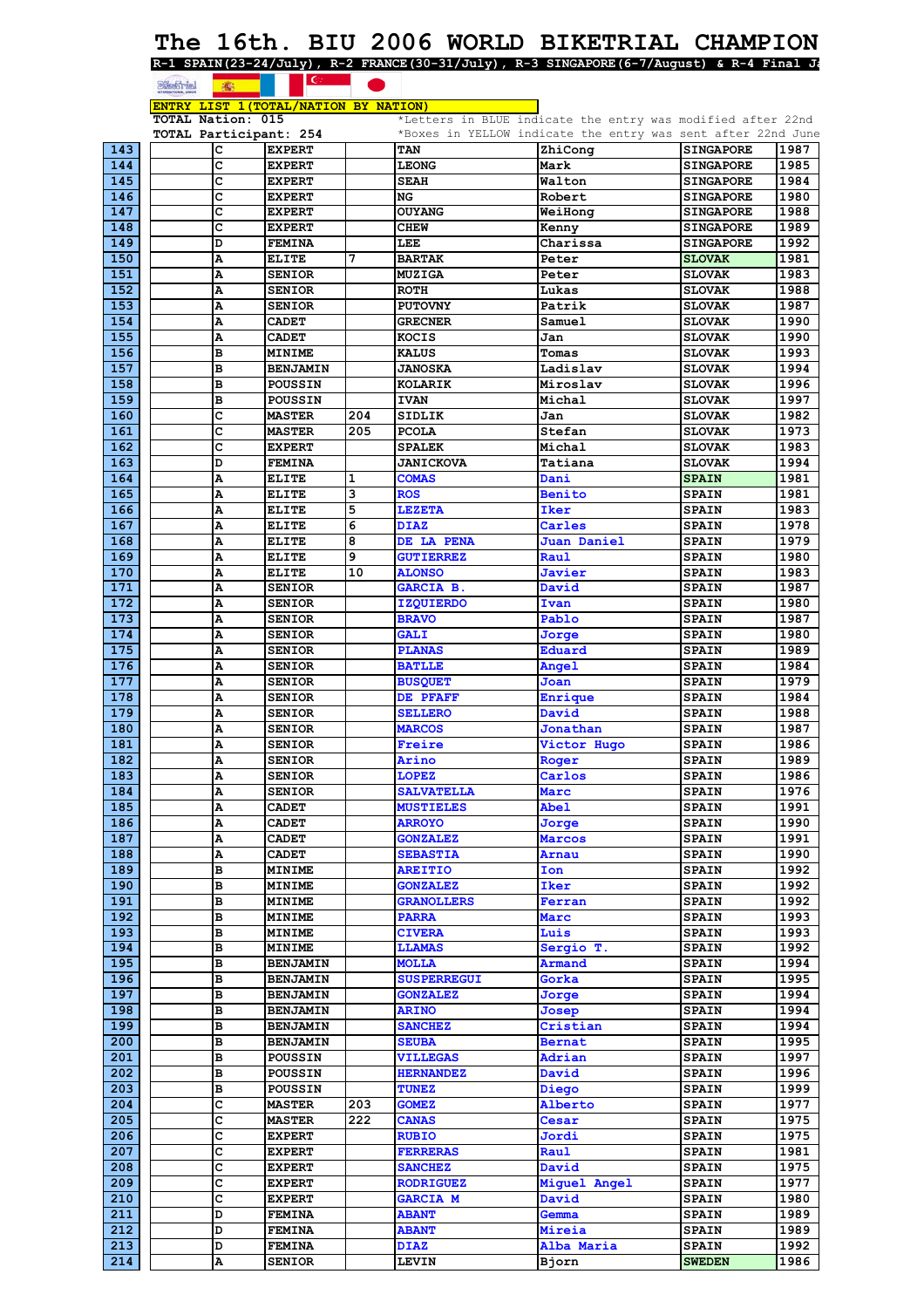## **The 16th. BIU 2006 WORLD BIKETRIAL CHAMPION R-1 SPAIN(23-24/July), R-2 FRANCE(30-31/July), R-3 SINGAPORE(6-7/August) & R-4 Final Ja**

|                  | <b>Executive</b>  | 高                      | $\mathbf{C}$ $\blacksquare$             |     |                                   |                                                                       |                                 |              |
|------------------|-------------------|------------------------|-----------------------------------------|-----|-----------------------------------|-----------------------------------------------------------------------|---------------------------------|--------------|
|                  |                   |                        | ENTRY LIST 1 (TOTAL/NATION BY NATION)   |     |                                   |                                                                       |                                 |              |
|                  | TOTAL Nation: 015 |                        |                                         |     |                                   | *Letters in BLUE indicate the entry was modified after 22nd           |                                 |              |
| 215              |                   | Α                      | TOTAL Participant: 254<br><b>SENIOR</b> |     | <b>BACKGREN</b>                   | *Boxes in YELLOW indicate the entry was sent after 22nd June<br>Peter | <b>SWEDEN</b>                   | 1989         |
| 216              |                   | $\boldsymbol{\Lambda}$ | <b>CADET</b>                            |     | <b>JOHANSON</b>                   | Daniel                                                                | <b>SWEDEN</b>                   | 1990         |
| 217              |                   | A                      | <b>CADET</b>                            |     | <b>ERIKSSON</b>                   | Freddie                                                               | <b>SWEDEN</b>                   | 1990         |
| 218              |                   | A                      | <b>CADET</b>                            |     | LINDAHL                           | William                                                               | <b>SWEDEN</b>                   | 1991         |
| 219              |                   | D                      | <b>FEMINA</b>                           |     | <b>JOHANSON</b>                   | Linnea                                                                | <b>SWEDEN</b>                   | 1988         |
| 220              |                   | D                      | <b>FEMINA</b>                           |     | <b>JOHANSON</b>                   | Susanne                                                               | <b>SWEDEN</b>                   | 1990         |
| 221<br>222       |                   | A                      | <b>SENIOR</b>                           |     | <b>CHAPUIS</b><br><b>CHAPUIS</b>  | Robin                                                                 | <b>SWITZERLAND</b>              | 1988         |
| 223              |                   | A<br>A                 | <b>CADET</b><br><b>ELITE</b>            | 21  | <b>HYLAND</b>                     | Jerome<br>James                                                       | <b>SWITZERLAND</b><br><b>UK</b> | 1990<br>1986 |
| 224              |                   | A                      | <b>ELITE</b>                            | 23  | <b>SLINGER</b>                    | Ben                                                                   | UK                              | 1988         |
| 225              |                   | A                      | <b>SENIOR</b>                           |     | REW                               | Peter                                                                 | UK                              | 1984         |
| 226              |                   | A                      | <b>SENIOR</b>                           |     | <b>SEDDON</b>                     | Joe                                                                   | UK                              | 1988         |
| 227              |                   | A                      | <b>SENIOR</b>                           |     | <b>WHEELER</b>                    | Sam                                                                   | UK                              | 1986         |
| 228              |                   | A                      | <b>SENIOR</b>                           |     | <b>ASTBURY</b>                    | Thomas                                                                | UK                              | 1986         |
| 229<br>230       |                   | A<br>A                 | <b>SENIOR</b>                           |     | <b>DONNELLY</b><br><b>TAGG</b>    | Karl<br>Jordan                                                        | UK<br>UK                        | 1988<br>1982 |
| 231              |                   | A                      | <b>SENIOR</b><br><b>SENIOR</b>          |     | <b>SHAW</b>                       | Duncan                                                                | UK                              | 1987         |
| 232              |                   | A                      | <b>SENIOR</b>                           |     | <b>DONNELLY</b>                   | Kieran                                                                | UK                              | 1986         |
| 233              |                   | A                      | <b>SENIOR</b>                           |     | <b>WALKER</b>                     | Chris                                                                 | UK                              | 1987         |
| 234              |                   | Α                      | <b>CADET</b>                            |     | <b>OAKLEY</b>                     | Joe                                                                   | UK                              | 1991         |
| 235              |                   | A                      | <b>CADET</b>                            |     | <b>WILSON</b>                     | Scott                                                                 | UK                              | 1990         |
| 236              |                   | A                      | <b>CADET</b>                            |     | <b>BOYES</b>                      | Chris                                                                 | UK                              | 1990         |
| 237              |                   | A                      | <b>CADET</b>                            |     | <b>ROGERS</b>                     | Liam                                                                  | UK                              | 1990         |
| 238              |                   | B<br>B                 | <b>MINIME</b>                           |     | <b>HYLAND</b>                     | Thomas<br>Sam                                                         | UK                              | 1992         |
| 239<br>240       |                   | в                      | <b>MINIME</b><br><b>MINIME</b>          |     | <b>OLIVER</b><br><b>HENDERSON</b> | <b>Jake</b>                                                           | UK<br>UK                        | 1992<br>1993 |
| 241              |                   | B                      | <b>BENJAMIN</b>                         |     | <b>OLIVER</b>                     | Tom                                                                   | UK                              | 1995         |
| 242              |                   | c                      | <b>MASTER</b>                           | 213 | <b>SAVAGE</b>                     | Ben                                                                   | UK                              | 1987         |
| 243              |                   | c                      | <b>MASTER</b>                           | 216 | <b>AKRIGG</b>                     | Christopher                                                           | UK                              | 1977         |
| 244              |                   | c                      | <b>MASTER</b>                           | 221 | <b>BURTON</b>                     | Andrei                                                                | UK                              | 1986         |
| 245              |                   | c                      | <b>EXPERT</b>                           |     | <b>DONEY</b>                      | Chris                                                                 | UK                              | 1987         |
| 246              |                   | c                      | <b>EXPERT</b>                           |     | <b>CLARKSON</b>                   | Alastair                                                              | UK                              | 1984         |
| 247<br>248       |                   | c<br>c                 | <b>EXPERT</b><br><b>EXPERT</b>          |     | <b>DONOVAN</b><br><b>BEDFORD</b>  | Patrick<br>Gavin                                                      | UK<br>UK                        | 1985<br>1986 |
| 249              |                   | c                      | <b>EXPERT</b>                           |     | <b>BUTLER</b>                     | Daniel                                                                | UK                              | 1986         |
| 250              |                   | c                      | <b>EXPERT</b>                           |     | <b>PORTER</b>                     | James                                                                 | UK                              | 1989         |
| 251              |                   | c                      | <b>EXPERT</b>                           |     | <b>MOHAMET</b>                    | Wayne                                                                 | UK                              | 1983         |
| 252              |                   | c                      | <b>EXPERT</b>                           |     | <b>GODDARD</b>                    | Nick                                                                  | UK                              | 1985         |
| 253              |                   | c                      | <b>EXPERT</b>                           |     | MEEK                              | Jack                                                                  | UK                              | 1983         |
| 254              |                   | D                      | <b>FEMINA</b>                           |     | <b>MORGAN</b>                     | Lois                                                                  | UK                              | 1988         |
| 255<br>256       |                   |                        |                                         |     |                                   |                                                                       |                                 |              |
| 257              |                   |                        |                                         |     |                                   |                                                                       |                                 |              |
| 258              |                   |                        |                                         |     |                                   |                                                                       |                                 |              |
| 259              |                   |                        |                                         |     |                                   |                                                                       |                                 |              |
| 260              |                   |                        |                                         |     |                                   |                                                                       |                                 |              |
| 261              |                   |                        |                                         |     |                                   |                                                                       |                                 |              |
| 262              |                   |                        |                                         |     |                                   |                                                                       |                                 |              |
| 263<br>264       |                   |                        |                                         |     |                                   |                                                                       |                                 |              |
| 265              |                   |                        |                                         |     |                                   |                                                                       |                                 |              |
| 266              |                   |                        |                                         |     |                                   |                                                                       |                                 |              |
| 267              |                   |                        |                                         |     |                                   |                                                                       |                                 |              |
| 268              |                   |                        |                                         |     |                                   |                                                                       |                                 |              |
| 269              |                   |                        |                                         |     |                                   |                                                                       |                                 |              |
| 270              |                   |                        |                                         |     |                                   |                                                                       |                                 |              |
| 271<br>272       |                   |                        |                                         |     |                                   |                                                                       |                                 |              |
| 273              |                   |                        |                                         |     |                                   |                                                                       |                                 |              |
| 274              |                   |                        |                                         |     |                                   |                                                                       |                                 |              |
| 275              |                   |                        |                                         |     |                                   |                                                                       |                                 |              |
| 276              |                   |                        |                                         |     |                                   |                                                                       |                                 |              |
| $\overline{277}$ |                   |                        |                                         |     |                                   |                                                                       |                                 |              |
| 278              |                   |                        |                                         |     |                                   |                                                                       |                                 |              |
| 279              |                   |                        |                                         |     |                                   |                                                                       |                                 |              |
| 280              |                   |                        |                                         |     |                                   |                                                                       |                                 |              |
| 281<br>282       |                   |                        |                                         |     |                                   |                                                                       |                                 |              |
| 283              |                   |                        |                                         |     |                                   |                                                                       |                                 |              |
| 284              |                   |                        |                                         |     |                                   |                                                                       |                                 |              |
| 285              |                   |                        |                                         |     |                                   |                                                                       |                                 |              |
| 286              |                   |                        |                                         |     |                                   |                                                                       |                                 |              |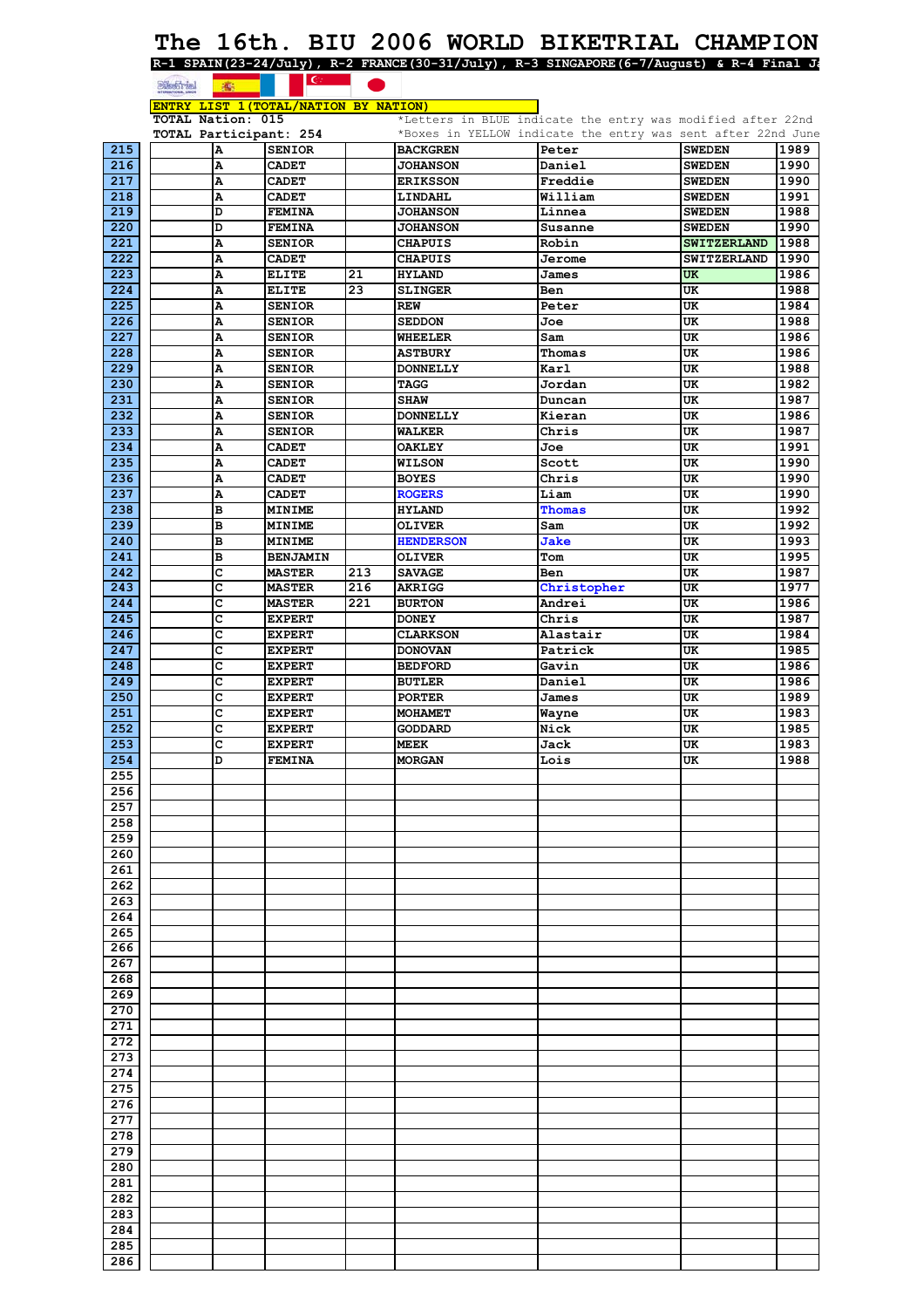# **The 16th. BIU 2006 WORLD BIKETRIAL CHAMPION**

|     |                        |                                       | R-1 SPAIN(23-24/July), R-2 FRANCE(30-31/July), R-3 SINGAPORE(6-7/August) & R-4 Final Ja |  |                                                              |  |
|-----|------------------------|---------------------------------------|-----------------------------------------------------------------------------------------|--|--------------------------------------------------------------|--|
|     | æ.                     | $\epsilon$                            |                                                                                         |  |                                                              |  |
|     |                        | ENTRY LIST 1 (TOTAL/NATION BY NATION) |                                                                                         |  |                                                              |  |
|     | TOTAL Nation: 015      |                                       |                                                                                         |  | *Letters in BLUE indicate the entry was modified after 22nd  |  |
|     | TOTAL Participant: 254 |                                       |                                                                                         |  | *Boxes in YELLOW indicate the entry was sent after 22nd June |  |
| 287 |                        |                                       |                                                                                         |  |                                                              |  |
| 288 |                        |                                       |                                                                                         |  |                                                              |  |
| 289 |                        |                                       |                                                                                         |  |                                                              |  |
| 290 |                        |                                       |                                                                                         |  |                                                              |  |
| 291 |                        |                                       |                                                                                         |  |                                                              |  |
| 292 |                        |                                       |                                                                                         |  |                                                              |  |
| 293 |                        |                                       |                                                                                         |  |                                                              |  |
| 294 |                        |                                       |                                                                                         |  |                                                              |  |
| 295 |                        |                                       |                                                                                         |  |                                                              |  |
| 296 |                        |                                       |                                                                                         |  |                                                              |  |
| 297 |                        |                                       |                                                                                         |  |                                                              |  |
| 298 |                        |                                       |                                                                                         |  |                                                              |  |
| 299 |                        |                                       |                                                                                         |  |                                                              |  |
| 300 |                        |                                       |                                                                                         |  |                                                              |  |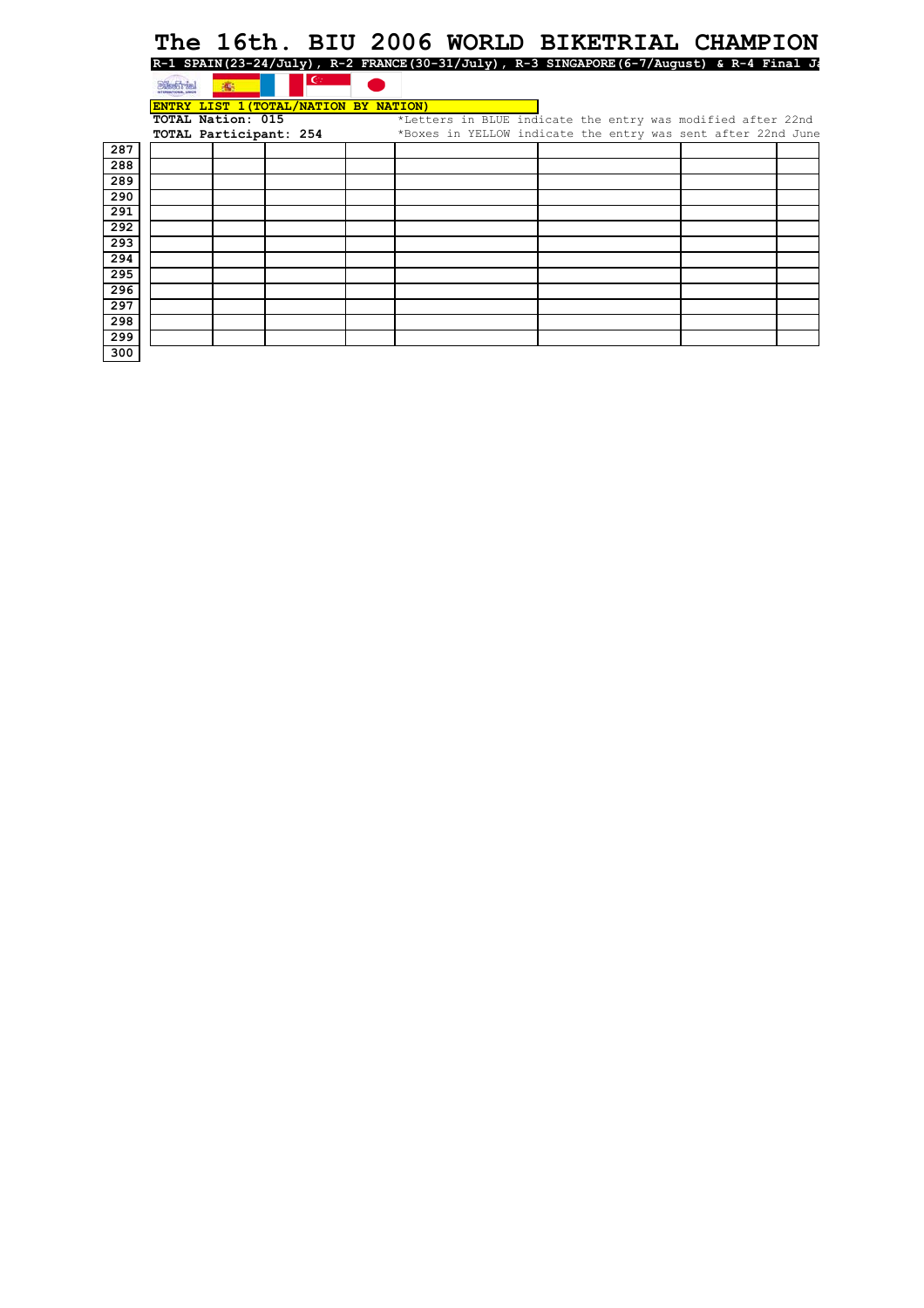## **SHIP apan(20-21/August**

| License No.      | Bike         | $R-1$           | $R-2$           | $R - 3$         | $R - 4$         |
|------------------|--------------|-----------------|-----------------|-----------------|-----------------|
| 376-00001        | KOXX         | <b>ACCEPTED</b> | <b>ACCEPTED</b> | <b>ACCEPTED</b> | <b>ACCEPTED</b> |
| 005-43412        | <b>MONTY</b> | <b>ACCEPTED</b> | <b>ACCEPTED</b> |                 |                 |
| 032-00029        | <b>KOXX</b>  |                 | <b>ACCEPTED</b> | <b>ACCEPTED</b> | <b>ACCEPTED</b> |
|                  |              |                 |                 |                 |                 |
| 032-00003        | <b>KOXX</b>  |                 | <b>ACCEPTED</b> |                 |                 |
| 032-00020        | <b>MONTY</b> |                 | <b>ACCEPTED</b> |                 |                 |
| 032-00053        | <b>MONTY</b> | <b>ACCEPTED</b> | <b>ACCEPTED</b> |                 |                 |
| 032-00055        | <b>KOXX</b>  |                 | <b>ACCEPTED</b> |                 |                 |
| 032-00049        | <b>MONTY</b> |                 | <b>ACCEPTED</b> |                 |                 |
|                  |              |                 |                 |                 |                 |
| 032-00002        | <b>MONTY</b> |                 | <b>ACCEPTED</b> |                 |                 |
| <u>032-00009</u> | <b>MONTY</b> |                 | <b>ACCEPTED</b> |                 |                 |
| <u>032-00061</u> | <b>MONTY</b> |                 | <b>ACCEPTED</b> |                 |                 |
| 032-00016        | <b>KOXX</b>  |                 | <b>ACCEPTED</b> |                 |                 |
| 032-00005        | <b>MONTY</b> |                 | <b>ACCEPTED</b> |                 |                 |
| 032-00060        |              |                 |                 |                 |                 |
|                  | <b>KOXX</b>  |                 | <b>ACCEPTED</b> |                 |                 |
| 032-00017        | <b>KOXX</b>  |                 | <b>ACCEPTED</b> |                 |                 |
| 032-00048        | <b>MONTY</b> |                 | <b>ACCEPTED</b> |                 |                 |
| 032-00001        | MONTY        |                 | <b>ACCEPTED</b> |                 |                 |
| 032-00018        | <b>MONTY</b> |                 | <b>ACCEPTED</b> |                 |                 |
| 032-00027        | <b>MONTY</b> |                 | <b>ACCEPTED</b> |                 |                 |
|                  |              |                 |                 |                 |                 |
| 032-00015        | <b>MONTY</b> |                 | <b>ACCEPTED</b> |                 |                 |
| <u>032-00061</u> | <b>KOXX</b>  |                 | <b>ACCEPTED</b> |                 |                 |
| 065-00036        | ZHI BIKE     |                 |                 | <b>ACCEPTED</b> | <b>ACCEPTED</b> |
| 065-00041        | <b>AORTA</b> |                 |                 | <b>ACCEPTED</b> | <b>ACCEPTED</b> |
| 420-8872         | <b>KOXX</b>  | <b>ACCEPTED</b> | <b>ACCEPTED</b> |                 |                 |
| 420-1573         |              |                 |                 |                 |                 |
|                  | KOXX         | <b>ACCEPTED</b> | <b>ACCEPTED</b> | <b>ACCEPTED</b> | <b>ACCEPTED</b> |
| 420-1570         | <b>KOXX</b>  |                 | <b>ACCEPTED</b> |                 |                 |
| 420-7683         | <b>KOXX</b>  |                 | <b>ACCEPTED</b> |                 |                 |
| 420-4290         | <b>MONTY</b> |                 | <b>ACCEPTED</b> | <b>ACCEPTED</b> | <b>ACCEPTED</b> |
| 420-6044         | <b>MONTY</b> | <b>ACCEPTED</b> | <b>ACCEPTED</b> | <b>ACCEPTED</b> | <b>ACCEPTED</b> |
|                  |              |                 |                 |                 |                 |
| 420-8953         | <b>KOXX</b>  | <b>ACCEPTED</b> | <b>ACCEPTED</b> | <b>ACCEPTED</b> | <b>ACCEPTED</b> |
| 420-8905         | <b>MONTY</b> | <b>ACCEPTED</b> | <b>ACCEPTED</b> | <b>ACCEPTED</b> | <b>ACCEPTED</b> |
| 420-8904         | <b>MONTY</b> | <b>ACCEPTED</b> | <b>ACCEPTED</b> |                 |                 |
| 420-5699         | <b>KOXX</b>  |                 | <b>ACCEPTED</b> | <b>ACCEPTED</b> | <b>ACCEPTED</b> |
| 420-8391         | <b>MONTY</b> | <b>ACCEPTED</b> | <b>ACCEPTED</b> | <b>ACCEPTED</b> | <b>ACCEPTED</b> |
|                  |              |                 |                 |                 |                 |
| 420-8847         | <b>MONTY</b> | <b>ACCEPTED</b> | <b>ACCEPTED</b> | <b>ACCEPTED</b> | <b>ACCEPTED</b> |
| 420-9058         | ZOO          | <b>ACCEPTED</b> | <b>ACCEPTED</b> |                 |                 |
| 420-8909         | <b>MONTY</b> | <b>ACCEPTED</b> | <b>ACCEPTED</b> |                 |                 |
| 420-8909         | ZOO          | <b>ACCEPTED</b> | <b>ACCEPTED</b> |                 |                 |
| 420-8840         | <b>MONTY</b> | <b>ACCEPTED</b> | <b>ACCEPTED</b> |                 |                 |
| 420-9038         |              |                 |                 |                 |                 |
|                  | <b>MONTY</b> | <b>ACCEPTED</b> | <b>ACCEPTED</b> | <b>ACCEPTED</b> | <b>ACCEPTED</b> |
| 420-9072         | <b>MONTY</b> | <b>ACCEPTED</b> | <b>ACCEPTED</b> |                 |                 |
| 420-6642         | <b>KOXX</b>  | <b>ACCEPTED</b> | <b>ACCEPTED</b> | <b>ACCEPTED</b> | <b>ACCEPTED</b> |
| 420-6652         | <b>MONTY</b> | <b>ACCEPTED</b> | ACCEPTED        |                 |                 |
| 420-4330         | <b>MONTY</b> | <b>ACCEPTED</b> | <b>ACCEPTED</b> |                 |                 |
|                  |              |                 |                 |                 |                 |
| 420-1779         | MONTY        | <b>ACCEPTED</b> | <b>ACCEPTED</b> |                 |                 |
| 420-6628         | ZOO          |                 | ACCEPTED        | <b>ACCEPTED</b> | <b>ACCEPTED</b> |
| 420-7773         | <b>ECHO</b>  |                 | <b>ACCEPTED</b> |                 |                 |
| 420-8988         | <b>MONTY</b> |                 | <b>ACCEPTED</b> | <b>ACCEPTED</b> | <b>ACCEPTED</b> |
| 60040091         | <b>MONTY</b> | <b>ACCEPTED</b> | <b>ACCEPTED</b> |                 |                 |
|                  |              |                 |                 |                 |                 |
| 46030879         | <b>MONTY</b> | <b>ACCEPTED</b> | <b>ACCEPTED</b> |                 |                 |
| 48054859         | <b>MONTY</b> | <b>ACCEPTED</b> | <b>ACCEPTED</b> | <b>ACCEPTED</b> | <b>ACCEPTED</b> |
| 46030355         | <b>MONTY</b> | <b>ACCEPTED</b> | <b>ACCEPTED</b> |                 |                 |
| 54130433         | <b>KOXX</b>  | <b>ACCEPTED</b> | ACCEPTED        |                 |                 |
| 58150682         | KOXX         |                 | <b>ACCEPTED</b> |                 |                 |
|                  |              |                 |                 |                 |                 |
| 58150709         | <b>KOXX</b>  |                 | <b>ACCEPTED</b> |                 |                 |
| 66524922         | <b>MONTY</b> | <b>ACCEPTED</b> | <b>ACCEPTED</b> |                 |                 |
| 91207383         | KOXX         | <b>ACCEPTED</b> | <b>ACCEPTED</b> | <b>ACCEPTED</b> | <b>ACCEPTED</b> |
| 46030362         | <b>KOXX</b>  | <b>ACCEPTED</b> | <b>ACCEPTED</b> |                 |                 |
| 10031783         | <b>KOXX</b>  |                 | <b>ACCEPTED</b> |                 |                 |
|                  |              |                 |                 |                 |                 |
| 10031850         | <b>KOXX</b>  |                 | <b>ACCEPTED</b> |                 |                 |
| 66524923         | <b>MONTY</b> | <b>ACCEPTED</b> |                 |                 |                 |
| 64006299         | KOXX         |                 | <b>ACCEPTED</b> |                 |                 |
| 60040744         | <b>MONTY</b> | <b>ACCEPTED</b> | <b>ACCEPTED</b> | <b>ACCEPTED</b> | <b>ACCEPTED</b> |
| 620517970        | <b>MONTY</b> | <b>ACCEPTED</b> | <b>ACCEPTED</b> |                 |                 |
|                  |              |                 |                 |                 |                 |
| 66642751         | KOXX         |                 | <b>ACCEPTED</b> |                 |                 |
| 54130509         | KOXX         |                 | <b>ACCEPTED</b> |                 |                 |
| 60043019         | <b>MONTY</b> | <b>ACCEPTED</b> | <b>ACCEPTED</b> |                 |                 |
| 91202847         | <b>KOXX</b>  |                 | <b>ACCEPTED</b> |                 |                 |
| 91209887         | KOXX         |                 | <b>ACCEPTED</b> |                 |                 |
|                  |              |                 |                 |                 |                 |
| 10016846         | <b>MONTY</b> | <b>ACCEPTED</b> |                 |                 |                 |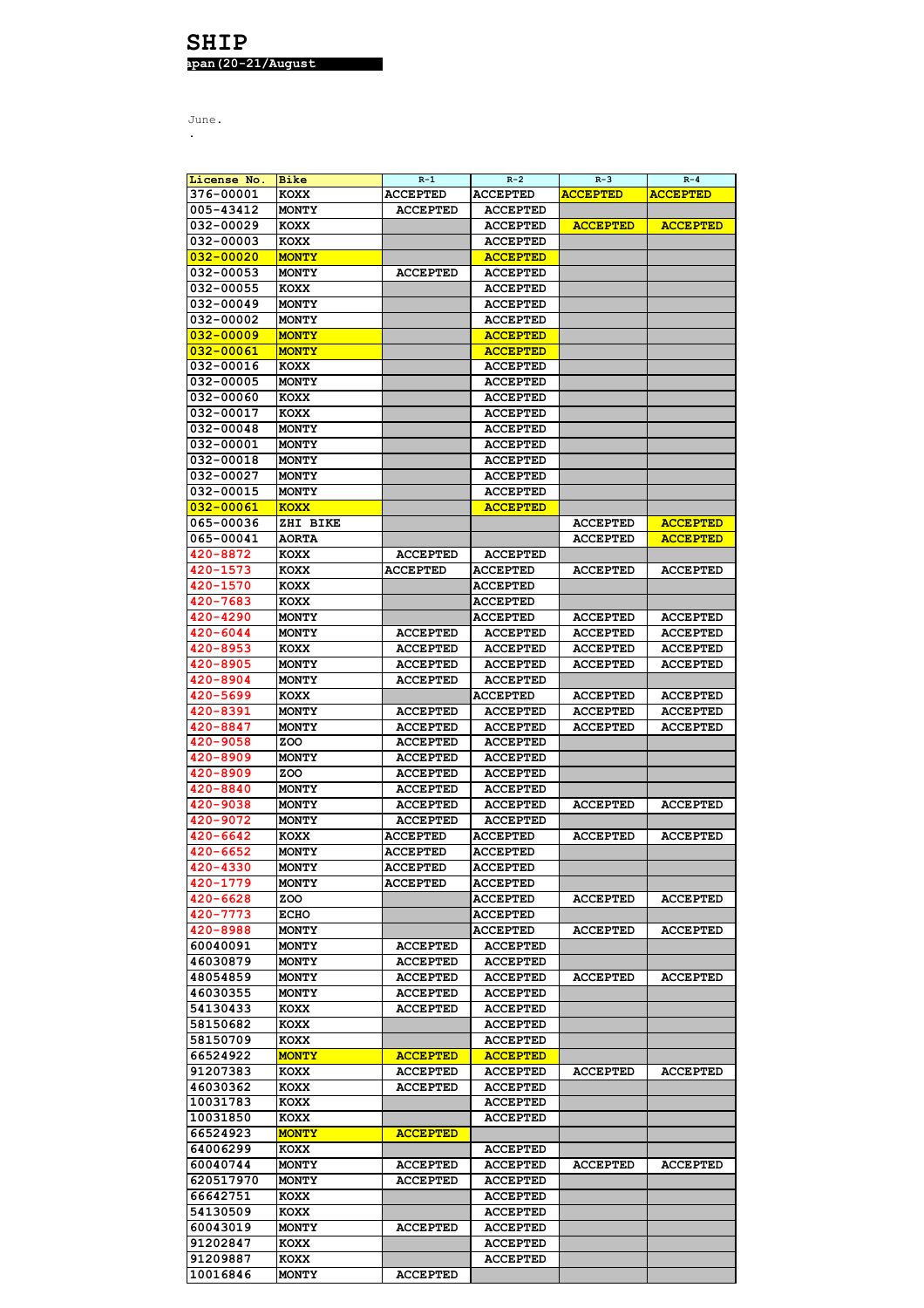| 10031780   | <b>KOXX</b>        |                 | <b>ACCEPTED</b> |                 |                 |
|------------|--------------------|-----------------|-----------------|-----------------|-----------------|
| 64071930   | MONTY              | <b>ACCEPTED</b> | <b>ACCEPTED</b> | <b>ACCEPTED</b> | <b>ACCEPTED</b> |
| 43352963   | <b>KOXX</b>        | <b>ACCEPTED</b> | <b>ACCEPTED</b> |                 |                 |
| 58150706   | <b>KOXX</b>        |                 | <b>ACCEPTED</b> |                 |                 |
| 54130516   | <b>KOXX</b>        |                 | <b>ACCEPTED</b> |                 |                 |
| 65146354   | <b>KOXX</b>        | <b>ACCEPTED</b> | <b>ACCEPTED</b> | <b>ACCEPTED</b> | <b>ACCEPTED</b> |
| 55555962   | <b>KOXX</b>        |                 | <b>ACCEPTED</b> |                 |                 |
| 54130432   | <b>KOXX</b>        | <b>ACCEPTED</b> | <b>ACCEPTED</b> |                 |                 |
| 049-06004  | <b>KOXX</b>        |                 | <b>ACCEPTED</b> |                 |                 |
| 049-06012  |                    |                 | <b>ACCEPTED</b> |                 |                 |
|            | <b>ROTOR</b>       |                 |                 | <b>ACCEPTED</b> |                 |
| 3902       | <b>MONTY</b>       | <b>ACCEPTED</b> |                 |                 |                 |
| 3908       | <b>KOXX</b>        | <b>ACCEPTED</b> |                 | <b>ACCEPTED</b> | <b>ACCEPTED</b> |
| 3908       | <b>KOXX</b>        | <b>ACCEPTED</b> |                 |                 |                 |
| 081-00056  | <b>MONTY</b>       | <b>ACCEPTED</b> | <b>ACCEPTED</b> | <b>ACCEPTED</b> | <b>ACCEPTED</b> |
| 081-00288  | <b>KOXX</b>        | <b>ACCEPTED</b> | <b>ACCEPTED</b> |                 | <b>ACCEPTED</b> |
| 081-00119  | <b>KOXX</b>        | <b>ACCEPTED</b> | <b>ACCEPTED</b> | <b>ACCEPTED</b> | <b>ACCEPTED</b> |
| 081-00476  | MONTY              |                 |                 | <b>ACCEPTED</b> | <b>ACCEPTED</b> |
| 081-00430  | <b>YAABAA</b>      | <b>ACCEPTED</b> | <b>ACCEPTED</b> |                 | <b>ACCEPTED</b> |
| 081-00159  | <b>MONTY</b>       | <b>ACCEPTED</b> | <b>ACCEPTED</b> | <b>ACCEPTED</b> | <b>ACCEPTED</b> |
| 081-00112  | <b>MONTY</b>       | <b>ACCEPTED</b> | <b>ACCEPTED</b> | <b>ACCEPTED</b> | <b>ACCEPTED</b> |
| 081-00510  | <b>ECHO</b>        | <b>ACCEPTED</b> | <b>ACCEPTED</b> |                 | <b>ACCEPTED</b> |
|            |                    |                 |                 |                 |                 |
| 081-00300  | KOXX               | <b>ACCEPTED</b> | <b>ACCEPTED</b> | <u>ACCEPTED</u> | <b>ACCEPTED</b> |
| 081-00328  | <b>MONTY</b>       | <b>ACCEPTED</b> | <b>ACCEPTED</b> | <b>ACCEPTED</b> | <b>ACCEPTED</b> |
| 081-00492  | <b>KOXX</b>        |                 |                 | <b>ACCEPTED</b> | <b>ACCEPTED</b> |
| 081-00477  | <b>MONTY</b>       |                 |                 | <b>ACCEPTED</b> | ACCEPTED        |
| 081-00400  | GU                 | <b>ACCEPTED</b> | <b>ACCEPTED</b> | <b>ACCEPTED</b> | <b>ACCEPTED</b> |
| 081-00383  | <b>MONTY</b>       | <b>ACCEPTED</b> | <b>ACCEPTED</b> |                 | <b>ACCEPTED</b> |
| 081-00440  | <b>ECHO</b>        |                 |                 | <b>ACCEPTED</b> | <b>ACCEPTED</b> |
| 081-00517  | <b>MONTY</b>       |                 |                 | <b>ACCEPTED</b> | <b>ACCEPTED</b> |
| 081-00547  | <b>ECHO</b>        |                 |                 | <b>ACCEPTED</b> | <b>ACCEPTED</b> |
| 081-00193  | <b>GIANT</b>       |                 |                 | <b>ACCEPTED</b> | <b>ACCEPTED</b> |
|            |                    |                 |                 |                 |                 |
| 081-00462  | кот                | <b>ACCEPTED</b> | <b>ACCEPTED</b> | <b>ACCEPTED</b> | <b>ACCEPTED</b> |
| 081-00365  | <b>MONTY</b>       | <b>ACCEPTED</b> | <b>ACCEPTED</b> |                 | <b>ACCEPTED</b> |
| 081-00441  | MONTY              | <b>ACCEPTED</b> |                 | <b>ACCEPTED</b> | <b>ACCEPTED</b> |
| 351-253001 | <b>MONTY</b>       | <b>ACCEPTED</b> |                 |                 |                 |
| 351-253002 | <b>MONTY</b>       | <b>ACCEPTED</b> |                 |                 |                 |
| 351-253003 | KOXX               | <b>ACCEPTED</b> |                 |                 |                 |
| 351-253004 | KOXX               | <b>ACCEPTED</b> |                 |                 |                 |
| 351-253005 | <b>MONTY</b>       | <b>ACCEPTED</b> |                 |                 |                 |
| 351-253006 | <b>MONTY</b>       | <b>ACCEPTED</b> |                 |                 |                 |
| 351-253007 | <b>MONTY</b>       | <b>ACCEPTED</b> |                 |                 |                 |
|            |                    |                 |                 |                 |                 |
| 351-253009 | <b>MONTY</b>       | <b>ACCEPTED</b> |                 |                 |                 |
| 351-253010 | <b>MONTY</b>       | <b>ACCEPTED</b> |                 |                 |                 |
| 351-253014 | <b>MONTY</b>       | <b>ACCEPTED</b> |                 |                 |                 |
| 351-253025 | <b>MONTY</b>       | <b>ACCEPTED</b> |                 |                 |                 |
| 351-253008 | <b>KOXX</b>        | <b>ACCEPTED</b> |                 |                 |                 |
| 351-253011 | <b>KOXX</b>        | <b>ACCEPTED</b> |                 |                 |                 |
| 351-253012 | <b>KOXX</b>        | <b>ACCEPTED</b> |                 |                 |                 |
| 351-253013 | KOXX               | <b>ACCEPTED</b> |                 |                 |                 |
| 351-253015 | <b>MONTY</b>       | <b>ACCEPTED</b> |                 |                 |                 |
| 351-253016 | <b>MONTY</b>       | <b>ACCEPTED</b> |                 |                 |                 |
| 351-253020 | <b>KOXX</b>        | <b>ACCEPTED</b> |                 |                 |                 |
|            |                    |                 |                 |                 |                 |
| 351-253021 | KOXX               | <b>ACCEPTED</b> |                 |                 |                 |
| 351-253017 | <b>MONTY</b>       | <b>ACCEPTED</b> |                 |                 |                 |
| 351-253018 | <b>KOXX</b>        | <b>ACCEPTED</b> |                 |                 |                 |
| 351-253019 | <b>MONTY</b>       | <b>ACCEPTED</b> |                 |                 |                 |
| 351-253022 | <b>MONTY</b>       | <b>ACCEPTED</b> |                 |                 |                 |
| 351-253023 | <b>MONTY</b>       | <b>ACCEPTED</b> |                 |                 |                 |
| 351-253024 | 24SEVAN            | <b>ACCEPTED</b> |                 |                 |                 |
| 065-00033  | <b>GROSSMAN</b>    |                 |                 | <b>ACCEPTED</b> | <b>ACCEPTED</b> |
| 065-00002  | <b>MONTY</b>       |                 |                 | <b>ACCEPTED</b> | <b>ACCEPTED</b> |
| 065-00004  | KOXX               |                 |                 | <b>ACCEPTED</b> | <b>ACCEPTED</b> |
| 065-00026  | KOXX               |                 |                 | <b>ACCEPTED</b> | <b>ACCEPTED</b> |
|            |                    |                 |                 |                 |                 |
| 065-00042  | KOXX               |                 |                 | <b>ACCEPTED</b> | <b>ACCEPTED</b> |
| 065-00016  | <b>MONTY</b>       |                 |                 | <b>ACCEPTED</b> |                 |
| 065-00038  | <b>KOXX</b>        |                 |                 | <b>ACCEPTED</b> |                 |
| 065-00003  | <b>MONTY</b>       |                 |                 | <b>ACCEPTED</b> |                 |
| 065-00017  | <b>MONTY</b>       |                 |                 | <b>ACCEPTED</b> |                 |
| 065-00019  | KOXX               | <b>ACCEPTED</b> | <b>ACCEPTED</b> | <b>ACCEPTED</b> | <b>ACCEPTED</b> |
| 065-00031  | <b>MONTY</b>       |                 |                 | <b>ACCEPTED</b> | <b>ACCEPTED</b> |
| 065-00018  | <b>COUSTELLIER</b> |                 |                 | <b>ACCEPTED</b> | <b>ACCEPTED</b> |
| 065-00032  | <b>MEGAMO</b>      |                 |                 | <b>ACCEPTED</b> | <b>ACCEPTED</b> |
|            |                    |                 |                 |                 |                 |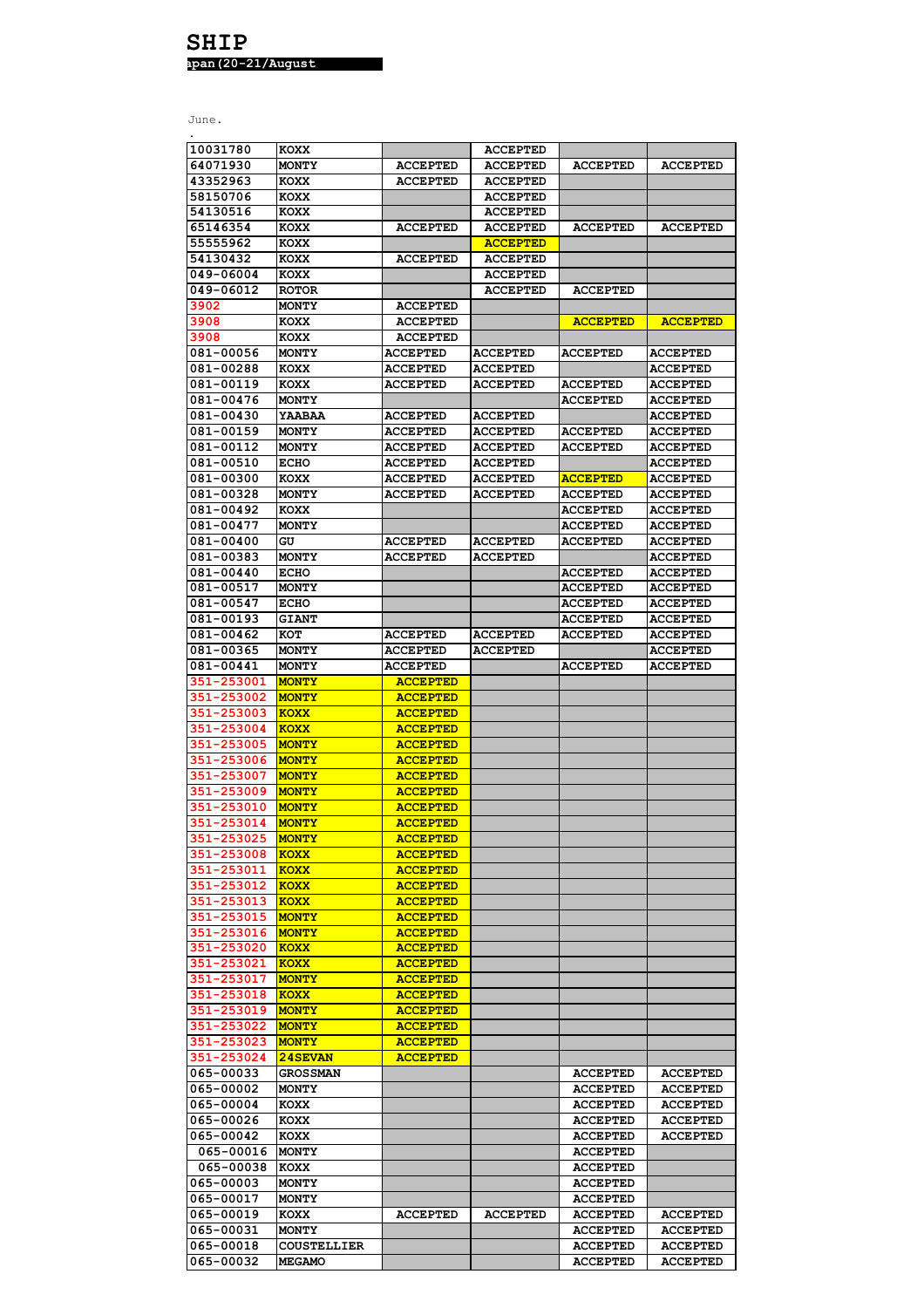| 065-00025 | <b>COUSTELLIER</b> |                 |                 | <b>ACCEPTED</b> | <b>ACCEPTED</b> |
|-----------|--------------------|-----------------|-----------------|-----------------|-----------------|
| 065-00034 | <b>AUTHOR</b>      |                 |                 | <b>ACCEPTED</b> | <b>ACCEPTED</b> |
| 065-00001 | <b>MODULO</b>      |                 |                 | <b>ACCEPTED</b> | <b>ACCEPTED</b> |
| 065-00028 | KOXX               |                 |                 | <b>ACCEPTED</b> |                 |
|           |                    |                 |                 |                 |                 |
| 065-00040 | <b>KOXX</b>        |                 |                 | <b>ACCEPTED</b> |                 |
| 065-00038 | ZOO                |                 |                 | <b>ACCEPTED</b> |                 |
| 065-00035 | <b>MONTY</b>       |                 |                 | <b>ACCEPTED</b> | <b>ACCEPTED</b> |
| 421-00038 | <b>MONTY</b>       | <b>ACCEPTED</b> | <b>ACCEPTED</b> | <b>ACCEPTED</b> |                 |
| 421-00031 | <b>MONTY</b>       | <b>ACCEPTED</b> | <b>ACCEPTED</b> | <b>ACCEPTED</b> | <b>ACCEPTED</b> |
|           |                    |                 |                 |                 |                 |
| 421-00040 | <b>KOXX</b>        | <b>ACCEPTED</b> | <b>ACCEPTED</b> |                 |                 |
| 421-00042 | <b>KOXX</b>        |                 | <b>ACCEPTED</b> |                 |                 |
| 421-00046 | KOXX               | <b>ACCEPTED</b> | <b>ACCEPTED</b> | <b>ACCEPTED</b> | <b>ACCEPTED</b> |
| 421-00043 | <b>MONTY</b>       |                 | <b>ACCEPTED</b> |                 |                 |
| 421-00001 | <b>MONTY</b>       | <b>ACCEPTED</b> | <b>ACCEPTED</b> |                 |                 |
|           |                    |                 |                 |                 |                 |
| 421-00012 | <b>MONTY</b>       | <b>ACCEPTED</b> | <b>ACCEPTED</b> | <b>ACCEPTED</b> | <b>ACCEPTED</b> |
| 421-00002 | <b>MONTY</b>       | <b>ACCEPTED</b> | <b>ACCEPTED</b> | <b>ACCEPTED</b> | <b>ACCEPTED</b> |
| 421-00025 | MONTY              |                 | <b>ACCEPTED</b> |                 |                 |
| 421-00036 | <b>MONTY</b>       | <b>ACCEPTED</b> | <b>ACCEPTED</b> | <b>ACCEPTED</b> |                 |
| 421-00039 | KOXX               | <b>ACCEPTED</b> | <b>ACCEPTED</b> | <b>ACCEPTED</b> | <b>ACCEPTED</b> |
|           |                    |                 |                 |                 |                 |
| 421-00021 | <b>MONTY</b>       | <b>ACCEPTED</b> | <b>ACCEPTED</b> |                 |                 |
| 421-00006 | <b>MONTY</b>       | <b>ACCEPTED</b> | <b>ACCEPTED</b> |                 |                 |
| 34-08194  | <b>MONTY</b>       | <b>ACCEPTED</b> | <b>ACCEPTED</b> | <b>ACCEPTED</b> | <b>ACCEPTED</b> |
| 34-31001  | <b>KOXX</b>        | <b>ACCEPTED</b> | <b>ACCEPTED</b> | <b>ACCEPTED</b> |                 |
| 34-20002  | <b>MONTY</b>       | <b>ACCEPTED</b> | <b>ACCEPTED</b> | <b>ACCEPTED</b> | <b>ACCEPTED</b> |
|           |                    |                 |                 |                 |                 |
| 34-07040  | <b>KOXX</b>        | <b>ACCEPTED</b> |                 |                 |                 |
| 34-46004  | <b>MONTY</b>       | <b>ACCEPTED</b> |                 |                 |                 |
| 34-39007  | <b>MONTY</b>       | <b>ACCEPTED</b> | <b>ACCEPTED</b> | <b>ACCEPTED</b> | <b>ACCEPTED</b> |
| 34-33036  | <b>MONTY</b>       | <b>ACCEPTED</b> | <b>ACCEPTED</b> | <b>ACCEPTED</b> | <b>ACCEPTED</b> |
|           |                    |                 |                 |                 |                 |
| 34-01001  | <b>KOXX</b>        | <b>ACCEPTED</b> |                 |                 |                 |
| 34-37002  | <b>ECHO</b>        | <b>ACCEPTED</b> | <b>ACCEPTED</b> |                 |                 |
| 34-37008  | <b>MONTY</b>       | <b>ACCEPTED</b> | <b>ACCEPTED</b> |                 |                 |
| 34-44023  | <b>MONTY</b>       | <b>ACCEPTED</b> |                 |                 |                 |
| 34-17046  | <b>MONTY</b>       | <b>ACCEPTED</b> | <b>ACCEPTED</b> |                 |                 |
|           |                    |                 |                 |                 |                 |
| 34-43001  | <b>MONTY</b>       | <b>ACCEPTED</b> |                 |                 |                 |
| 34-43005  | <b>MONTY</b>       | <b>ACCEPTED</b> | <b>ACCEPTED</b> |                 |                 |
| 34-08256  | <b>MONTY</b>       | <b>ACCEPTED</b> | <b>ACCEPTED</b> | <b>ACCEPTED</b> | <b>ACCEPTED</b> |
| 34-15002  | <b>MONTY</b>       | <b>ACCEPTED</b> | <b>ACCEPTED</b> | <b>ACCEPTED</b> | <b>ACCEPTED</b> |
| 34-37009  | <b>MONTY</b>       |                 | <b>ACCEPTED</b> |                 |                 |
|           |                    | <b>ACCEPTED</b> |                 |                 |                 |
| 34-33040  | <b>MONTY</b>       | <b>ACCEPTED</b> | <b>ACCEPTED</b> |                 |                 |
| 34-08311  | <b>MONTY</b>       |                 | <b>ACCEPTED</b> |                 |                 |
| 034-08271 | <b>MONTY</b>       | <b>ACCEPTED</b> | <b>ACCEPTED</b> |                 |                 |
| 34-43007  | <b>MONTY</b>       | <b>ACCEPTED</b> |                 |                 |                 |
| 34-50017  |                    | <b>ACCEPTED</b> |                 | <b>ACCEPTED</b> | <b>ACCEPTED</b> |
|           | <b>KOXX</b>        |                 | <b>ACCEPTED</b> |                 |                 |
| 34-28077  | <b>MONTY</b>       | <b>ACCEPTED</b> | <b>ACCEPTED</b> |                 |                 |
| 34-33043  | <b>MONTY</b>       | <b>ACCEPTED</b> |                 |                 |                 |
| 34-08274  | <b>MONTY</b>       | <b>ACCEPTED</b> | <b>ACCEPTED</b> |                 |                 |
| 34-20013  | <b>KOXX</b>        | <b>ACCEPTED</b> |                 |                 |                 |
|           |                    |                 |                 |                 |                 |
| 34-20016  | <b>MONTY</b>       | <b>ACCEPTED</b> |                 |                 |                 |
| 34-08366  | <b>MONTY</b>       |                 | <b>ACCEPTED</b> |                 |                 |
| 34-28074  | <b>MONTY</b>       | <b>ACCEPTED</b> |                 |                 |                 |
| 34-44055  | <b>MONTY</b>       | <b>ACCEPTED</b> |                 |                 |                 |
| 034-28075 | <b>MONTY</b>       | <b>ACCEPTED</b> |                 |                 |                 |
| 34-08327  | <b>MONTY</b>       | <b>ACCEPTED</b> | <b>ACCEPTED</b> | <b>ACCEPTED</b> | <b>ACCEPTED</b> |
|           |                    |                 |                 |                 |                 |
| 34-20015  | <b>MONTY</b>       | <b>ACCEPTED</b> | <b>ACCEPTED</b> |                 |                 |
| 34-39025  | <b>MONTY</b>       | <b>ACCEPTED</b> | <b>ACCEPTED</b> |                 |                 |
| 34-08312  | <b>MONTY</b>       | <b>ACCEPTED</b> | <b>ACCEPTED</b> |                 |                 |
| 34-06005  | <b>MONTY</b>       | <b>ACCEPTED</b> |                 |                 |                 |
| 34-08333  | <b>MONTY</b>       | <b>ACCEPTED</b> |                 |                 |                 |
|           |                    |                 |                 |                 |                 |
| 34-44054  | <b>KOXX</b>        | <b>ACCEPTED</b> | <b>ACCEPTED</b> |                 |                 |
| 34-28082  | <b>MONTY</b>       | <b>ACCEPTED</b> | <b>ACCEPTED</b> |                 |                 |
| 34-44056  | <b>MONTY</b>       | <b>ACCEPTED</b> |                 |                 |                 |
| 34-20003  | <b>MONTY</b>       | <b>ACCEPTED</b> | <b>ACCEPTED</b> |                 | <b>ACCEPTED</b> |
| 34-08004  | <b>MONTY</b>       | <b>ACCEPTED</b> | <b>ACCEPTED</b> | <b>ACCEPTED</b> | <b>ACCEPTED</b> |
|           |                    |                 |                 |                 |                 |
| 34-08007  | <b>MONTY</b>       | <b>ACCEPTED</b> | <b>ACCEPTED</b> |                 |                 |
| 34-31004  | <b>MEGAMO</b>      | <b>ACCEPTED</b> | <b>ACCEPTED</b> |                 |                 |
| 34-45002  | MONTY              | <b>ACCEPTED</b> |                 |                 |                 |
| 34-20012  | <b>UNIVEGA</b>     | <b>ACCEPTED</b> |                 |                 |                 |
| 34-37014  | <b>ECHO</b>        | <b>ACCEPTED</b> | <b>ACCEPTED</b> |                 |                 |
|           |                    |                 |                 |                 |                 |
| 34-08317  | <b>MONTY</b>       | <b>ACCEPTED</b> | <b>ACCEPTED</b> | <b>ACCEPTED</b> |                 |
| 34-08318  | <b>MONTY</b>       | <b>ACCEPTED</b> | <b>ACCEPTED</b> | <b>ACCEPTED</b> |                 |
| 34-28079  | MONTY              | <b>ACCEPTED</b> |                 |                 |                 |
| 046-06001 | KOXX               | <b>ACCEPTED</b> | <b>ACCEPTED</b> | <b>ACCEPTED</b> | <b>ACCEPTED</b> |
|           |                    |                 |                 |                 |                 |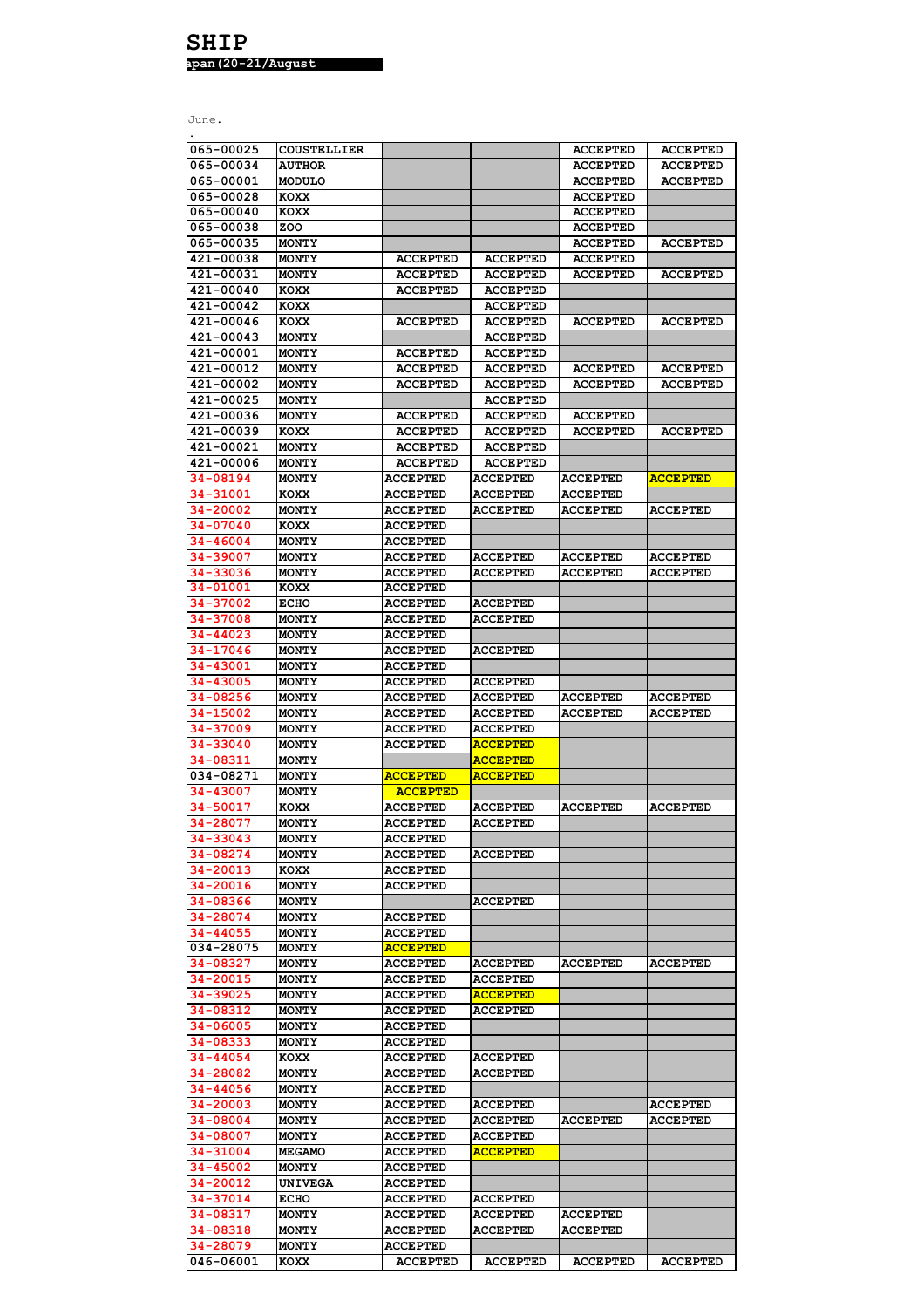| 046-06002              | TOXSIN          | <b>ACCEPTED</b> | <b>ACCEPTED</b> |                 |                 |
|------------------------|-----------------|-----------------|-----------------|-----------------|-----------------|
| 046-06007              | <b>MONTY</b>    | <b>ACCEPTED</b> | <b>ACCEPTED</b> | <b>ACCEPTED</b> | <b>ACCEPTED</b> |
| 046-06015              | <b>ONZA</b>     | <b>ACCEPTED</b> | <b>ACCEPTED</b> |                 |                 |
| 046-06018              | <b>MONTY</b>    | <b>ACCEPTED</b> | <b>ACCEPTED</b> |                 |                 |
| 046-06008              | Da-Li           | <b>ACCEPTED</b> | <b>ACCEPTED</b> | <b>ACCEPTED</b> | <b>ACCEPTED</b> |
| 046-06012              | <b>ONZA</b>     | <b>ACCEPTED</b> | <b>ACCEPTED</b> |                 |                 |
| 041-02003              | KOXX            | <b>ACCEPTED</b> | <b>ACCEPTED</b> |                 |                 |
| 041-02002              | <b>KOXX</b>     | <b>ACCEPTED</b> | <b>ACCEPTED</b> |                 |                 |
| 044-06071              | KOXX            | <b>ACCEPTED</b> | <b>ACCEPTED</b> | <b>ACCEPTED</b> | <b>ACCEPTED</b> |
| 044-06016              | <b>ONZA</b>     | <b>ACCEPTED</b> | <b>ACCEPTED</b> | <b>ACCEPTED</b> |                 |
| 044-06085              | <b>KOXX</b>     | <b>ACCEPTED</b> | <b>ACCEPTED</b> | <b>ACCEPTED</b> | <b>ACCEPTED</b> |
| 044-06006              | <b>MONTY</b>    | <b>ACCEPTED</b> | <b>ACCEPTED</b> |                 |                 |
| 044-06010              | ZOO             | <b>ACCEPTED</b> | <b>ACCEPTED</b> |                 |                 |
| 044-06024              | ZOO             | <b>ACCEPTED</b> | <b>ACCEPTED</b> | <b>ACCEPTED</b> | <b>ACCEPTED</b> |
| 044-06058              | MONTY           | <b>ACCEPTED</b> | <b>ACCEPTED</b> |                 |                 |
| 044-06079              | <b>MONTY</b>    | <b>ACCEPTED</b> | <b>ACCEPTED</b> |                 |                 |
| 044-06030              | KOXX            | <b>ACCEPTED</b> | <b>ACCEPTED</b> | <b>ACCEPTED</b> | <b>ACCEPTED</b> |
| 044-06059              | <b>MONTY</b>    | <b>ACCEPTED</b> | <b>ACCEPTED</b> |                 |                 |
| 044-06002              | <b>MONTY</b>    | <b>ACCEPTED</b> | <b>ACCEPTED</b> |                 |                 |
| 044-06060              | MONTY           |                 | <b>ACCEPTED</b> |                 |                 |
|                        |                 | <b>ACCEPTED</b> |                 |                 |                 |
| 044-06011<br>044-06052 | <b>MONTY</b>    | <b>ACCEPTED</b> | <b>ACCEPTED</b> | <b>ACCEPTED</b> | <b>ACCEPTED</b> |
|                        | MONTY           | <b>ACCEPTED</b> | <b>ACCEPTED</b> |                 |                 |
| 044-06086              | <b>MONTY</b>    |                 | <b>ACCEPTED</b> |                 |                 |
| 044-06070              | <b>KOXX</b>     | <b>ACCEPTED</b> | <b>ACCEPTED</b> | <b>ACCEPTED</b> | <b>ACCEPTED</b> |
| 044-06074              | MONTY           | <b>ACCEPTED</b> | <b>ACCEPTED</b> |                 |                 |
| 044-06100              | ZOO             | <b>ACCEPTED</b> | <b>ACCEPTED</b> |                 |                 |
| 044-06075              | MONTY           | <b>ACCEPTED</b> | <b>ACCEPTED</b> |                 |                 |
| 044-06022              | KOXX            | <b>ACCEPTED</b> | <b>ACCEPTED</b> | <b>ACCEPTED</b> | <b>ACCEPTED</b> |
| 044-06078              | <b>MONGOOSE</b> | <b>ACCEPTED</b> | <b>ACCEPTED</b> |                 |                 |
| 044-06007              | <b>ECHO</b>     | <b>ACCEPTED</b> | <b>ACCEPTED</b> | <b>ACCEPTED</b> |                 |
| 044-06004              | <b>REVELL</b>   | <b>ACCEPTED</b> | <b>ACCEPTED</b> |                 |                 |
| 044-06023              | <b>ASHTON</b>   | <b>ACCEPTED</b> | <b>ACCEPTED</b> | <b>ACCEPTED</b> | <b>ACCEPTED</b> |
| 044-06028              | <b>BT RAVEN</b> | <b>ACCEPTED</b> | <b>ACCEPTED</b> | <b>ACCEPTED</b> | <b>ACCEPTED</b> |
| 044-06032              | <b>ASHTON</b>   | <b>ACCEPTED</b> | <b>ACCEPTED</b> | <b>ACCEPTED</b> | <b>ACCEPTED</b> |
| 044-06054              | <b>ONZA</b>     | <b>ACCEPTED</b> | <b>ACCEPTED</b> | <b>ACCEPTED</b> | <b>ACCEPTED</b> |
|                        |                 |                 |                 |                 |                 |
| 044-06067              | <b>ASHTON</b>   | <b>ACCEPTED</b> | <b>ACCEPTED</b> |                 |                 |
| 044-06009              | YAABAA          |                 |                 | <b>ACCEPTED</b> | <b>ACCEPTED</b> |
| 044-06038              | <b>ECHO</b>     | <b>ACCEPTED</b> | <b>ACCEPTED</b> |                 |                 |
| 044-06068              | <b>TRITON</b>   | <b>ACCEPTED</b> | <b>ACCEPTED</b> |                 |                 |
| 044-06012              | MONTY           | <b>ACCEPTED</b> | <b>ACCEPTED</b> | <b>ACCEPTED</b> | <b>ACCEPTED</b> |
|                        |                 |                 |                 |                 |                 |
|                        |                 |                 |                 |                 |                 |
|                        |                 |                 |                 |                 |                 |
|                        |                 |                 |                 |                 |                 |
|                        |                 |                 |                 |                 |                 |
|                        |                 |                 |                 |                 |                 |
|                        |                 |                 |                 |                 |                 |
|                        |                 |                 |                 |                 |                 |
|                        |                 |                 |                 |                 |                 |
|                        |                 |                 |                 |                 |                 |
|                        |                 |                 |                 |                 |                 |
|                        |                 |                 |                 |                 |                 |
|                        |                 |                 |                 |                 |                 |
|                        |                 |                 |                 |                 |                 |
|                        |                 |                 |                 |                 |                 |
|                        |                 |                 |                 |                 |                 |
|                        |                 |                 |                 |                 |                 |
|                        |                 |                 |                 |                 |                 |
|                        |                 |                 |                 |                 |                 |
|                        |                 |                 |                 |                 |                 |
|                        |                 |                 |                 |                 |                 |
|                        |                 |                 |                 |                 |                 |
|                        |                 |                 |                 |                 |                 |
|                        |                 |                 |                 |                 |                 |
|                        |                 |                 |                 |                 |                 |
|                        |                 |                 |                 |                 |                 |
|                        |                 |                 |                 |                 |                 |
|                        |                 |                 |                 |                 |                 |
|                        |                 |                 |                 |                 |                 |
|                        |                 |                 |                 |                 |                 |
|                        |                 |                 |                 |                 |                 |
|                        |                 |                 |                 |                 |                 |
|                        |                 |                 |                 |                 |                 |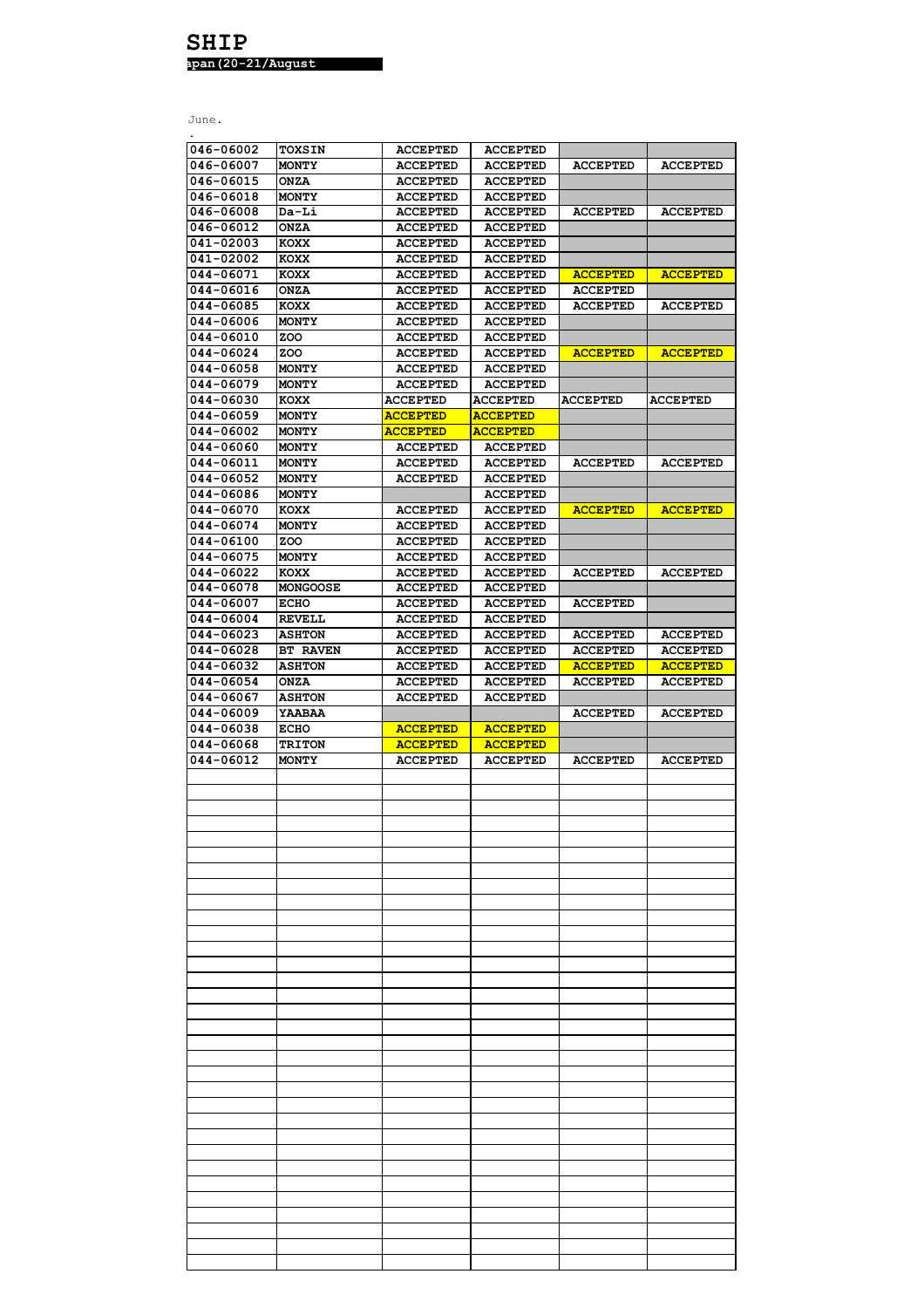## **SHIP apan(20-21/August**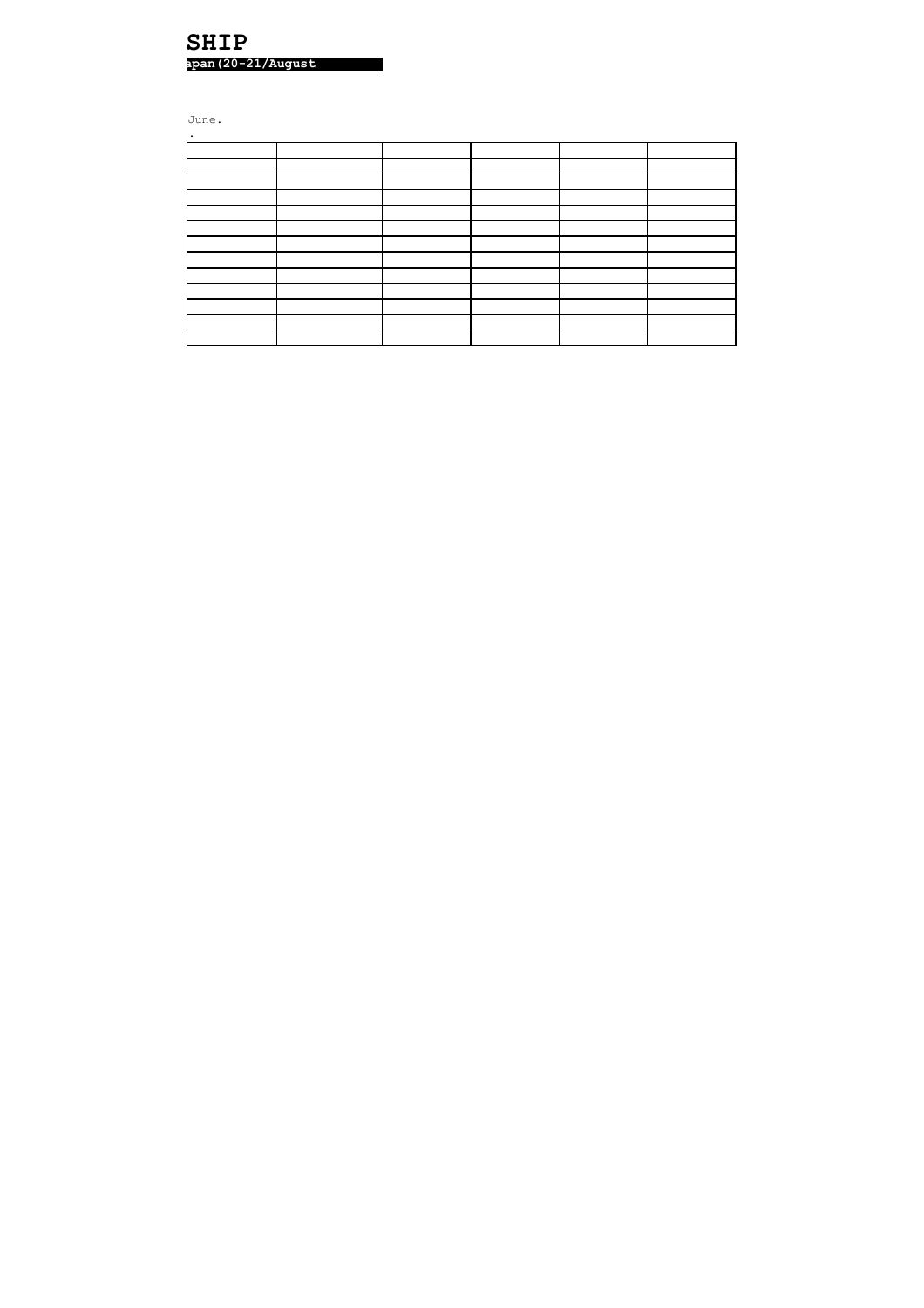## **The 16th. BIU 2006 WORLD BIKETRIAL CHAMPIONSHIP**

**R-1 SPAIN(23-24/Jul y), R-2 FRANCE(30-31/Jul y), R-3 SINGAPORE(6-7/Au gust) & R-4 Final Ja pan(20-21/Au gust)**

|                  |                 |              |                | ENTRY LIST 2 (TOTAL/CATEGORY BY CATEGORY) |               |               |            |               |              |                 |                 |                 |                 |
|------------------|-----------------|--------------|----------------|-------------------------------------------|---------------|---------------|------------|---------------|--------------|-----------------|-----------------|-----------------|-----------------|
|                  | Category: ELITE |              |                |                                           |               |               |            |               |              |                 |                 |                 |                 |
| No               | Group           | Category     |                | Bib No. Last name                         | First name    | Nation        | <b>YOB</b> | License No.   | <b>Bike</b>  | $R-1$           | $R-2$           | $R-3$           | $R - 4$         |
| 1                | A               | <b>ELITE</b> | 7              | <b>BARTAK</b>                             | Peter         | <b>SLOVAK</b> | 1981       | 421-00038     | <b>MONTY</b> | <b>ACCEPTED</b> | <b>ACCEPTED</b> | <b>ACCEPTED</b> |                 |
| $\overline{2}$   | A               | <b>ELITE</b> | $\overline{4}$ | <b>TERAI</b>                              | Kazuki        | <b>JAPAN</b>  | 1985       | 081-00056     | Monty        | <b>ACCEPTED</b> | <b>ACCEPTED</b> | <b>ACCEPTED</b> | <b>ACCEPTED</b> |
| 3                | A               | <b>ELITE</b> | 22             | MIYAOKA                                   | Keita         | <b>JAPAN</b>  | 1983       | 081-00288     | Koxx         | <b>ACCEPTED</b> | <b>ACCEPTED</b> |                 | <b>ACCEPTED</b> |
| $\boldsymbol{4}$ | Α               | <b>ELITE</b> | 24             | TAKAGI                                    | Yuki          | <b>JAPAN</b>  | 1986       | 081-00119     | Koxx         | <b>ACCEPTED</b> | <b>ACCEPTED</b> | <b>ACCEPTED</b> | <b>ACCEPTED</b> |
| 5                | A               | <b>ELITE</b> | $\mathbf{1}$   | <b>COMAS</b>                              | Dani          | <b>SPAIN</b>  | 1981       | 34-08194      | <b>MONTY</b> | <b>ACCEPTED</b> | <b>ACCEPTED</b> | <b>ACCEPTED</b> | <b>ACCEPTED</b> |
| 6                | A               | <b>ELITE</b> | 3              | <b>ROS</b>                                | <b>Benito</b> | <b>SPAIN</b>  | 1981       | 34-31001      | <b>KOXX</b>  | <b>ACCEPTED</b> | <b>ACCEPTED</b> | <b>ACCEPTED</b> |                 |
| $\overline{7}$   | A               | <b>ELITE</b> | 5              | <b>LEZETA</b>                             | Iker          | <b>SPAIN</b>  | 1983       | 34-20002      | <b>MONTY</b> | <b>ACCEPTED</b> | <b>ACCEPTED</b> | <b>ACCEPTED</b> | <b>ACCEPTED</b> |
| 8                | A               | <b>ELITE</b> | 6              | <b>DIAZ</b>                               | Carles        | <b>SPAIN</b>  | 1978       | 34-07040      | <b>KOXX</b>  | <b>ACCEPTED</b> |                 |                 |                 |
| 9                | A               | <b>ELITE</b> | 8              | DE LA PENA                                | Juan Daniel   | <b>SPAIN</b>  | 1979       | 34-46004      | <b>MONTY</b> | <b>ACCEPTED</b> |                 |                 |                 |
| 10               |                 | <b>ELITE</b> | 9              | <b>GUTIERREZ</b>                          | Raul          | <b>SPAIN</b>  | 1980       | 34-39007      | <b>MONTY</b> | <b>ACCEPTED</b> | <b>ACCEPTED</b> | <b>ACCEPTED</b> | <b>ACCEPTED</b> |
| 11               | A               | <b>ELITE</b> | 10             | <b>ALONSO</b>                             | Javier        | <b>SPAIN</b>  | 1983       | 34-33036      | <b>MONTY</b> | <b>ACCEPTED</b> | <b>ACCEPTED</b> | <b>ACCEPTED</b> | <b>ACCEPTED</b> |
| 12               | А               | <b>ELITE</b> | 21             | <b>HYLAND</b>                             | James         | <b>UK</b>     | 1986       | $044 - 06071$ | <b>KOXX</b>  | <b>ACCEPTED</b> | <b>ACCEPTED</b> |                 |                 |
| 13               | A               | <b>ELITE</b> | 23             | <b>SLINGER</b>                            | Ben           | UK            | 1988       | 044-06016     | <b>ONZA</b>  | <b>ACCEPTED</b> | <b>ACCEPTED</b> | <b>ACCEPTED</b> |                 |
| 14               |                 |              |                |                                           |               |               |            |               |              |                 |                 |                 |                 |
| 15               |                 |              |                |                                           |               |               |            |               |              |                 |                 |                 |                 |
| 16               |                 |              |                |                                           |               |               |            |               |              |                 |                 |                 |                 |
| 17               |                 |              |                |                                           |               |               |            |               |              |                 |                 |                 |                 |
| 18               |                 |              |                |                                           |               |               |            |               |              |                 |                 |                 |                 |
| 19               |                 |              |                |                                           |               |               |            |               |              |                 |                 |                 |                 |
| 20               |                 |              |                |                                           |               |               |            |               |              |                 |                 |                 |                 |
| 21               |                 |              |                |                                           |               |               |            |               |              |                 |                 |                 |                 |
| 22               |                 |              |                |                                           |               |               |            |               |              |                 |                 |                 |                 |
| 23               |                 |              |                |                                           |               |               |            |               |              |                 |                 |                 |                 |
| 24               |                 |              |                |                                           |               |               |            |               |              |                 |                 |                 |                 |
| 25               |                 |              |                |                                           |               |               |            |               |              |                 |                 |                 |                 |
| $\overline{26}$  |                 |              |                |                                           |               |               |            |               |              |                 |                 |                 |                 |
| $\overline{27}$  |                 |              |                |                                           |               |               |            |               |              |                 |                 |                 |                 |
| 28               |                 |              |                |                                           |               |               |            |               |              |                 |                 |                 |                 |
| 29               |                 |              |                |                                           |               |               |            |               |              |                 |                 |                 |                 |
| 30               |                 |              |                |                                           |               |               |            |               |              |                 |                 |                 |                 |
| 31               |                 |              |                |                                           |               |               |            |               |              |                 |                 |                 |                 |
| $\overline{32}$  |                 |              |                |                                           |               |               |            |               |              |                 |                 |                 |                 |
| 33               |                 |              |                |                                           |               |               |            |               |              |                 |                 |                 |                 |
| 34               |                 |              |                |                                           |               |               |            |               |              |                 |                 |                 |                 |
| 35               |                 |              |                |                                           |               |               |            |               |              |                 |                 |                 |                 |
| 36               |                 |              |                |                                           |               |               |            |               |              |                 |                 |                 |                 |
| 37               |                 |              |                |                                           |               |               |            |               |              |                 |                 |                 |                 |
| 38               |                 |              |                |                                           |               |               |            |               |              |                 |                 |                 |                 |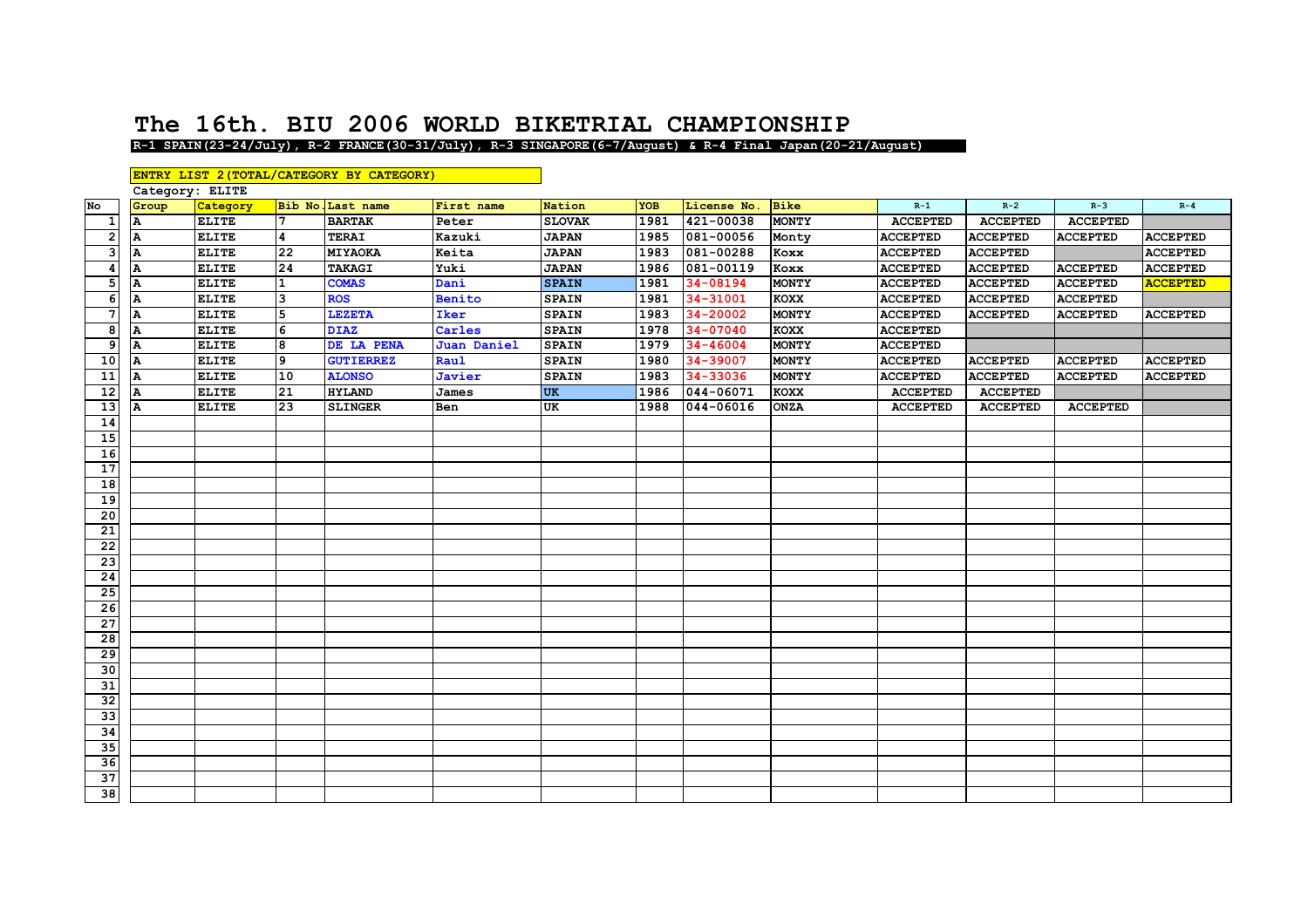| -39          |  |  |  |  |  |  |  |
|--------------|--|--|--|--|--|--|--|
| 40           |  |  |  |  |  |  |  |
| -4.5<br>- 41 |  |  |  |  |  |  |  |
| 42           |  |  |  |  |  |  |  |
| 43           |  |  |  |  |  |  |  |
| 44           |  |  |  |  |  |  |  |
| 45           |  |  |  |  |  |  |  |
| 46           |  |  |  |  |  |  |  |
| 47           |  |  |  |  |  |  |  |
| 48           |  |  |  |  |  |  |  |
| 49           |  |  |  |  |  |  |  |
| 50           |  |  |  |  |  |  |  |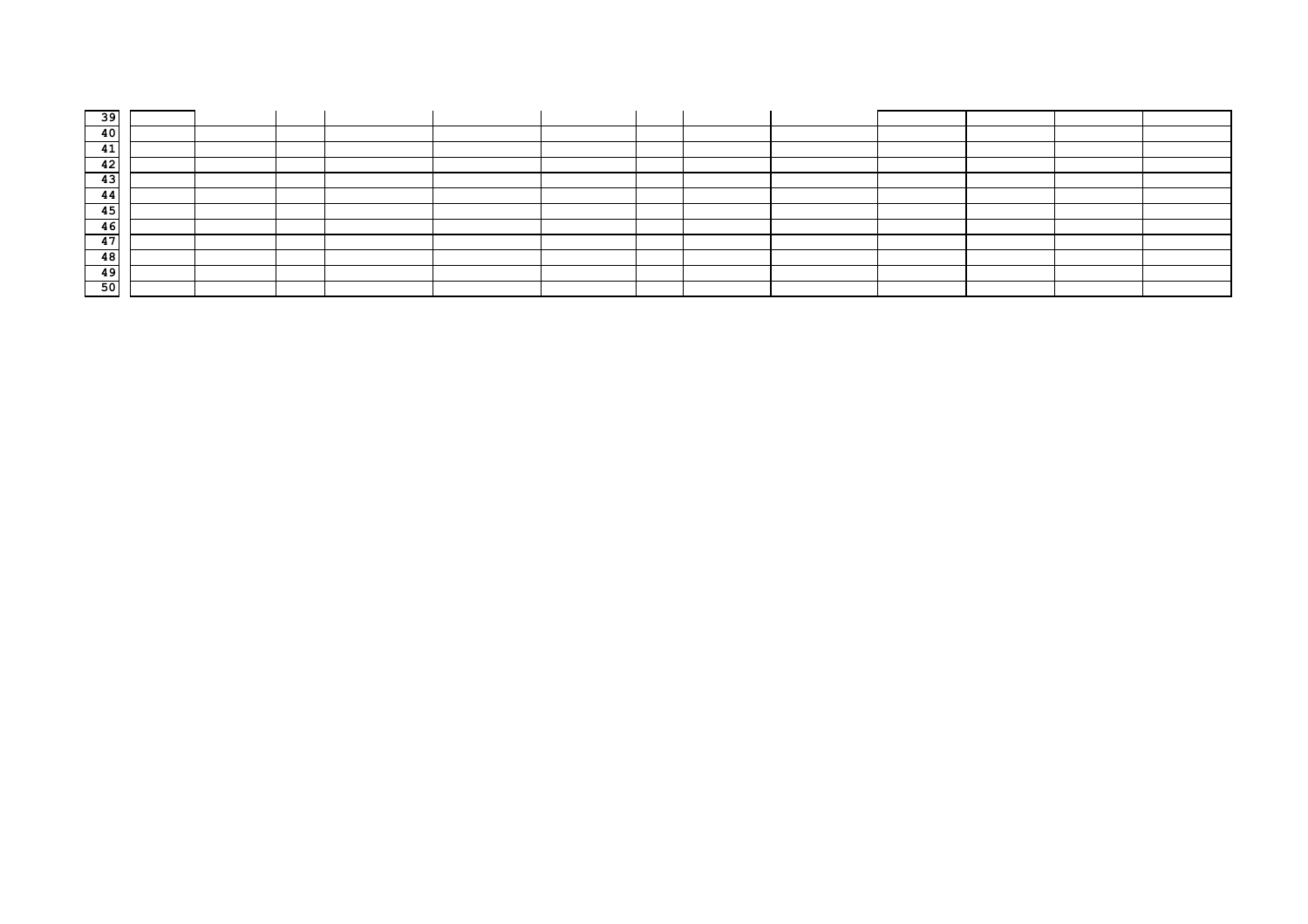|    |       | Category: Senior |               |                    |                   |                  |            |             |              |                 |                 |                 |                 |
|----|-------|------------------|---------------|--------------------|-------------------|------------------|------------|-------------|--------------|-----------------|-----------------|-----------------|-----------------|
| No | Group | Category         | <b>Bib No</b> | Last name          | <b>First</b> name | Nation           | <b>YOB</b> | License No. | <b>Bike</b>  | $R-1$           | $R-2$           | $R-3$           | $R - 4$         |
|    |       | <b>SENIOR</b>    |               | <b>MATIAS</b>      | Aramburu          | <b>ARGENTINA</b> | 1978       | 005-43412   | <b>MONTY</b> | <b>ACCEPTED</b> | <b>ACCEPTED</b> |                 |                 |
|    |       | <b>SENIOR</b>    |               | <b>KLINKENBERG</b> | Thierry           | <b>BELGIUM</b>   | 1972       | 032-00029   | <b>KOXX</b>  |                 | <b>ACCEPTED</b> | <b>ACCEPTED</b> | <b>ACCEPTED</b> |
|    | А     | <b>SENIOR</b>    |               | <b>LEMMENS</b>     | Cedric            | <b>BELGIUM</b>   | 1980       | 032-00003   | <b>KOXX</b>  |                 | <b>ACCEPTED</b> |                 |                 |
|    | А     | <b>SENIOR</b>    |               | <b>GALAND</b>      | <b>MICKAEL</b>    | <b>BELGIUM</b>   | 1983       | 032-00020   | <b>MONTY</b> |                 | <b>ACCEPTED</b> |                 |                 |
|    |       | <b>SENIOR</b>    |               | YAO                | Zhi               | <b>CHINA</b>     | 1982       | 065-00036   | ZHI BIKE     |                 |                 | <b>ACCEPTED</b> | <b>ACCEPTED</b> |
|    |       | <b>SENIOR</b>    |               | ZEDEK              | Tomas             | <b>CZECH</b>     | 1975       | 420-8872    | KOXX         | <b>ACCEPTED</b> | <b>ACCEPTED</b> |                 |                 |
|    |       | <b>SENIOR</b>    |               | PROCHAZKA          | Adam              | <b>CZECH</b>     | 1981       | 420-1573    | KOXX         | <b>ACCEPTED</b> | <b>ACCEPTED</b> | <b>ACCEPTED</b> | <b>ACCEPTED</b> |
| 8  | А     | <b>SENIOR</b>    |               | <b>PROCHAZKA</b>   | Pavel             | <b>CZECH</b>     | 1983       | 420-1570    | <b>KOXX</b>  |                 | <b>ACCEPTED</b> |                 |                 |
|    | А     | <b>SENIOR</b>    |               | <b>VENCL</b>       | Jakub             | <b>CZECH</b>     | 1989       | 420-7683    | KOXX         |                 | <b>ACCEPTED</b> |                 |                 |
| 10 |       | <b>SENIOR</b>    |               | <b>BOUDA</b>       | Daniel            | <b>CZECH</b>     | 1978       | 420-4290    | <b>MONTY</b> |                 | <b>ACCEPTED</b> | <b>ACCEPTED</b> | <b>ACCEPTED</b> |
| 11 | А     | <b>SENIOR</b>    |               | <b>BAUDOIN</b>     | Tom               | <b>FRANCE</b>    | 1988       | 60040091    | <b>MONTY</b> | <b>ACCEPTED</b> | <b>ACCEPTED</b> |                 |                 |
| 12 | А     | <b>SENIOR</b>    |               | <b>DUTEIL</b>      | Yannick           | <b>FRANCE</b>    | 1984       | 46030879    | <b>MONTY</b> | <b>ACCEPTED</b> | <b>ACCEPTED</b> |                 |                 |
| 13 | А     | <b>SENIOR</b>    |               | <b>JUGAND</b>      | Stephane          | <b>FRANCE</b>    | 1980       | 48054859    | <b>MONTY</b> | <b>ACCEPTED</b> | <b>ACCEPTED</b> | <b>ACCEPTED</b> | <b>ACCEPTED</b> |
| 14 |       | <b>SENIOR</b>    |               | KOLB               | Maxime            | <b>FRANCE</b>    | 1988       | 46030355    | <b>MONTY</b> | <b>ACCEPTED</b> | <b>ACCEPTED</b> |                 |                 |
| 15 |       | <b>SENIOR</b>    |               | <b>REMY</b>        | Morgan            | <b>FRANCE</b>    | 1985       | 54130433    | <b>KOXX</b>  | <b>ACCEPTED</b> | <b>ACCEPTED</b> |                 |                 |
| 16 | А     | <b>SENIOR</b>    |               | <b>REMY</b>        | Clement           | <b>FRANCE</b>    | 1988       | 58150682    | <b>KOXX</b>  |                 | <b>ACCEPTED</b> |                 |                 |
| 17 | А     | <b>SENIOR</b>    |               | <b>SARTOR</b>      | Jean-Roch         | <b>FRANCE</b>    | 1998       | 58150709    | <b>KOXX</b>  |                 | <b>ACCEPTED</b> |                 |                 |
| 18 |       | <b>SENIOR</b>    |               | <b>ROGERO</b>      | Loic              | <b>FRANCE</b>    | 1983       | 66524922    | <b>MONTY</b> | <b>ACCEPTED</b> | <b>ACCEPTED</b> |                 |                 |
| 19 | А     | <b>SENIOR</b>    |               | <b>NISHIZAKI</b>   | Katsuya           | <b>JAPAN</b>     | 1958       | 081-00476   | Monty        |                 |                 | <b>ACCEPTED</b> | <b>ACCEPTED</b> |
| 20 | А     | <b>SENIOR</b>    |               | <b>MURATA</b>      | Riki              | <b>JAPAN</b>     | 1980       | 081-00430   | Yaabaa       | <b>ACCEPTED</b> | <b>ACCEPTED</b> |                 | <b>ACCEPTED</b> |
| 21 | А     | <b>SENIOR</b>    |               | <b>ISHIGURO</b>    | Masashi           | <b>JAPAN</b>     | 1982       | 081-00159   | Monty        | <b>ACCEPTED</b> | <b>ACCEPTED</b> | <b>ACCEPTED</b> | <b>ACCEPTED</b> |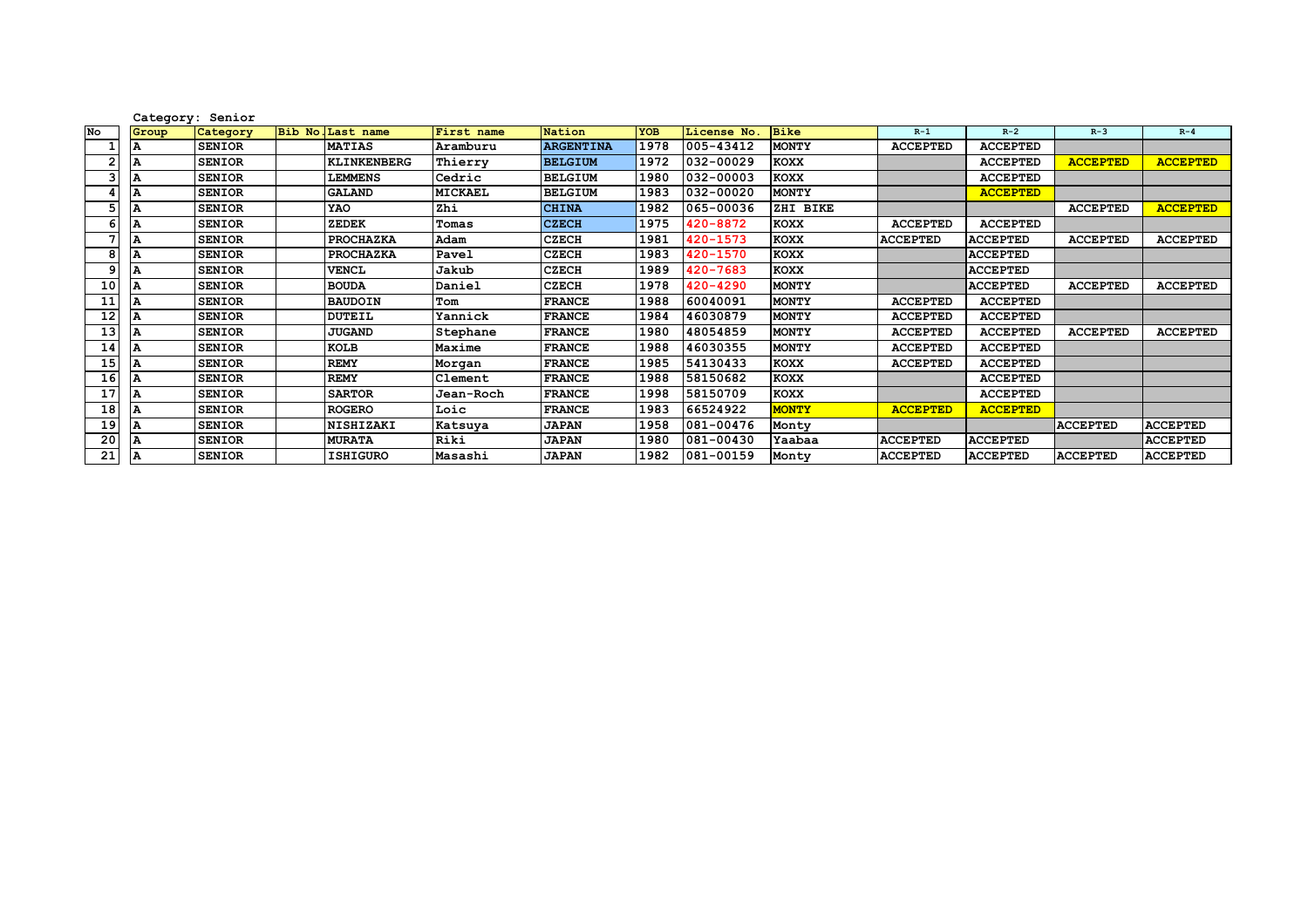| 22 | A | <b>SENIOR</b> | <b>HAGIWARA</b> | Takuya   | <b>JAPAN</b>    | 1985 | 081-00112  | Monty        | <b>ACCEPTED</b> | <b>ACCEPTED</b> | <b>ACCEPTED</b> | <b>ACCEPTED</b> |
|----|---|---------------|-----------------|----------|-----------------|------|------------|--------------|-----------------|-----------------|-----------------|-----------------|
| 23 |   | <b>SENIOR</b> | <b>NAKATANI</b> | Chikara  | <b>JAPAN</b>    | 1987 | 081-00510  | Echo         | <b>ACCEPTED</b> | <b>ACCEPTED</b> |                 | <b>ACCEPTED</b> |
| 24 |   | <b>SENIOR</b> | <b>MINO</b>     | Atomu    | <b>JAPAN</b>    | 1989 | 081-00300  | Koxx         | <b>ACCEPTED</b> | <b>ACCEPTED</b> |                 | <b>ACCEPTED</b> |
| 25 |   | <b>SENIOR</b> | <b>SHIBATA</b>  | Yasutaka | <b>JAPAN</b>    | 1989 | 081-00328  | Monty        | <b>ACCEPTED</b> | <b>ACCEPTED</b> | <b>ACCEPTED</b> | <b>ACCEPTED</b> |
| 26 |   | <b>SENIOR</b> | <b>ISHIHARA</b> | Taku     | <b>JAPAN</b>    | 1989 | 081-00492  | Koxx         |                 |                 | <b>ACCEPTED</b> | <b>ACCEPTED</b> |
| 27 |   | <b>SENIOR</b> | <b>GOMES</b>    | Filipe   | <b>PORTUGAL</b> | 1979 | 351-253001 | <b>MONTY</b> | <b>ACCEPTED</b> |                 |                 |                 |
| 28 |   | <b>SENIOR</b> | RIBERIO         | Pedro    | <b>PORTUGAL</b> | 1989 | 351-253002 | <b>MONTY</b> | <b>ACCEPTED</b> |                 |                 |                 |
| 29 |   | <b>SENIOR</b> | SOUSA           | Daniel   | <b>PORTUGAL</b> | 1985 | 351-253003 | <b>KOXX</b>  | <b>ACCEPTED</b> |                 |                 |                 |
| 30 |   | <b>SENIOR</b> | <b>SOUSA</b>    | Joao     | <b>PORTUGAL</b> | 1987 | 351-253004 | <b>KOXX</b>  | <b>ACCEPTED</b> |                 |                 |                 |
| 31 |   | <b>SENIOR</b> | <b>FONSECA</b>  | Mario    | <b>PORTUGAL</b> | 1982 | 351-253005 | <b>MONTY</b> | <b>ACCEPTED</b> |                 |                 |                 |
| 32 |   | <b>SENIOR</b> | <b>SOUSA</b>    | Pedro    | <b>PORTUGAL</b> | 1985 | 351-253006 | <b>MONTY</b> | <b>ACCEPTED</b> |                 |                 |                 |
| 33 |   | <b>SENIOR</b> | <b>SILVA</b>    | Carlos   | <b>PORTUGAL</b> | 1979 | 351-253007 | <b>MONTY</b> | <b>ACCEPTED</b> |                 |                 |                 |
| 34 |   | <b>SENIOR</b> | <b>ABREU</b>    | Pedro    | <b>PORTUGAL</b> | 1988 | 351-253009 | <b>MONTY</b> | <b>ACCEPTED</b> |                 |                 |                 |
| 35 |   | <b>SENIOR</b> | FERREIRA        | Manuel   | <b>PORTUGAL</b> | 1981 | 351-253010 | <b>MONTY</b> | <b>ACCEPTED</b> |                 |                 |                 |
| 36 |   | <b>SENIOR</b> | RIBEIRO         | Diogo    | <b>PORTUGAL</b> | 1988 | 351-253014 | <b>MONTY</b> | <b>ACCEPTED</b> |                 |                 |                 |
| 37 |   | <b>SENIOR</b> | TORRES          | Eduardo  | <b>PORTUGAL</b> | 1983 | 351-253025 | <b>MONTY</b> | <b>ACCEPTED</b> |                 |                 |                 |
| 38 |   | <b>SENIOR</b> | <b>GOMES</b>    | Joao     | <b>PORTUGAL</b> | 1985 | 351-253008 | <b>KOXX</b>  | <b>ACCEPTED</b> |                 |                 |                 |
| 39 |   | <b>SENIOR</b> | <b>AFONSO</b>   | Andre    | <b>PORTUGAL</b> | 1989 | 351-253011 | <b>KOXX</b>  | <b>ACCEPTED</b> |                 |                 |                 |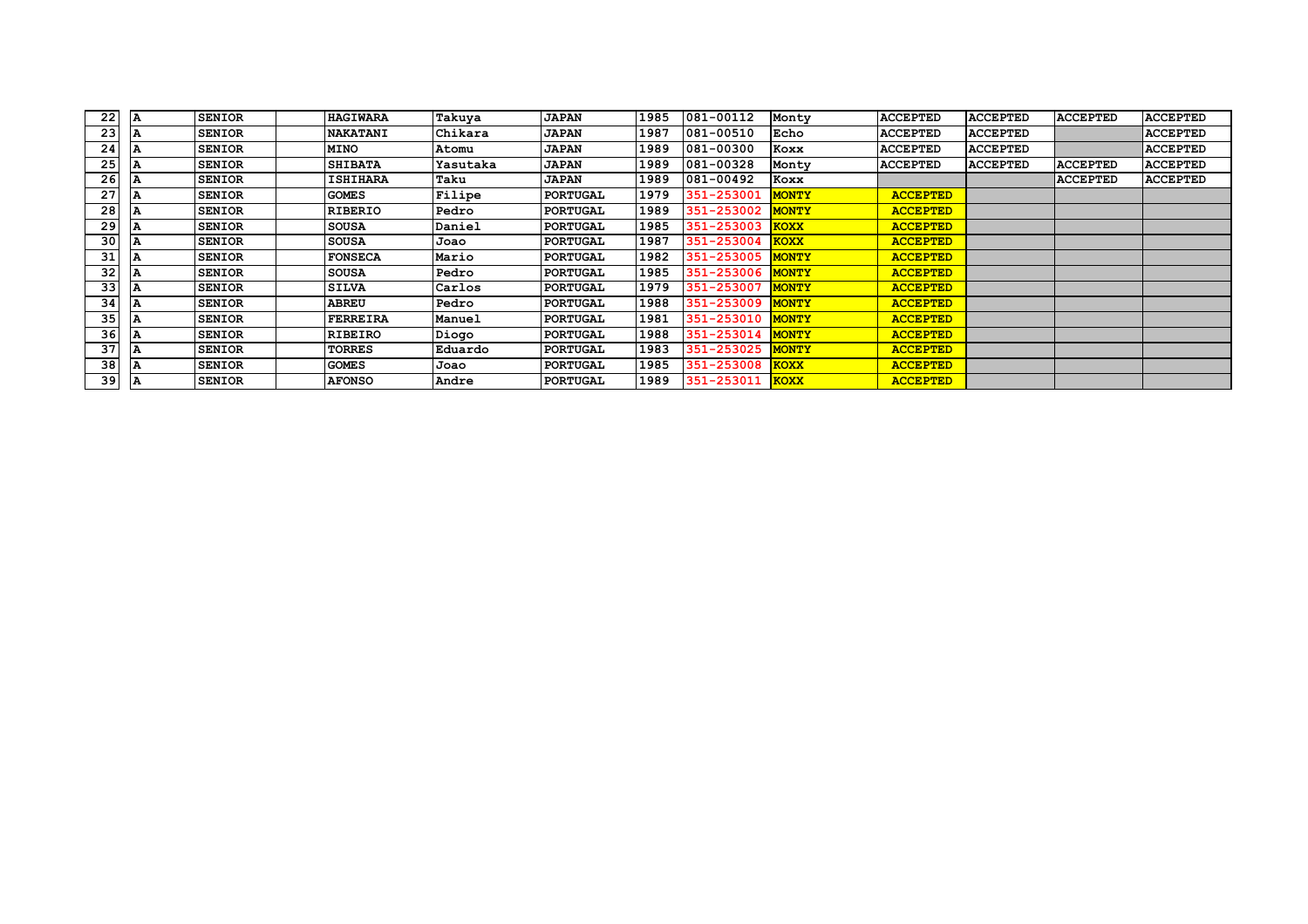| 40              | A            | <b>SENIOR</b> | <b>ALVES</b>      | Ivo            | <b>PORTUGAL</b>  | 1989 | 351-253012   | <b>KOXX</b>     | <b>ACCEPTED</b> |                 |                 |                 |
|-----------------|--------------|---------------|-------------------|----------------|------------------|------|--------------|-----------------|-----------------|-----------------|-----------------|-----------------|
| 41              | A            | <b>SENIOR</b> | <b>PINTO</b>      | Joao           | <b>PORTUGAL</b>  | 1988 | 351-253013   | <b>KOXX</b>     | <b>ACCEPTED</b> |                 |                 |                 |
| 42              | $\mathbf{A}$ | <b>SENIOR</b> | TAN               | Collin         | <b>SINGAPORE</b> | 1986 | 065-00033    | <b>GROSSMAN</b> |                 |                 | <b>ACCEPTED</b> | <b>ACCEPTED</b> |
| 43              |              | <b>SENIOR</b> | LOW               | YangMing       | <b>SINGAPORE</b> | 1984 | 065-00002    | <b>MONTY</b>    |                 |                 | <b>ACCEPTED</b> | <b>ACCEPTED</b> |
| 44              | Α            | <b>SENIOR</b> | LEE               | Gerald         | <b>SINGAPORE</b> | 1990 | 065-00004    | KOXX            |                 |                 | <b>ACCEPTED</b> | <b>ACCEPTED</b> |
| 45              | A            | <b>SENIOR</b> | TAN               | Matthew        | <b>SINGAPORE</b> | 1984 | 065-00026    | KOXX            |                 |                 | <b>ACCEPTED</b> | <b>ACCEPTED</b> |
| 46              | A            | <b>SENIOR</b> | <b>CHUA</b>       | ZhenPeng       | <b>SINGAPORE</b> | 1986 | 065-00042    | KOXX            |                 |                 | <b>ACCEPTED</b> | <b>ACCEPTED</b> |
| 47              | A            | <b>SENIOR</b> | <b>WONG</b>       | Spencer        | <b>SINGAPORE</b> | 1986 | 065-00016    | <b>MONTY</b>    |                 |                 | <b>ACCEPTED</b> |                 |
| 48              | A            | <b>SENIOR</b> | <b>CHIN</b>       | Jeremy         | <b>SINGAPORE</b> | 1982 | 065-00038    | KOXX            |                 |                 | <b>ACCEPTED</b> |                 |
| 49              |              | <b>SENIOR</b> | LOH               | Benjamin       | <b>SINGAPORE</b> | 1989 | 065-00003    | <b>MONTY</b>    |                 |                 | <b>ACCEPTED</b> |                 |
| 50              | А            | <b>SENIOR</b> | <b>MUZIGA</b>     | <b>Peter</b>   | <b>SLOVAK</b>    | 1983 | 421-00031    | <b>MONTY</b>    | <b>ACCEPTED</b> | <b>ACCEPTED</b> | <b>ACCEPTED</b> | <b>ACCEPTED</b> |
| 51              | A            | <b>SENIOR</b> | <b>ROTH</b>       | Lukas          | <b>SLOVAK</b>    | 1988 | 421-00040    | KOXX            | <b>ACCEPTED</b> | <b>ACCEPTED</b> |                 |                 |
| 52              |              | <b>SENIOR</b> | <b>PUTOVNY</b>    | Patrik         | <b>SLOVAK</b>    | 1987 | 421-00042    | <b>KOXX</b>     |                 | <b>ACCEPTED</b> |                 |                 |
| 53              | A            | <b>SENIOR</b> | GARCIA B.         | David          | <b>SPAIN</b>     | 1987 | 34-01001     | KOXX            | <b>ACCEPTED</b> |                 |                 |                 |
| 54              | $\mathbf{A}$ | <b>SENIOR</b> | <b>IZQUIERDO</b>  | Ivan           | <b>SPAIN</b>     | 1980 | 34-37002     | <b>ECHO</b>     | <b>ACCEPTED</b> | <b>ACCEPTED</b> |                 |                 |
| 55              | A            | <b>SENIOR</b> | <b>BRAVO</b>      | Pablo          | <b>SPAIN</b>     | 1987 | 34-37008     | <b>MONTY</b>    | <b>ACCEPTED</b> | <b>ACCEPTED</b> |                 |                 |
| 56              | A            | <b>SENIOR</b> | <b>GALI</b>       | Jorge          | <b>SPAIN</b>     | 1980 | $34 - 44023$ | <b>MONTY</b>    | <b>ACCEPTED</b> |                 |                 |                 |
| 57              | A            | <b>SENIOR</b> | <b>PLANAS</b>     | Eduard         | <b>SPAIN</b>     | 1989 | 34-17046     | <b>MONTY</b>    | <b>ACCEPTED</b> | <b>ACCEPTED</b> |                 |                 |
| 58              | А            | <b>SENIOR</b> | <b>BATLLE</b>     | <b>Angel</b>   | <b>SPAIN</b>     | 1984 | 34-43001     | <b>MONTY</b>    | <b>ACCEPTED</b> |                 |                 |                 |
| 59              | A            | <b>SENIOR</b> | <b>BUSQUET</b>    | Joan           | <b>SPAIN</b>     | 1979 | 34-43005     | <b>MONTY</b>    | <b>ACCEPTED</b> | <b>ACCEPTED</b> |                 |                 |
| 60              | A            | <b>SENIOR</b> | DE PFAFF          | <b>Enrique</b> | <b>SPAIN</b>     | 1984 | 34-08256     | <b>MONTY</b>    | <b>ACCEPTED</b> | <b>ACCEPTED</b> | <b>ACCEPTED</b> | <b>ACCEPTED</b> |
| 61              |              | <b>SENIOR</b> | <b>SELLERO</b>    | David          | <b>SPAIN</b>     | 1988 | 34-15002     | <b>MONTY</b>    | <b>ACCEPTED</b> | <b>ACCEPTED</b> | <b>ACCEPTED</b> | <b>ACCEPTED</b> |
| 62              | A            | <b>SENIOR</b> | <b>MARCOS</b>     | Jonathan       | <b>SPAIN</b>     | 1987 | 34-37009     | <b>MONTY</b>    | <b>ACCEPTED</b> | <b>ACCEPTED</b> |                 |                 |
| 63              | $\mathbf{A}$ | <b>SENIOR</b> | <b>Freire</b>     | Victor Hugo    | <b>SPAIN</b>     | 1986 | 34-33040     | <b>MONTY</b>    | <b>ACCEPTED</b> | <b>ACCEPTED</b> |                 |                 |
| 64              | A            | <b>SENIOR</b> | Arino             | Roger          | <b>SPAIN</b>     | 1989 | 34-08311     | <b>MONTY</b>    |                 | <b>ACCEPTED</b> |                 |                 |
| 65              | A            | <b>SENIOR</b> | <b>LOPEZ</b>      | <b>Carlos</b>  | <b>SPAIN</b>     | 1986 | 034-08271    | <b>MONTY</b>    | <b>ACCEPTED</b> | <b>ACCEPTED</b> |                 |                 |
| 66              | $\mathbf{A}$ | <b>SENIOR</b> | <b>SALVATELLA</b> | Marc           | <b>SPAIN</b>     | 1976 | 34-43007     | <b>MONTY</b>    | <b>ACCEPTED</b> |                 |                 |                 |
| 67              | A            | <b>SENIOR</b> | LEVIN             | Bjorn          | <b>SWEDEN</b>    | 1986 | 046-06001    | KOXX            | <b>ACCEPTED</b> | <b>ACCEPTED</b> | <b>ACCEPTED</b> | <b>ACCEPTED</b> |
| 68              | A            | <b>SENIOR</b> | <b>BACKGREN</b>   | Peter          | <b>SWEDEN</b>    | 1989 | 046-06002    | <b>TOXSIN</b>   | <b>ACCEPTED</b> | <b>ACCEPTED</b> |                 |                 |
| 69              | A            | <b>SENIOR</b> | <b>CHAPUIS</b>    | Robin          | SWITZERLAND      | 1988 | 041-02003    | KOXX            |                 | <b>ACCEPTED</b> |                 |                 |
| 70              | Α            | <b>SENIOR</b> | <b>REW</b>        | Peter          | UK               | 1984 | 044-06085    | <b>KOXX</b>     | <b>ACCEPTED</b> | <b>ACCEPTED</b> | <b>ACCEPTED</b> | <b>ACCEPTED</b> |
| 71              | А            | <b>SENIOR</b> | <b>SEDDON</b>     | Joe            | UK               | 1988 | 044-06006    | <b>MONTY</b>    | <b>ACCEPTED</b> | <b>ACCEPTED</b> |                 |                 |
| 72              | А            | <b>SENIOR</b> | <b>WHEELER</b>    | Sam            | UK               | 1986 | 044-06010    | ZOO             | <b>ACCEPTED</b> | <b>ACCEPTED</b> |                 |                 |
| 73              | A            | <b>SENIOR</b> | <b>ASTBURY</b>    | Thomas         | UK               | 1986 | 044-06024    | ZOO             | <b>ACCEPTED</b> | <b>ACCEPTED</b> | <b>ACCEPTED</b> |                 |
| 74              | A            | <b>SENIOR</b> | <b>DONELLY</b>    | Karl           | UK               | 1988 | 044-06058    | <b>MONTY</b>    | <b>ACCEPTED</b> | <b>ACCEPTED</b> |                 |                 |
| 75              | $\mathbf{A}$ | <b>SENIOR</b> | TAGG              | Jordan         | UK               | 1982 | 044-06079    | <b>MONTY</b>    | <b>ACCEPTED</b> | <b>ACCEPTED</b> |                 |                 |
| 76              | A            | <b>SENIOR</b> | <b>SHAW</b>       | Duncan         | UK               | 1987 | 044-06030    | KOXX            | <b>ACCEPTED</b> | <b>ACCEPTED</b> | <b>ACCEPTED</b> | <b>ACCEPTED</b> |
| 77              | A            | <b>SENIOR</b> | <b>DONNELLY</b>   | Kieran         | UK               | 1986 | 044-06059    | <b>MONTY</b>    | <b>ACCEPTED</b> | <b>ACCEPTED</b> |                 |                 |
| 78              | A            | <b>SENIOR</b> | <b>WALKER</b>     | Chris          | UK               | 1987 | 044-06002    | <b>MONTY</b>    | <b>ACCEPTED</b> | <b>ACCEPTED</b> |                 |                 |
| $\overline{79}$ |              |               |                   |                |                  |      |              |                 |                 |                 |                 |                 |
| 80              |              |               |                   |                |                  |      |              |                 |                 |                 |                 |                 |
|                 |              |               |                   |                |                  |      |              |                 |                 |                 |                 |                 |
| 81              |              |               |                   |                |                  |      |              |                 |                 |                 |                 |                 |
| 82              |              |               |                   |                |                  |      |              |                 |                 |                 |                 |                 |
| 83              |              |               |                   |                |                  |      |              |                 |                 |                 |                 |                 |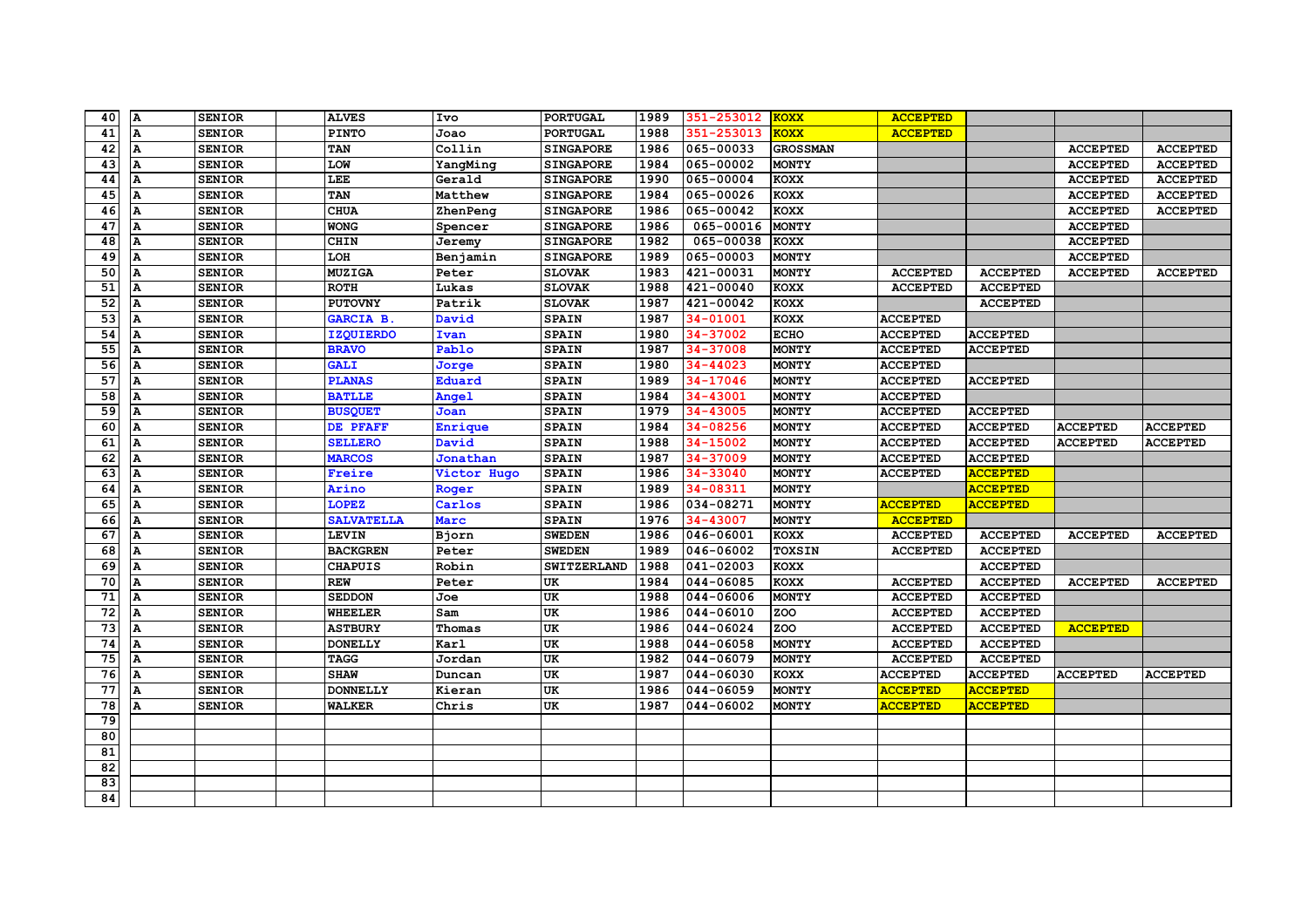| 85<br>--                                                            |  |  |  |  |  |  |  |
|---------------------------------------------------------------------|--|--|--|--|--|--|--|
| $\begin{array}{ c c } \hline 86 \\ \hline 87 \\ \hline \end{array}$ |  |  |  |  |  |  |  |
|                                                                     |  |  |  |  |  |  |  |
| 88                                                                  |  |  |  |  |  |  |  |
| 89<br>--                                                            |  |  |  |  |  |  |  |
| $\overline{90}$                                                     |  |  |  |  |  |  |  |
| 91                                                                  |  |  |  |  |  |  |  |
| 92                                                                  |  |  |  |  |  |  |  |
| $\overline{\phantom{0}}$ 93                                         |  |  |  |  |  |  |  |
| 94                                                                  |  |  |  |  |  |  |  |
| 95<br>--                                                            |  |  |  |  |  |  |  |
| 96                                                                  |  |  |  |  |  |  |  |
| 97                                                                  |  |  |  |  |  |  |  |
| 98                                                                  |  |  |  |  |  |  |  |
| 99                                                                  |  |  |  |  |  |  |  |
| 100                                                                 |  |  |  |  |  |  |  |

**Category: Cadet**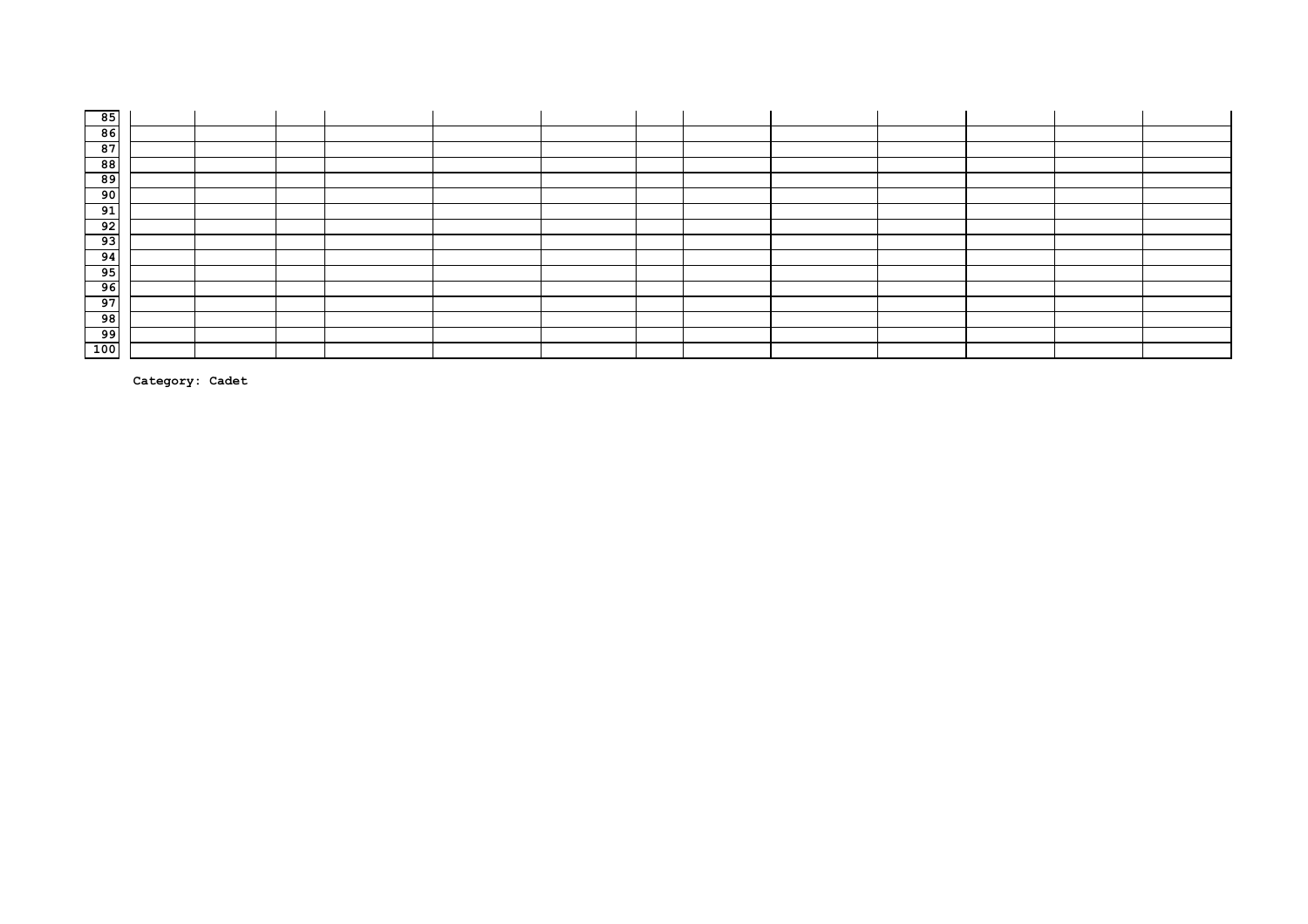| No | Group | Category     | Bib No. Last name | First name    | Nation         | <b>YOB</b> | License No.     | <b>Bike</b>  | $R-1$           | $R-2$           | $R-3$           | $R - 4$         |
|----|-------|--------------|-------------------|---------------|----------------|------------|-----------------|--------------|-----------------|-----------------|-----------------|-----------------|
|    |       | <b>CADET</b> | <b>ALKEMA</b>     | Gil           | <b>BELGIUM</b> | 1991       | 032-00053       | <b>MONTY</b> | <b>ACCEPTED</b> | <b>ACCEPTED</b> |                 |                 |
|    |       | <b>CADET</b> | TIMELLINI         | Rodrique      | <b>BELGIUM</b> | 1991       | 032-00055       | <b>KOXX</b>  |                 | <b>ACCEPTED</b> |                 |                 |
|    |       | <b>CADET</b> | VAN HAEREN        | Renaud        | <b>BELGIUM</b> | 1991       | 032-00049       | <b>MONTY</b> |                 | <b>ACCEPTED</b> |                 |                 |
|    |       | <b>CADET</b> | <b>LEJEUNE</b>    | Amaury        | <b>BELGIUM</b> | 1990       | 032-00002       | <b>MONTY</b> |                 | <b>ACCEPTED</b> |                 |                 |
|    |       | <b>CADET</b> | <b>COLSON</b>     | <b>JORDAN</b> | <b>BELGIUM</b> | 1991       | 032-00009       | <b>MONTY</b> |                 | <b>ACCEPTED</b> |                 |                 |
|    |       | <b>CADET</b> | <b>WARENGHIEN</b> | Maxime        | <b>BELGIUM</b> | 1991       | 032-00061       | <b>MONTY</b> |                 | <b>ACCEPTED</b> |                 |                 |
|    |       | <b>CADET</b> | KOLAR             | Vaclav        | CZECH          | 1991       | 420-6044        | <b>MONTY</b> | <b>ACCEPTED</b> | <b>ACCEPTED</b> | <b>ACCEPTED</b> | <b>ACCEPTED</b> |
|    | А     | <b>CADET</b> | <b>PINOS</b>      | Mihal         | <b>CZECH</b>   | 1990       | 420-8953        | <b>KOXX</b>  | <b>ACCEPTED</b> | <b>ACCEPTED</b> | <b>ACCEPTED</b> | <b>ACCEPTED</b> |
|    |       | <b>CADET</b> | <b>KUBENKA</b>    | Lukas         | <b>CZECH</b>   | 1990       | 420-8905        | <b>MONTY</b> | <b>ACCEPTED</b> | <b>ACCEPTED</b> | <b>ACCEPTED</b> | <b>ACCEPTED</b> |
| 10 |       | <b>CADET</b> | <b>KUBENKA</b>    | Michal        | <b>CZECH</b>   | 1991       | 420-8904        | <b>MONTY</b> | <b>ACCEPTED</b> | <b>ACCEPTED</b> |                 |                 |
| 11 |       | <b>CADET</b> | <b>TABORSKY</b>   | Josef         | <b>CZECH</b>   |            | 1990 420 - 5699 | KOXX         |                 | <b>ACCEPTED</b> | <b>ACCEPTED</b> | <b>ACCEPTED</b> |
| 12 |       | <b>CADET</b> | <b>COURTES</b>    | Theau         | <b>FRANCE</b>  | 1990       | 91207383        | <b>KOXX</b>  | <b>ACCEPTED</b> | <b>ACCEPTED</b> | <b>ACCEPTED</b> | <b>ACCEPTED</b> |
| 13 |       | <b>CADET</b> | <b>FIORET</b>     | Anthony       | <b>FRANCE</b>  | 1990       | 46030362        | <b>KOXX</b>  | <b>ACCEPTED</b> | <b>ACCEPTED</b> |                 |                 |
| 14 |       | <b>CADET</b> | <b>JACOULOT</b>   | Adrien        | <b>FRANCE</b>  | 1991       | 10031783        | <b>KOXX</b>  |                 | <b>ACCEPTED</b> |                 |                 |
| 15 |       | <b>CADET</b> | <b>VILLOT</b>     | Paul          | <b>FRANCE</b>  | 1991       | 10031850        | <b>KOXX</b>  |                 | <b>ACCEPTED</b> |                 |                 |
| 16 |       | <b>CADET</b> | <b>SAUMADE</b>    | <b>Brice</b>  | <b>FRANCE</b>  | 1990       | 66524923        | <b>MONTY</b> | <b>ACCEPTED</b> |                 |                 |                 |
| 17 |       | <b>CADET</b> | <b>IIZUKA</b>     | Ryuta         | <b>JAPAN</b>   | 1991       | 081-00400       | Gu           | <b>ACCEPTED</b> | <b>ACCEPTED</b> | <b>ACCEPTED</b> | <b>ACCEPTED</b> |
| 18 |       | <b>CADET</b> | <b>GRECNER</b>    | Samuel        | <b>SLOVAK</b>  | 1990       | 421-00046       | <b>KOXX</b>  | <b>ACCEPTED</b> | <b>ACCEPTED</b> | <b>ACCEPTED</b> | <b>ACCEPTED</b> |
| 19 |       | <b>CADET</b> | <b>KOCIS</b>      | Jan           | <b>SLOVAK</b>  | 1990       | 421-00043       | <b>MONTY</b> |                 | <b>ACCEPTED</b> |                 |                 |
| 20 | ΙA    | <b>CADET</b> | <b>MUSTIELES</b>  | Abel          | <b>SPAIN</b>   | 1991       | 34-50017        | <b>KOXX</b>  | <b>ACCEPTED</b> | <b>ACCEPTED</b> | <b>ACCEPTED</b> | <b>ACCEPTED</b> |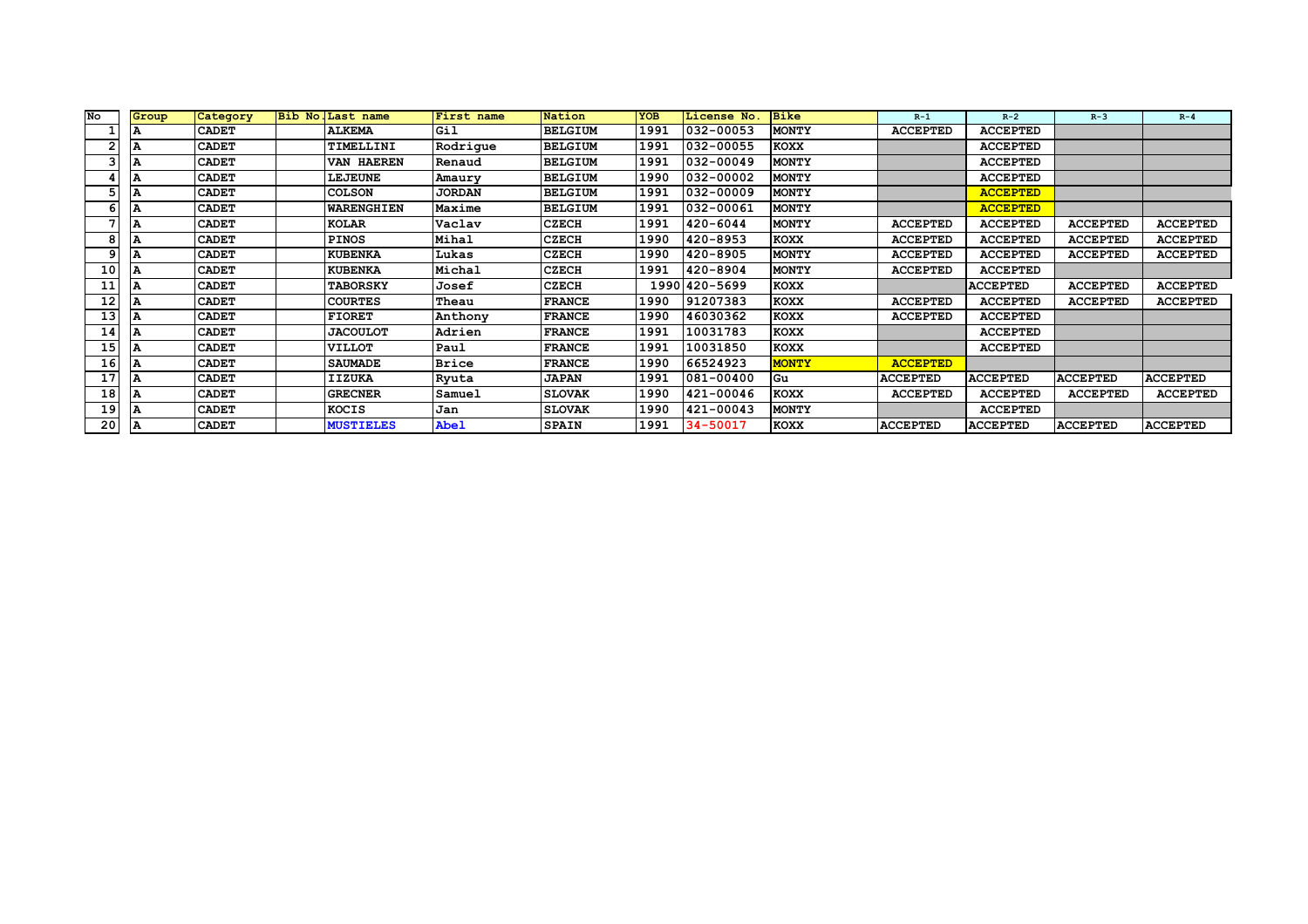| 21              | А | <b>CADET</b> | <b>ARROYO</b>   | Jorge   | <b>SPAIN</b>       | 1990 | 34-28077      | <b>MONTY</b> | <b>ACCEPTED</b> | <b>ACCEPTED</b> |                 |                 |
|-----------------|---|--------------|-----------------|---------|--------------------|------|---------------|--------------|-----------------|-----------------|-----------------|-----------------|
| 22              | A | <b>CADET</b> | <b>GONZALEZ</b> | Marcos  | <b>SPAIN</b>       | 1991 | 34-33043      | <b>MONTY</b> | <b>ACCEPTED</b> |                 |                 |                 |
| $\overline{23}$ | A | <b>CADET</b> | <b>SEBASTIA</b> | Arnau   | <b>SPAIN</b>       | 1990 | 34-08274      | <b>MONTY</b> | <b>ACCEPTED</b> | <b>ACCEPTED</b> |                 |                 |
| 24              | А | <b>CADET</b> | <b>JOHANSON</b> | Daniel  | <b>SWEDEN</b>      | 1990 | 046-06007     | <b>MONTY</b> | <b>ACCEPTED</b> | <b>ACCEPTED</b> | <b>ACCEPTED</b> | <b>ACCEPTED</b> |
| 25              | А | <b>CADET</b> | <b>ERIKSSON</b> | Freddie | <b>SWEDEN</b>      | 1990 | 046-06015     | <b>ONZA</b>  | <b>ACCEPTED</b> | <b>ACCEPTED</b> |                 |                 |
| 26              | А | <b>CADET</b> | LINDAHL         | William | <b>SWEDEN</b>      | 1991 | 046-06018     | <b>MONTY</b> | <b>ACCEPTED</b> | <b>ACCEPTED</b> |                 |                 |
| $\overline{27}$ | A | <b>CADET</b> | <b>CHAPUIS</b>  | Jerome  | <b>SWITZERLAND</b> | 1990 | 041-02002     | <b>KOXX</b>  |                 | <b>ACCEPTED</b> |                 |                 |
| $\overline{28}$ | A | <b>CADET</b> | <b>OAKLEY</b>   | Joe     | <b>UK</b>          | 1991 | $044 - 06060$ | <b>MONTY</b> | <b>ACCEPTED</b> | <b>ACCEPTED</b> |                 |                 |
| $\overline{29}$ | A | <b>CADET</b> | <b>WILSON</b>   | Scott   | UK                 | 1990 | 044-06011     | <b>MONTY</b> | <b>ACCEPTED</b> | <b>ACCEPTED</b> | <b>ACCEPTED</b> | <b>ACCEPTED</b> |
| 30              | A | <b>CADET</b> | <b>BOYES</b>    | Chris   | <b>UK</b>          | 1990 | 044-06052     | <b>MONTY</b> | <b>ACCEPTED</b> | <b>ACCEPTED</b> |                 |                 |
| 31              | A | <b>CADET</b> | <b>ROGERS</b>   | Liam    | UK                 | 1990 | 044-06086     | <b>MONTY</b> |                 | <b>ACCEPTED</b> |                 |                 |
| 32              |   |              |                 |         |                    |      |               |              |                 |                 |                 |                 |
| 33              |   |              |                 |         |                    |      |               |              |                 |                 |                 |                 |
| 34              |   |              |                 |         |                    |      |               |              |                 |                 |                 |                 |
| 35              |   |              |                 |         |                    |      |               |              |                 |                 |                 |                 |
| 36              |   |              |                 |         |                    |      |               |              |                 |                 |                 |                 |
| 37              |   |              |                 |         |                    |      |               |              |                 |                 |                 |                 |
| 38              |   |              |                 |         |                    |      |               |              |                 |                 |                 |                 |
| 39              |   |              |                 |         |                    |      |               |              |                 |                 |                 |                 |
| 40              |   |              |                 |         |                    |      |               |              |                 |                 |                 |                 |
| 41              |   |              |                 |         |                    |      |               |              |                 |                 |                 |                 |
| 42              |   |              |                 |         |                    |      |               |              |                 |                 |                 |                 |
| $\overline{43}$ |   |              |                 |         |                    |      |               |              |                 |                 |                 |                 |
| 44              |   |              |                 |         |                    |      |               |              |                 |                 |                 |                 |
| 45              |   |              |                 |         |                    |      |               |              |                 |                 |                 |                 |
| 46              |   |              |                 |         |                    |      |               |              |                 |                 |                 |                 |
| 47              |   |              |                 |         |                    |      |               |              |                 |                 |                 |                 |
| 48              |   |              |                 |         |                    |      |               |              |                 |                 |                 |                 |
| 49              |   |              |                 |         |                    |      |               |              |                 |                 |                 |                 |
| 50              |   |              |                 |         |                    |      |               |              |                 |                 |                 |                 |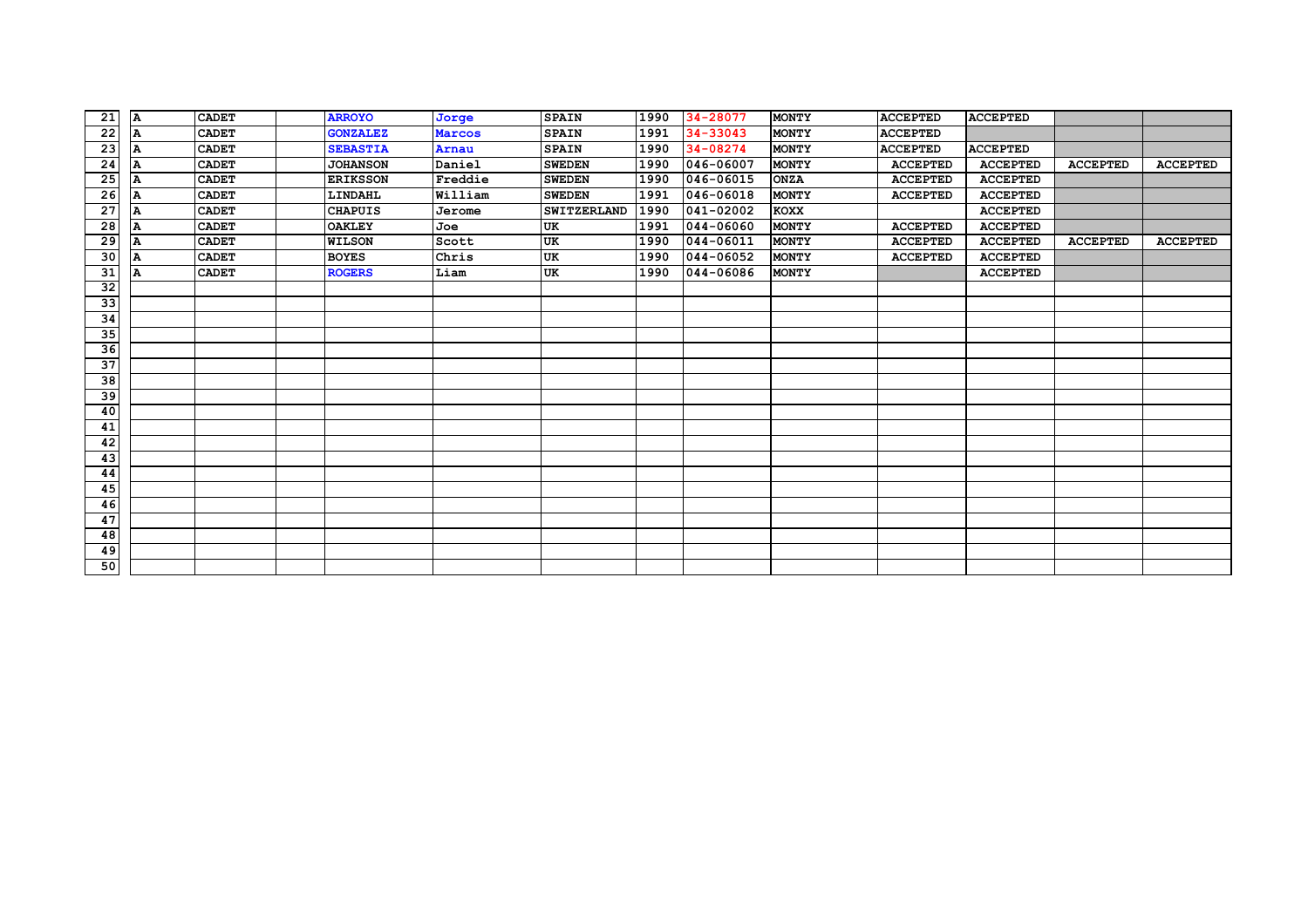|    | Category: Minime |               |                   |                |                |            |             |              |                 |                 |                 |                 |
|----|------------------|---------------|-------------------|----------------|----------------|------------|-------------|--------------|-----------------|-----------------|-----------------|-----------------|
| No | Group            | Category      | Bib No. Last name | First name     | Nation         | <b>YOB</b> | License No. | <b>Bike</b>  | $R-1$           | $R-2$           | $R-3$           | $R - 4$         |
|    | IВ               | <b>MINIME</b> | <b>FERRO</b>      | Gauthier       | <b>BELGIUM</b> | 1993       | 032-00016   | <b>KOXX</b>  |                 | <b>ACCEPTED</b> |                 |                 |
|    | ıв               | <b>MINIME</b> | <b>DEJACE</b>     | <b>Clément</b> | <b>BELGIUM</b> | 1992       | 032-00005   | <b>MONTY</b> |                 | <b>ACCEPTED</b> |                 |                 |
|    | B                | <b>MINIME</b> | <b>DEGREEF</b>    | Luca           | <b>BELGIUM</b> | 1993       | 032-00060   | <b>KOXX</b>  |                 | <b>ACCEPTED</b> |                 |                 |
|    | IB.              | MINIME        | <b>MUSIL</b>      | Jan            | <b>CZECH</b>   | 1993       | 420-8391    | <b>MONTY</b> | <b>ACCEPTED</b> | <b>ACCEPTED</b> | <b>ACCEPTED</b> | <b>ACCEPTED</b> |
|    | Е                | MINIME        | KAKAC             | Martin         | <b>CZECH</b>   | 1992       | 420-8847    | <b>MONTY</b> | <b>ACCEPTED</b> | <b>ACCEPTED</b> | <b>ACCEPTED</b> | <b>ACCEPTED</b> |
|    |                  | <b>MINIME</b> | <b>HERKA</b>      | David          | <b>CZECH</b>   | 1992       | 420-9058    | <b>ZOO</b>   | <b>ACCEPTED</b> | <b>ACCEPTED</b> |                 |                 |
|    | IB.              | <b>MINIME</b> | <b>CHATELAIN</b>  | Antony         | <b>FRANCE</b>  | 1992       | 64006299    | <b>KOXX</b>  |                 | <b>ACCEPTED</b> |                 |                 |
|    | B                | <b>MINIME</b> | <b>FABREGAS</b>   | Alexandre      | <b>FRANCE</b>  | 1992       | 60040744    | <b>MONTY</b> | <b>ACCEPTED</b> | <b>ACCEPTED</b> | <b>ACCEPTED</b> | <b>ACCEPTED</b> |
|    | IB.              | MINIME        | FERREIRA          | Jeremy         | <b>FRANCE</b>  | 1993       | 620517970   | <b>MONTY</b> | <b>ACCEPTED</b> | <b>ACCEPTED</b> |                 |                 |
| 10 | ıв               | MINIME        | LOUISON           | Bastien        | <b>FRANCE</b>  | 1993       | 66642751    | KOXX         |                 | <b>ACCEPTED</b> |                 |                 |
| 11 | IВ               | <b>MINIME</b> | <b>MERGER</b>     | Marius         | <b>FRANCE</b>  | 1993       | 54130509    | <b>KOXX</b>  |                 | <b>ACCEPTED</b> |                 |                 |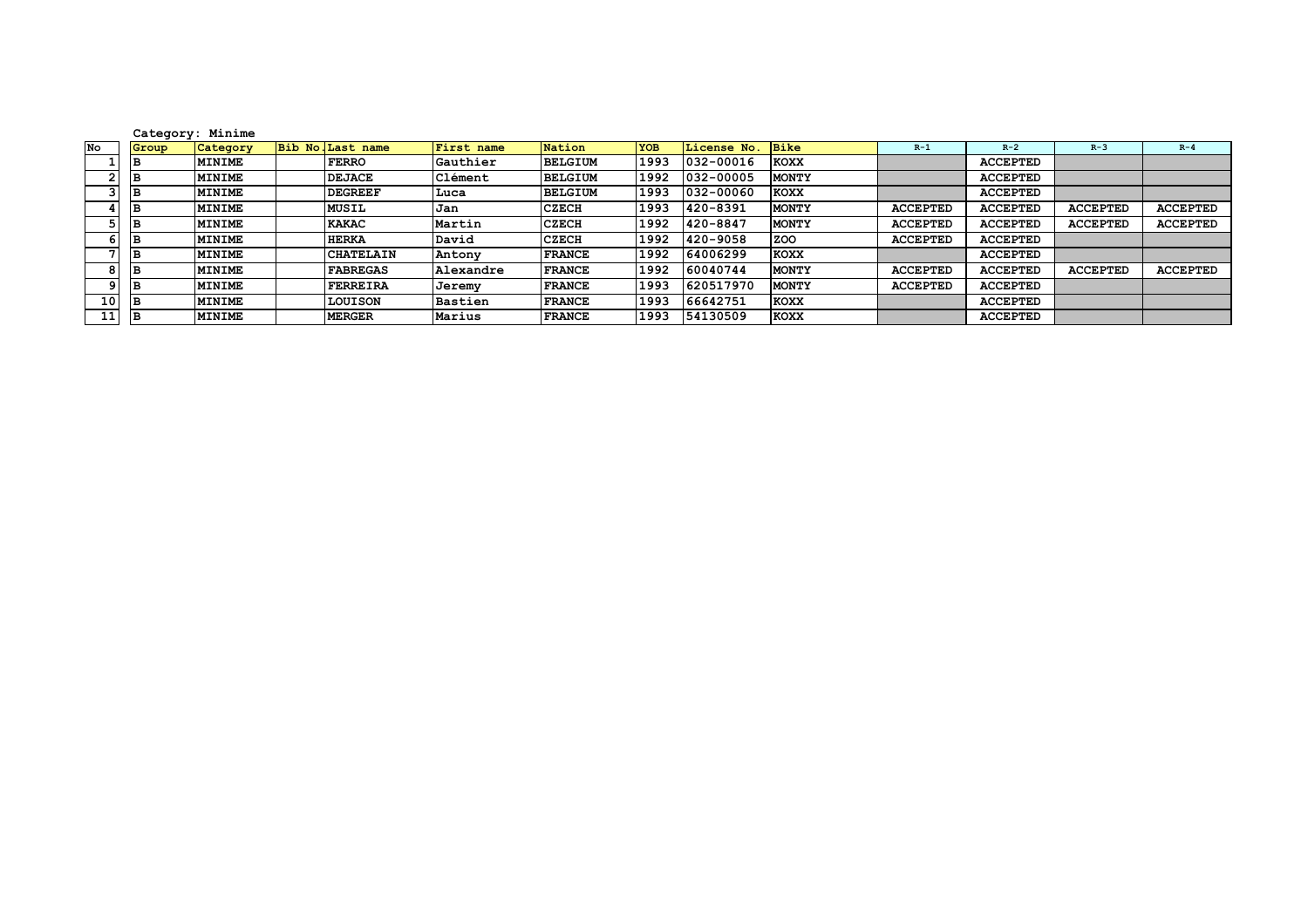| 12              | lВ.      | <b>MINIME</b> | RIGAILL           | <b>FRANK</b>    | <b>FRANCE</b>   | 1992 | 60043019             | <b>MONTY</b> | <b>ACCEPTED</b> | <b>ACCEPTED</b> |                 |                 |
|-----------------|----------|---------------|-------------------|-----------------|-----------------|------|----------------------|--------------|-----------------|-----------------|-----------------|-----------------|
| 13              | <b>B</b> | <b>MINIME</b> | <b>SERRE</b>      | <b>BENJAMIN</b> | <b>FRANCE</b>   | 1992 | 91202847             | <b>KOXX</b>  |                 | <b>ACCEPTED</b> |                 |                 |
| 14              | B        | <b>MINIME</b> | <b>VASSOR</b>     | Morgan          | <b>FRANCE</b>   | 1993 | 91209887             | <b>KOXX</b>  |                 | <b>ACCEPTED</b> |                 |                 |
| 15              | B        | <b>MINIME</b> | <b>VEDERE</b>     | Jordy           | <b>FRANCE</b>   | 1993 | 10016846             | <b>MONTY</b> | <b>ACCEPTED</b> |                 |                 |                 |
| 16              | lв       | <b>MINIME</b> | DI RONCO          | Nicolo          | <b>ITALY</b>    | 1992 | 3902                 | <b>MONTY</b> | <b>ACCEPTED</b> |                 |                 |                 |
| 17              | B        | <b>MINIME</b> | <b>SUZUKI</b>     | Koshiro         | <b>JAPAN</b>    | 1992 | $\sqrt{081 - 00383}$ | Monty        | <b>ACCEPTED</b> | <b>ACCEPTED</b> |                 | <b>ACCEPTED</b> |
| 18              | B        | <b>MINIME</b> | KAMITANI          | Takaaki         | <b>JAPAN</b>    | 1992 | 081-00440            | Echo         |                 |                 | <b>ACCEPTED</b> | <b>ACCEPTED</b> |
| $\overline{19}$ | B        | <b>MINIME</b> | <b>FARIA</b>      | Joao            | <b>PORTUGAL</b> | 1992 | 351-253015           | <b>MONTY</b> | <b>ACCEPTED</b> |                 |                 |                 |
| 20              | B        | <b>MINIME</b> | <b>SOUSA</b>      | Pedro           | <b>PORTUGAL</b> | 1992 | 351-253016           | <b>MONTY</b> | <b>ACCEPTED</b> |                 |                 |                 |
| 21              | B        | <b>MINIME</b> | <b>MARTINS</b>    | Tiago           | <b>PORTUGAL</b> | 1992 | 351-253020           | <b>KOXX</b>  | <b>ACCEPTED</b> |                 |                 |                 |
| $\overline{22}$ | B        | <b>MINIME</b> | <b>PINTO</b>      | Pedro           | <b>PORTUGAL</b> | 1992 | 351-253021           | KOXX         | <b>ACCEPTED</b> |                 |                 |                 |
| $\overline{23}$ | B        | <b>MINIME</b> | <b>CAPELO</b>     | Jose            | <b>PORTUGAL</b> | 1992 | 351-253017           | <b>MONTY</b> | <b>ACCEPTED</b> |                 |                 |                 |
| $\overline{24}$ | B        | <b>MINIME</b> | <b>KALUS</b>      | Tomas           | <b>SLOVAK</b>   | 1993 | 421-00001            | <b>MONTY</b> | <b>ACCEPTED</b> | <b>ACCEPTED</b> |                 |                 |
| 25              | B        | <b>MINIME</b> | <b>AREITIO</b>    | Ion             | <b>SPAIN</b>    | 1992 | 34-20013             | <b>KOXX</b>  | <b>ACCEPTED</b> |                 |                 |                 |
| 26              | B        | <b>MINIME</b> | <b>GONZALEZ</b>   | Iker            | <b>SPAIN</b>    | 1992 | 34-20016             | <b>MONTY</b> | <b>ACCEPTED</b> |                 |                 |                 |
| 27              | B        | <b>MINIME</b> | <b>GRANOLLERS</b> | Ferran          | <b>SPAIN</b>    | 1992 | 34-08366             | <b>MONTY</b> |                 | <b>ACCEPTED</b> |                 |                 |
| 28              | B        | <b>MINIME</b> | <b>PARRA</b>      | Marc            | <b>SPAIN</b>    | 1993 | 34-28074             | <b>MONTY</b> | <b>ACCEPTED</b> |                 |                 |                 |
| 29              | B        | <b>MINIME</b> | <b>CIVERA</b>     | Luis            | <b>SPAIN</b>    | 1993 | 34-44055             | <b>MONTY</b> | <b>ACCEPTED</b> |                 |                 |                 |
| 30              | B        | <b>MINIME</b> | <b>LLAMAS</b>     | Sergio T.       | <b>SPAIN</b>    | 1992 | 034-28075            | <b>MONTY</b> | <b>ACCEPTED</b> |                 |                 |                 |
| 31              | B        | <b>MINIME</b> | <b>HYLAND</b>     | Thomas          | UK              | 1992 | 044-06070            | <b>KOXX</b>  | <b>ACCEPTED</b> | <b>ACCEPTED</b> |                 |                 |
| 32              | B        | <b>MINIME</b> | <b>OLIVER</b>     | Sam             | UK              | 1992 | 044-06074            | <b>MONTY</b> | <b>ACCEPTED</b> | <b>ACCEPTED</b> |                 |                 |
| 33              | B        | <b>MINIME</b> | <b>HENDERSON</b>  | Jake            | UK              | 1993 | 044-06100            | ZOO          | <b>ACCEPTED</b> | <b>ACCEPTED</b> |                 |                 |
| $\overline{34}$ |          |               |                   |                 |                 |      |                      |              |                 |                 |                 |                 |
| 35              |          |               |                   |                 |                 |      |                      |              |                 |                 |                 |                 |
| $\overline{36}$ |          |               |                   |                 |                 |      |                      |              |                 |                 |                 |                 |
| 37              |          |               |                   |                 |                 |      |                      |              |                 |                 |                 |                 |
| 38              |          |               |                   |                 |                 |      |                      |              |                 |                 |                 |                 |
| 39              |          |               |                   |                 |                 |      |                      |              |                 |                 |                 |                 |
| 40              |          |               |                   |                 |                 |      |                      |              |                 |                 |                 |                 |
| 41              |          |               |                   |                 |                 |      |                      |              |                 |                 |                 |                 |
| 42              |          |               |                   |                 |                 |      |                      |              |                 |                 |                 |                 |
| 43              |          |               |                   |                 |                 |      |                      |              |                 |                 |                 |                 |
| 44              |          |               |                   |                 |                 |      |                      |              |                 |                 |                 |                 |
| 45              |          |               |                   |                 |                 |      |                      |              |                 |                 |                 |                 |
| 46              |          |               |                   |                 |                 |      |                      |              |                 |                 |                 |                 |
| 47              |          |               |                   |                 |                 |      |                      |              |                 |                 |                 |                 |
| 48              |          |               |                   |                 |                 |      |                      |              |                 |                 |                 |                 |
| 49              |          |               |                   |                 |                 |      |                      |              |                 |                 |                 |                 |
| 50              |          |               |                   |                 |                 |      |                      |              |                 |                 |                 |                 |

### **Category: Benjamin**

| Nο | Group | Category        | Bib No. Last name               | First name | Nation         | <b>YOB</b> | License No.    | <b>Bike</b>  | R-1             |                 | $R-4$ |
|----|-------|-----------------|---------------------------------|------------|----------------|------------|----------------|--------------|-----------------|-----------------|-------|
|    | IВ    | <b>BENJAMIN</b> | <b>FERRO</b>                    | Germain    | <b>BELGIUM</b> | 1994       | 032-00017      | KOXX         |                 | <b>ACCEPTED</b> |       |
|    | IВ    | <b>BENJAMIN</b> | BUGGENHOUT Jérôme<br><b>VAN</b> |            | <b>BELGIUM</b> | 1994       | $1032 - 00048$ | <b>MONTY</b> |                 | <b>ACCEPTED</b> |       |
|    | ΙE    | <b>BENJAMIN</b> | <b>GRYC</b>                     | Vaclav     | <b>CZECH</b>   | 1994       | 420-8909       | <b>MONTY</b> | <b>ACCEPTED</b> | <b>ACCEPTED</b> |       |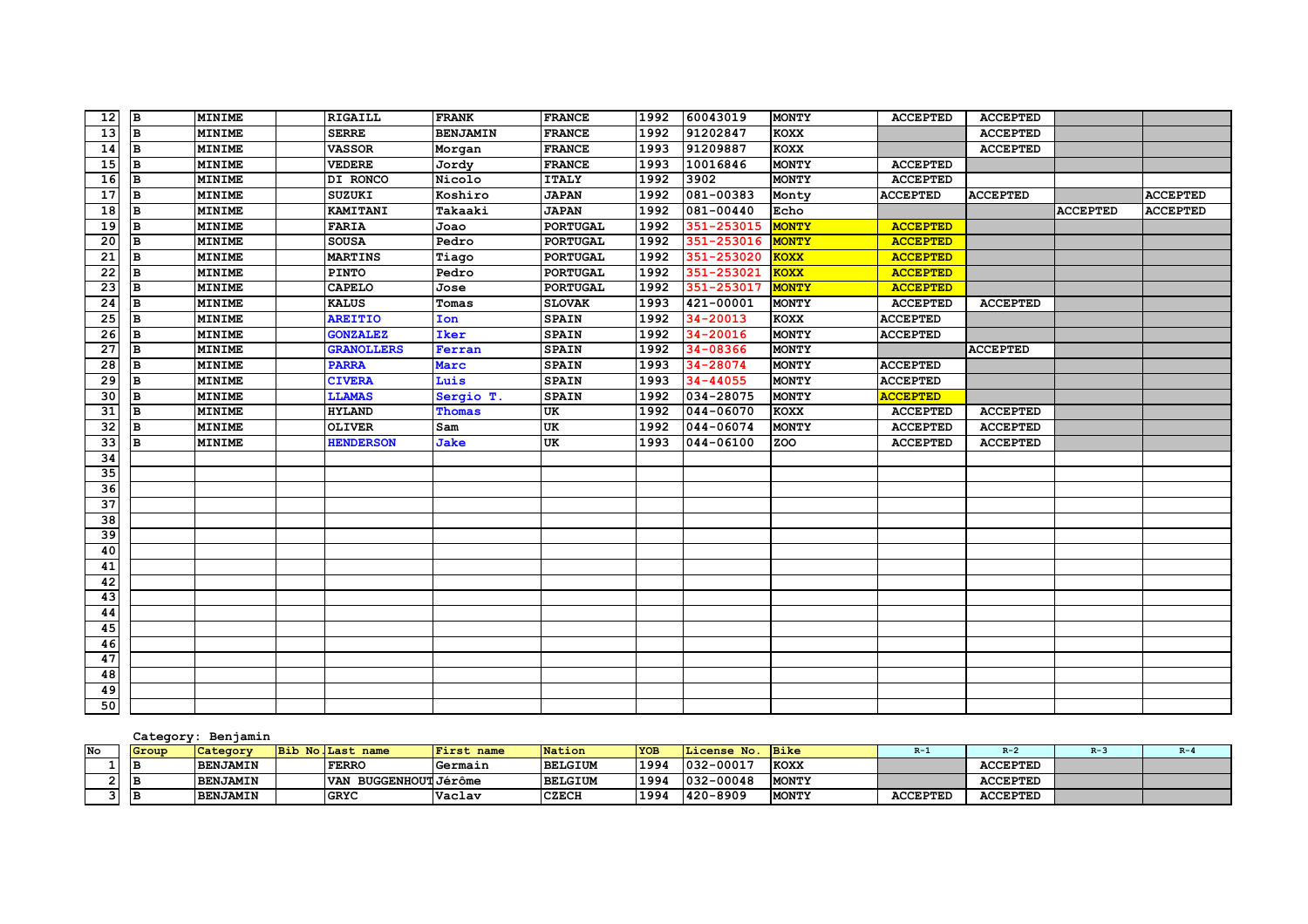| $\boldsymbol{4}$        | B              | <b>BENJAMIN</b> | <b>VALENTA</b>     | Jakub         | <b>CZECH</b>    | 1994 | 420-8909      | <b>ZOO</b>   | <b>ACCEPTED</b> | <b>ACCEPTED</b> |                 |                 |
|-------------------------|----------------|-----------------|--------------------|---------------|-----------------|------|---------------|--------------|-----------------|-----------------|-----------------|-----------------|
| $\overline{\mathbf{5}}$ | $\overline{B}$ | <b>BENJAMIN</b> | <b>KEBELES</b>     | Ivan          | <b>CZECH</b>    | 1994 | 420-8840      | <b>MONTY</b> | <b>ACCEPTED</b> | <b>ACCEPTED</b> |                 |                 |
| $\overline{\mathbf{6}}$ | lв             | <b>BENJAMIN</b> | <b>BOUVOT</b>      | Stywell       | <b>FRANCE</b>   | 1994 | 10031780      | KOXX         |                 | <b>ACCEPTED</b> |                 |                 |
| 7                       | lв             | <b>BENJAMIN</b> | <b>AMARI</b>       | Yamato        | <b>JAPAN</b>    | 1995 | 081-00517     | Monty        |                 |                 | <b>ACCEPTED</b> | <b>ACCEPTED</b> |
| 8                       | B              | <b>BENJAMIN</b> | <b>ARAUJO</b>      | Pedro         | <b>PORTUGAL</b> | 1994 | 351-253018    | <b>KOXX</b>  | <b>ACCEPTED</b> |                 |                 |                 |
| $\overline{9}$          | B              | <b>BENJAMIN</b> | <b>SILVA</b>       | Joao          | <b>PORTUGAL</b> | 1994 | 351-253019    | <b>MONTY</b> | <b>ACCEPTED</b> |                 |                 |                 |
| 10                      | B              | <b>BENJAMIN</b> | <b>JANOSKA</b>     | Ladislav      | <b>SLOVAK</b>   | 1994 | $421 - 00012$ | <b>MONTY</b> | <b>ACCEPTED</b> | <b>ACCEPTED</b> | <b>ACCEPTED</b> | <b>ACCEPTED</b> |
| $\overline{11}$         | lв             | <b>BENJAMIN</b> | <b>MOLLA</b>       | <b>Armand</b> | <b>SPAIN</b>    | 1994 | 34-08327      | <b>MONTY</b> | <b>ACCEPTED</b> | <b>ACCEPTED</b> | <b>ACCEPTED</b> | <b>ACCEPTED</b> |
| 12                      | lВ.            | <b>BENJAMIN</b> | <b>SUSPERREGUI</b> | Gorka         | <b>SPAIN</b>    | 1995 | $34 - 20015$  | <b>MONTY</b> | <b>ACCEPTED</b> | <b>ACCEPTED</b> |                 |                 |
| $\overline{13}$         | B              | <b>BENJAMIN</b> | <b>GONZALEZ</b>    | Jorge         | <b>SPAIN</b>    | 1994 | 34-39025      | <b>MONTY</b> | <b>ACCEPTED</b> | <b>ACCEPTED</b> |                 |                 |
| 14                      | B              | <b>BENJAMIN</b> | <b>ARINO</b>       | Josep         | <b>SPAIN</b>    | 1994 | $34 - 08312$  | <b>MONTY</b> | <b>ACCEPTED</b> | <b>ACCEPTED</b> |                 |                 |
| $\overline{15}$         | lв             | <b>BENJAMIN</b> | <b>SANCHEZ</b>     | Cristian      | <b>SPAIN</b>    | 1994 | 34-06005      | <b>MONTY</b> | <b>ACCEPTED</b> |                 |                 |                 |
| 16                      | B              | <b>BENJAMIN</b> | <b>SEUBA</b>       | <b>Bernat</b> | <b>SPAIN</b>    | 1995 | 34-08333      | <b>MONTY</b> | <b>ACCEPTED</b> |                 |                 |                 |
| 17                      | B              | <b>BENJAMIN</b> | <b>OLIVER</b>      | Tom           | UK              | 1995 | 044-06075     | <b>MONTY</b> | <b>ACCEPTED</b> | <b>ACCEPTED</b> |                 |                 |
| 18                      |                |                 |                    |               |                 |      |               |              |                 |                 |                 |                 |
| 19                      |                |                 |                    |               |                 |      |               |              |                 |                 |                 |                 |
| 20                      |                |                 |                    |               |                 |      |               |              |                 |                 |                 |                 |
| 21                      |                |                 |                    |               |                 |      |               |              |                 |                 |                 |                 |
| 22                      |                |                 |                    |               |                 |      |               |              |                 |                 |                 |                 |
| 23                      |                |                 |                    |               |                 |      |               |              |                 |                 |                 |                 |
| 24                      |                |                 |                    |               |                 |      |               |              |                 |                 |                 |                 |
| 25                      |                |                 |                    |               |                 |      |               |              |                 |                 |                 |                 |
| 26                      |                |                 |                    |               |                 |      |               |              |                 |                 |                 |                 |
| $\overline{27}$         |                |                 |                    |               |                 |      |               |              |                 |                 |                 |                 |
| $\overline{28}$         |                |                 |                    |               |                 |      |               |              |                 |                 |                 |                 |
| 29                      |                |                 |                    |               |                 |      |               |              |                 |                 |                 |                 |
| 30                      |                |                 |                    |               |                 |      |               |              |                 |                 |                 |                 |
| 31                      |                |                 |                    |               |                 |      |               |              |                 |                 |                 |                 |
| 32                      |                |                 |                    |               |                 |      |               |              |                 |                 |                 |                 |
| 33                      |                |                 |                    |               |                 |      |               |              |                 |                 |                 |                 |
| 34                      |                |                 |                    |               |                 |      |               |              |                 |                 |                 |                 |
| 35                      |                |                 |                    |               |                 |      |               |              |                 |                 |                 |                 |
| 36                      |                |                 |                    |               |                 |      |               |              |                 |                 |                 |                 |
| 37                      |                |                 |                    |               |                 |      |               |              |                 |                 |                 |                 |
| 38                      |                |                 |                    |               |                 |      |               |              |                 |                 |                 |                 |
| 39                      |                |                 |                    |               |                 |      |               |              |                 |                 |                 |                 |
| 40                      |                |                 |                    |               |                 |      |               |              |                 |                 |                 |                 |
| 41                      |                |                 |                    |               |                 |      |               |              |                 |                 |                 |                 |
| 42                      |                |                 |                    |               |                 |      |               |              |                 |                 |                 |                 |
| 43                      |                |                 |                    |               |                 |      |               |              |                 |                 |                 |                 |
| 44                      |                |                 |                    |               |                 |      |               |              |                 |                 |                 |                 |
| 45                      |                |                 |                    |               |                 |      |               |              |                 |                 |                 |                 |
| 46                      |                |                 |                    |               |                 |      |               |              |                 |                 |                 |                 |
| 47                      |                |                 |                    |               |                 |      |               |              |                 |                 |                 |                 |
| 48                      |                |                 |                    |               |                 |      |               |              |                 |                 |                 |                 |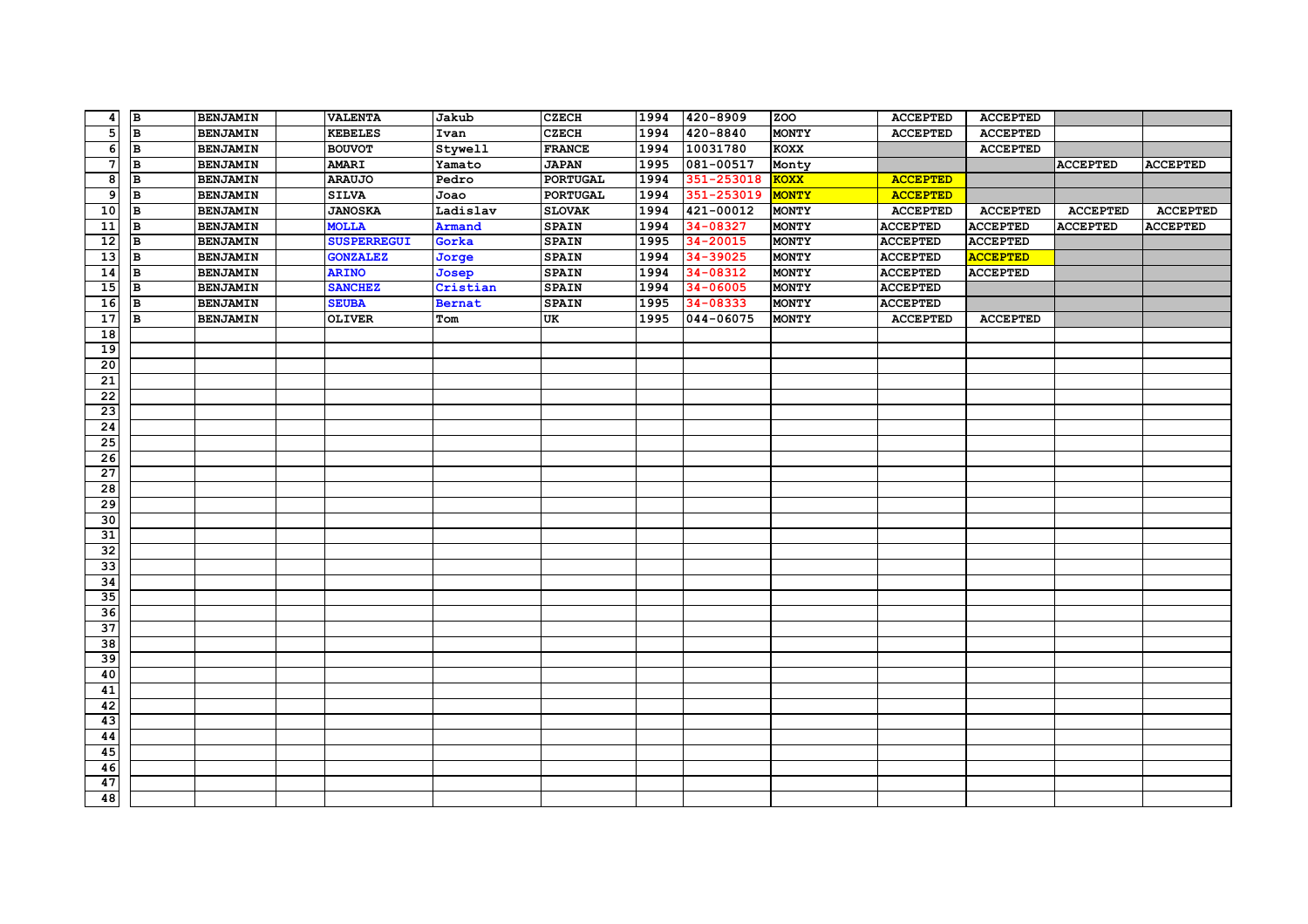| 49.  |  |  |  |  |  |  |  |
|------|--|--|--|--|--|--|--|
| 50 L |  |  |  |  |  |  |  |

**Category: Poussin No Group Category Bib No.Last name First name Nation YOB License No. Bike R-1 R-2 R-3 R-4 B POUSSIN COLSON Matthias BELGIUM 1996 032-00001 MONTY ACCEPTED B POUSSIN FERRO Leo BELGIUM 1998 032-00018 MONTY ACCEPTED B POUSSIN JACQMIN Nathan BELGIUM 1998 032-00027 MONTY ACCEPTED <sup>B</sup> POUSSIN SENK Ondrej CZECH 1996 420-9038 MONTY ACCEPTED ACCEPTED B POUSSIN HLAVKA Marek CZECH 1998 420-9072 MONTY ACCEPTED ACCEPTED**6||B ||POUSSIN | ||FABREGAS ||Ludovic ||FRANCE ||1996||64071930 ||MONTY || ACCEPTED || ACCEPTED || ACCEPTED || ACCEPTED  **B POUSSIN TSUBOI Daichi JAPAN 1996 081-00547 Echo ACCEPTED ACCEPTEDACCEPTED B POUSSIN MARTINS Afonso PORTUGAL 1998 351-253022 MONTY ACCEPTED <sup>B</sup> POUSSIN NG Peng Shu SINGAPORE 1996 065-00017 MONTY ACCEPTED** 10||B ||POUSSIN | ||KOLARIK ||Miroslav ||SLOVAK ||1996||421-00002||MONTY || ACCEPTED || ACCEPTED || ACCEPTED |  **B POUSSIN IVAN Michal SLOVAK 1997 421-00025 MONTY 7 ACCEPTED B POUSSIN VILLEGAS Adrian SPAIN 1997 34-44054 KOXX ACCEPTED ACCEPTED B POUSSIN HERNANDEZ David SPAIN 1996 34-28082 MONTY ACCEPTED ACCEPTED B POUSSIN TUNEZ Diego SPAIN 1999 34-44056 MONTY ACCEPTED**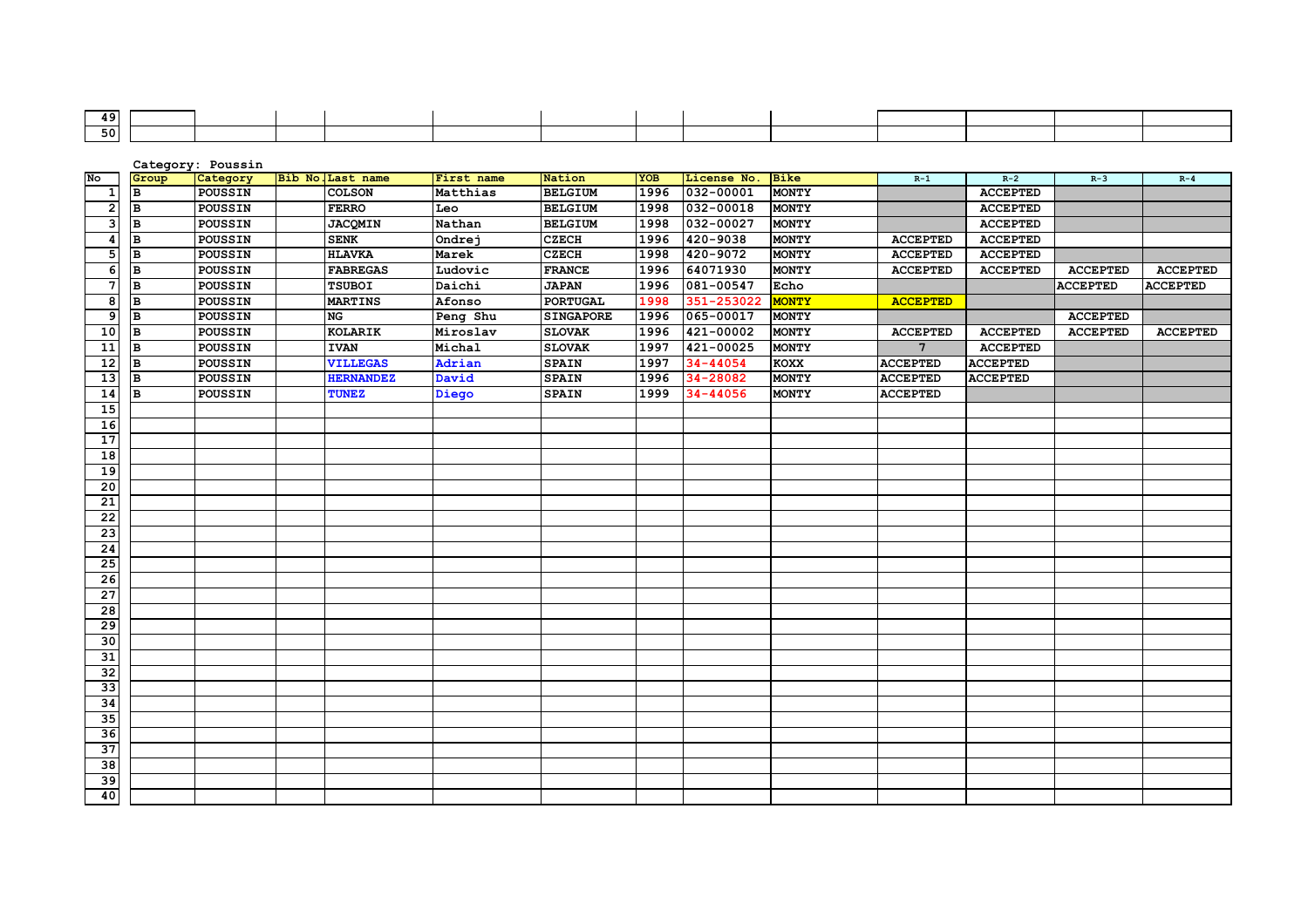| 41        |  |  |  |  |  |  |  |
|-----------|--|--|--|--|--|--|--|
| 42        |  |  |  |  |  |  |  |
| 43        |  |  |  |  |  |  |  |
| 44        |  |  |  |  |  |  |  |
| 45        |  |  |  |  |  |  |  |
| 46        |  |  |  |  |  |  |  |
| 47<br>- 1 |  |  |  |  |  |  |  |
| 48        |  |  |  |  |  |  |  |
| 49        |  |  |  |  |  |  |  |
| <b>50</b> |  |  |  |  |  |  |  |

|                 |              | Category: Master |     |                   |             |                |            |              |                 |                 |                 |                 |                 |
|-----------------|--------------|------------------|-----|-------------------|-------------|----------------|------------|--------------|-----------------|-----------------|-----------------|-----------------|-----------------|
| No              | Group        | Category         |     | Bib No. Last name | First name  | Nation         | <b>YOB</b> | License No.  | <b>Bike</b>     | $R-1$           | $R-2$           | $R-3$           | $R - 4$         |
| $\mathbf{1}$    | С            | <b>MASTER</b>    | 219 | <b>CASAS</b>      | Xavi        | <b>ANDORRA</b> | 1979       | 376-00001    | <b>KOXX</b>     | <b>ACCEPTED</b> | <b>ACCEPTED</b> | <b>ACCEPTED</b> | <b>ACCEPTED</b> |
| $\overline{2}$  | C            | <b>MASTER</b>    | 202 | <b>CHVOJKA</b>    | Roman       | <b>CZECH</b>   | 1977       | $420 - 6642$ | <b>KOXX</b>     | <b>ACCEPTED</b> | <b>ACCEPTED</b> | <b>ACCEPTED</b> | <b>ACCEPTED</b> |
| 3               | C            | <b>MASTER</b>    | 206 | <b>CIHACEK</b>    | Vlastislav  | <b>CZECH</b>   | 1980       | $420 - 6652$ | <b>MONTY</b>    | <b>ACCEPTED</b> | <b>ACCEPTED</b> |                 |                 |
| 4               | C            | <b>MASTER</b>    | 209 | <b>SIMUNEK</b>    | Martin      | <b>CZECH</b>   | 1973       | $420 - 4330$ | <b>MONTY</b>    | <b>ACCEPTED</b> | <b>ACCEPTED</b> |                 |                 |
| 5               | С            | <b>MASTER</b>    | 211 | POSPISIL          | Milos       | <b>CZECH</b>   | 1974       | 420-1779     | <b>MONTY</b>    | <b>ACCEPTED</b> | <b>ACCEPTED</b> |                 |                 |
| 6               | C            | <b>MASTER</b>    | 218 | <b>HUSINECKY</b>  | Ivo         | <b>CZECH</b>   | 1975       | $420 - 6628$ | <b>ZOO</b>      |                 | <b>ACCEPTED</b> | <b>ACCEPTED</b> | <b>ACCEPTED</b> |
| $\overline{7}$  | C            | <b>MASTER</b>    | 207 | <b>STEINERT</b>   | Achim       | <b>GERMANY</b> | 1982       | 049-06004    | <b>KOXX</b>     |                 | <b>ACCEPTED</b> |                 |                 |
| 8               | Iс           | <b>MASTER</b>    | 204 | SIDLIK            | Jan         | <b>SLOVAK</b>  | 1982       | 421-00036    | <b>MONTY</b>    | <b>ACCEPTED</b> | <b>ACCEPTED</b> | <b>ACCEPTED</b> |                 |
| 9               | lc.          | <b>MASTER</b>    | 205 | <b>PCOLA</b>      | Stefan      | <b>SLOVAK</b>  | 1973       | 421-00039    | <b>KOXX</b>     | <b>ACCEPTED</b> | <b>ACCEPTED</b> | <b>ACCEPTED</b> | <b>ACCEPTED</b> |
| 10              | lc.          | <b>MASTER</b>    | 203 | <b>GOMEZ</b>      | Alberto     | <b>SPAIN</b>   | 1977       | 34-20003     | <b>MONTY</b>    | <b>ACCEPTED</b> | <b>ACCEPTED</b> |                 | <b>ACCEPTED</b> |
| 11              | C            | <b>MASTER</b>    | 222 | <b>CANAS</b>      | Cesar       | <b>SPAIN</b>   | 1975       | 34-08004     | <b>MONTY</b>    | <b>ACCEPTED</b> | <b>ACCEPTED</b> | <b>ACCEPTED</b> | <b>ACCEPTED</b> |
| 12              | C            | <b>MASTER</b>    | 213 | <b>SAVAGE</b>     | Ben         | UK             | 1987       | 044-06022    | <b>KOXX</b>     | <b>ACCEPTED</b> | <b>ACCEPTED</b> | <b>ACCEPTED</b> | <b>ACCEPTED</b> |
| 13              | C            | <b>MASTER</b>    | 216 | <b>AKRIGG</b>     | Christopher | UK             | 1977       | 044-06078    | <b>MONGOOSE</b> | <b>ACCEPTED</b> | <b>ACCEPTED</b> |                 |                 |
| 14              | $\mathbf{C}$ | <b>MASTER</b>    | 221 | <b>BURTON</b>     | Andrei      | UK             | 1986       | 044-06007    | <b>ECHO</b>     | <b>ACCEPTED</b> | <b>ACCEPTED</b> | <b>ACCEPTED</b> |                 |
| 15              |              |                  |     |                   |             |                |            |              |                 |                 |                 |                 |                 |
| 16              |              |                  |     |                   |             |                |            |              |                 |                 |                 |                 |                 |
| 17              |              |                  |     |                   |             |                |            |              |                 |                 |                 |                 |                 |
| 18              |              |                  |     |                   |             |                |            |              |                 |                 |                 |                 |                 |
| 19              |              |                  |     |                   |             |                |            |              |                 |                 |                 |                 |                 |
| 20              |              |                  |     |                   |             |                |            |              |                 |                 |                 |                 |                 |
| 21              |              |                  |     |                   |             |                |            |              |                 |                 |                 |                 |                 |
| 22              |              |                  |     |                   |             |                |            |              |                 |                 |                 |                 |                 |
| 23              |              |                  |     |                   |             |                |            |              |                 |                 |                 |                 |                 |
| 24              |              |                  |     |                   |             |                |            |              |                 |                 |                 |                 |                 |
| 25              |              |                  |     |                   |             |                |            |              |                 |                 |                 |                 |                 |
| 26              |              |                  |     |                   |             |                |            |              |                 |                 |                 |                 |                 |
| 27              |              |                  |     |                   |             |                |            |              |                 |                 |                 |                 |                 |
| 28              |              |                  |     |                   |             |                |            |              |                 |                 |                 |                 |                 |
| 29              |              |                  |     |                   |             |                |            |              |                 |                 |                 |                 |                 |
| $\overline{30}$ |              |                  |     |                   |             |                |            |              |                 |                 |                 |                 |                 |
| 31              |              |                  |     |                   |             |                |            |              |                 |                 |                 |                 |                 |
| 32              |              |                  |     |                   |             |                |            |              |                 |                 |                 |                 |                 |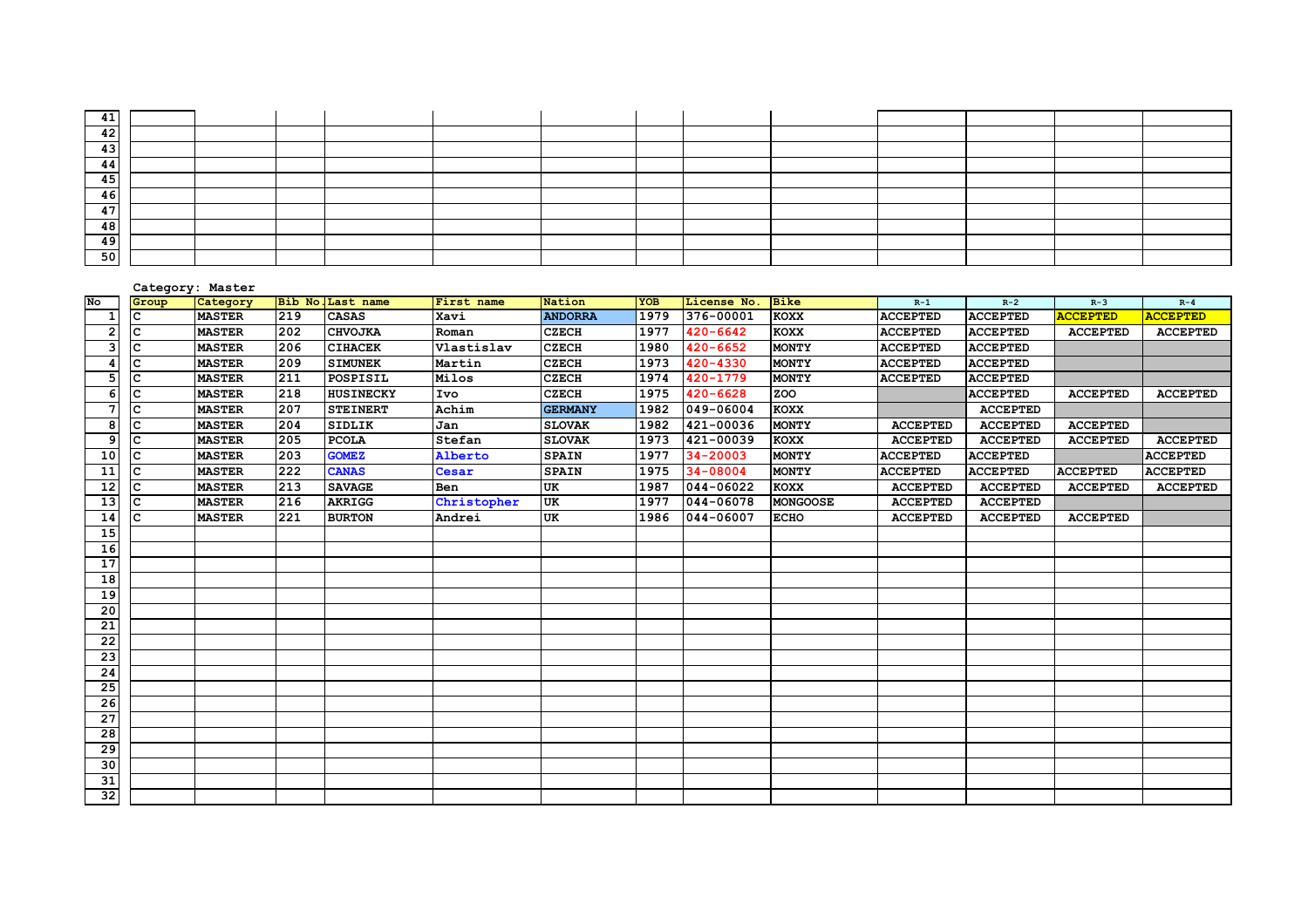| 33                                                            |  |  |  |  |  |  |  |
|---------------------------------------------------------------|--|--|--|--|--|--|--|
|                                                               |  |  |  |  |  |  |  |
| $\begin{array}{ c c }\n\hline\n34 \\ \hline\n35\n\end{array}$ |  |  |  |  |  |  |  |
| $\frac{36}{37}$                                               |  |  |  |  |  |  |  |
|                                                               |  |  |  |  |  |  |  |
| 38                                                            |  |  |  |  |  |  |  |
| $\frac{1}{39}$                                                |  |  |  |  |  |  |  |
| $\frac{1}{40}$                                                |  |  |  |  |  |  |  |
| $\frac{41}{42}$                                               |  |  |  |  |  |  |  |
|                                                               |  |  |  |  |  |  |  |
| 43                                                            |  |  |  |  |  |  |  |
| 44                                                            |  |  |  |  |  |  |  |
| 45                                                            |  |  |  |  |  |  |  |
| 46                                                            |  |  |  |  |  |  |  |
| $\frac{1}{47}$                                                |  |  |  |  |  |  |  |
| 48                                                            |  |  |  |  |  |  |  |
| 49                                                            |  |  |  |  |  |  |  |
| 50                                                            |  |  |  |  |  |  |  |

#### **Category: Expert**

| No              | Group | Category      | Bib No. Last name | First name                 | Nation           | YOB  | License No. | <b>Bike</b>   | $R-1$           | $R-2$           | $R-3$           | $R - 4$         |
|-----------------|-------|---------------|-------------------|----------------------------|------------------|------|-------------|---------------|-----------------|-----------------|-----------------|-----------------|
|                 | c     | <b>EXPERT</b> | <b>EWERHARD</b>   | David                      | <b>BELGIUM</b>   | 1976 | 032-00015   | <b>MONTY</b>  |                 | <b>ACCEPTED</b> |                 |                 |
|                 |       | <b>EXPERT</b> | LEE               | XiaoDong                   | <b>CHINA</b>     | 1983 | 065-00041   | <b>AORTA</b>  |                 |                 | <b>ACCEPTED</b> | <b>ACCEPTED</b> |
|                 |       | <b>EXPERT</b> | <b>BUDSKY</b>     | Michal                     | <b>CZECH</b>     | 1985 | 420-7773    | <b>ECHO</b>   |                 | <b>ACCEPTED</b> |                 |                 |
|                 |       | <b>EXPERT</b> | <b>CEDIK</b>      | Jan                        | <b>CZECH</b>     | 1977 | 420-8988    | <b>MONTY</b>  |                 | <b>ACCEPTED</b> | <b>ACCEPTED</b> | <b>ACCEPTED</b> |
|                 | C     | <b>EXPERT</b> | <b>ALBOUY</b>     | Laurent                    | <b>FRANCE</b>    | 1980 | 43352963    | <b>KOXX</b>   | <b>ACCEPTED</b> | <b>ACCEPTED</b> |                 |                 |
|                 |       | <b>EXPERT</b> | <b>HOFFER</b>     | Adrien                     | <b>FRANCE</b>    | 1988 | 58150706    | <b>KOXX</b>   |                 | <b>ACCEPTED</b> |                 |                 |
|                 | C     | <b>EXPERT</b> | <b>MORALES</b>    | Cyril                      | <b>FRANCE</b>    | 1984 | 54130516    | <b>KOXX</b>   |                 | <b>ACCEPTED</b> |                 |                 |
| 8               |       | <b>EXPERT</b> | <b>TOUTEAU</b>    | Alexis                     | <b>FRANCE</b>    | 1985 | 65146354    | <b>KOXX</b>   | <b>ACCEPTED</b> | <b>ACCEPTED</b> | <b>ACCEPTED</b> | <b>ACCEPTED</b> |
|                 |       | <b>EXPERT</b> | <b>HEMMERY</b>    | Ludovic                    | <b>FRANCE</b>    | 1983 | 55555962    | <b>KOXX</b>   |                 | <b>ACCEPTED</b> |                 |                 |
| 10              |       | <b>EXPERT</b> | <b>BRUMOTTI</b>   | Vittorio                   | <b>ITALY</b>     | 1980 | 3908        | <b>KOXX</b>   | <b>ACCEPTED</b> |                 |                 |                 |
| 11              |       | <b>EXPERT</b> | COGO              | Samuele                    | <b>ITALY</b>     | 1981 | 3908        | <b>KOXX</b>   | <b>ACCEPTED</b> |                 |                 |                 |
| 12              |       | <b>EXPERT</b> | <b>NAGAYA</b>     | Yoshimasa                  | <b>JAPAN</b>     | 1981 | 081-00193   | Giant         |                 |                 | <b>ACCEPTED</b> | <b>ACCEPTED</b> |
| 13              |       | <b>EXPERT</b> | <b>MIYASHITA</b>  | Narumi                     | <b>JAPAN</b>     | 1989 | 081-00462   | Kot           | <b>ACCEPTED</b> | <b>ACCEPTED</b> | <b>ACCEPTED</b> | <b>ACCEPTED</b> |
| 14              |       | <b>EXPERT</b> | YOKOZEKI          | Yu                         | <b>JAPAN</b>     | 1990 | 081-00365   | Monty         | <b>ACCEPTED</b> | <b>ACCEPTED</b> |                 | <b>ACCEPTED</b> |
| 15              |       | <b>EXPERT</b> | <b>FERREIRA</b>   | Jorge                      | <b>PORTUGAL</b>  | 1977 | 351-253023  | <b>MONTY</b>  | <b>ACCEPTED</b> |                 |                 |                 |
| 16              |       | <b>EXPERT</b> | <b>PEREZ</b>      | Rui                        | <b>PORTUGAL</b>  | 1980 | 351-253024  | 24SEVAN       | <b>ACCEPTED</b> |                 |                 |                 |
| 17              |       | <b>EXPERT</b> | <b>CHEAH</b>      | Wei StevenSINGAPORE<br>Min |                  | 1984 | 065-00019   | <b>KOXX</b>   | <b>ACCEPTED</b> | <b>ACCEPTED</b> | <b>ACCEPTED</b> | <b>ACCEPTED</b> |
| 18              |       | <b>EXPERT</b> | TEO               | Benjamin                   | <b>SINGAPORE</b> | 1990 | 065-00031   | <b>MONTY</b>  |                 |                 | <b>ACCEPTED</b> | <b>ACCEPTED</b> |
| 19              |       | <b>EXPERT</b> | PEH               | Winson                     | <b>SINGAPORE</b> | 1981 | 065-00018   | COUSTELLIER   |                 |                 | <b>ACCEPTED</b> | <b>ACCEPTED</b> |
| 20              |       | <b>EXPERT</b> | <b>CHEN</b>       | Desmond                    | <b>SINGAPORE</b> | 1981 | 065-00032   | <b>MEGAMO</b> |                 |                 | <b>ACCEPTED</b> | <b>ACCEPTED</b> |
| 21              |       | <b>EXPERT</b> | TAN               | ZhiCong                    | <b>SINGAPORE</b> | 1987 | 065-00025   | COUSTELLIER   |                 |                 | <b>ACCEPTED</b> | <b>ACCEPTED</b> |
| $\overline{22}$ |       | <b>EXPERT</b> | <b>LEONG</b>      | Mark                       | <b>SINGAPORE</b> | 1985 | 065-00034   | <b>AUTHOR</b> |                 |                 | <b>ACCEPTED</b> | <b>ACCEPTED</b> |
| $\overline{23}$ |       | <b>EXPERT</b> | <b>SEAH</b>       | Walton                     | <b>SINGAPORE</b> | 1984 | 065-00001   | <b>MODULO</b> |                 |                 | <b>ACCEPTED</b> | <b>ACCEPTED</b> |
| 24              | C     | <b>EXPERT</b> | <b>NG</b>         | Robert                     | <b>SINGAPORE</b> | 1980 | 065-00028   | <b>KOXX</b>   |                 |                 | <b>ACCEPTED</b> |                 |
|                 |       |               |                   |                            |                  |      |             |               |                 |                 |                 |                 |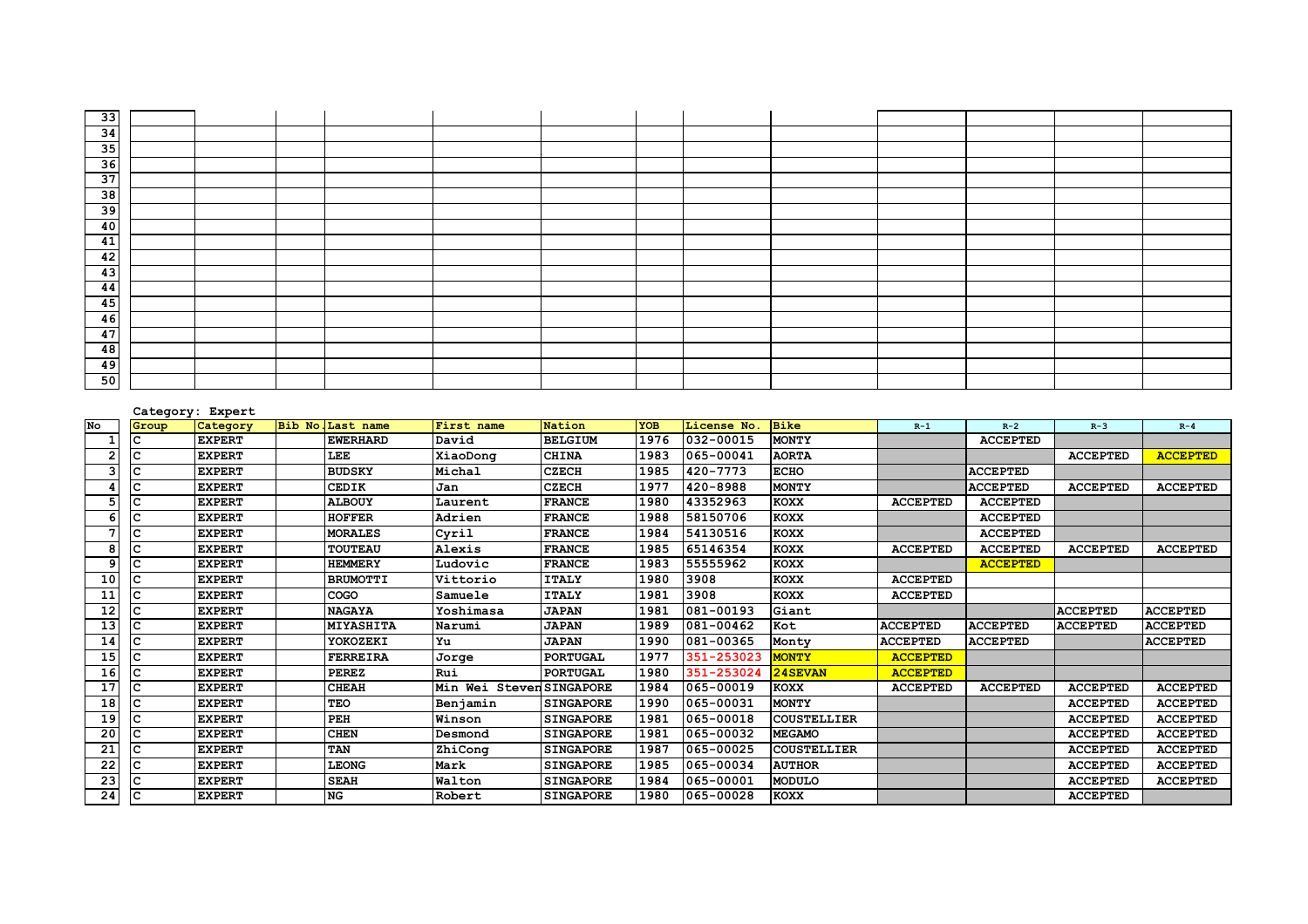| c<br>065-00038<br>$\overline{26}$<br>zoo<br><b>EXPERT</b><br><b>CHEW</b><br>Kenny<br><b>SINGAPORE</b><br>1989<br><b>ACCEPTED</b><br>$\overline{27}$<br><b>EXPERT</b><br>Michal<br>1983<br>421-00021<br><b>MONTY</b><br>$\mathbf{C}$<br><b>SPALEK</b><br><b>SLOVAK</b><br><b>ACCEPTED</b><br><b>ACCEPTED</b><br>$\overline{28}$<br>34-08007<br><b>EXPERT</b><br><b>RUBIO</b><br>Jordi<br><b>SPAIN</b><br>1975<br><b>MONTY</b><br><b>ACCEPTED</b><br><b>ACCEPTED</b><br>$\mathbf{C}$<br>29<br>1981<br>34-31004<br>C<br><b>EXPERT</b><br><b>FERRERAS</b><br>Raul<br><b>SPAIN</b><br><b>MEGAMO</b><br><b>ACCEPTED</b><br><b>ACCEPTED</b><br>30<br>1975<br>$34 - 45002$<br><b>MONTY</b><br>$\mathbf{C}$<br><b>EXPERT</b><br><b>SANCHEZ</b><br>David<br><b>SPAIN</b><br><b>ACCEPTED</b><br>$\overline{31}$<br>$34 - 20012$<br><b>EXPERT</b><br><b>RODRIGUEZ</b><br><b>SPAIN</b><br>1977<br><b>UNIVEGA</b><br><b>ACCEPTED</b><br>C<br>Miguel Angel<br>32<br>34-37014<br>C<br><b>EXPERT</b><br>David<br>1980<br><b>ECHO</b><br><b>ACCEPTED</b><br><b>GARCIA M</b><br><b>SPAIN</b><br><b>ACCEPTED</b><br>33<br>044-06004<br><b>REVELL</b><br><b>EXPERT</b><br><b>DONEY</b><br>Chris<br>1987<br><b>ACCEPTED</b><br>$\mathsf{C}$<br>UK<br><b>ACCEPTED</b><br>$\overline{34}$<br>$044 - 06023$<br><b>ASHTON</b><br>C<br><b>EXPERT</b><br><b>CLARKSON</b><br>Alastair<br>UK<br>1984<br><b>ACCEPTED</b><br><b>ACCEPTED</b><br><b>ACCEPTED</b><br><b>ACCEPTED</b><br>35<br>C<br>UK<br>1985<br>044-06028<br><b>EXPERT</b><br><b>DONOVAN</b><br>Patrick<br><b>BT RAVEN</b><br><b>ACCEPTED</b><br><b>ACCEPTED</b><br><b>ACCEPTED</b><br><b>ACCEPTED</b><br>36<br>044-06032<br><b>EXPERT</b><br>Gavin<br><b>UK</b><br>1986<br><b>ASHTON</b><br>$\mathsf{C}$<br><b>BEDFORD</b><br><b>ACCEPTED</b><br><b>ACCEPTED</b><br><b>ACCEPTED</b><br>$\overline{37}$<br>044-06054<br>C<br><b>EXPERT</b><br><b>BUTLER</b><br>Daniel<br>UK<br><b>ONZA</b><br>1986<br><b>ACCEPTED</b><br><b>ACCEPTED</b><br><b>ACCEPTED</b><br><b>ACCEPTED</b><br>38<br>UK<br>044-06067<br>C<br><b>EXPERT</b><br>1989<br><b>ASHTON</b><br><b>PORTER</b><br>James<br><b>ACCEPTED</b><br><b>ACCEPTED</b><br>39<br>$044 - 06009$<br>1983<br>YAABAA<br>$\mathsf{C}$<br><b>EXPERT</b><br><b>MOHAMET</b><br>UK<br><b>ACCEPTED</b><br>Wayne<br><b>ACCEPTED</b><br>40<br><b>EXPERT</b><br>Nick<br>UK<br>044-06038<br><b>ECHO</b><br>C<br><b>GODDARD</b><br>1985<br><b>ACCEPTED</b><br><b>ACCEPTED</b><br>41<br>UK<br>1983<br>044-06068<br>C<br><b>EXPERT</b><br><b>MEEK</b><br>Jack<br><b>TRITON</b><br><b>ACCEPTED</b><br><b>ACCEPTED</b><br>42<br>43<br>44<br>45<br>46<br>47<br>48<br>49<br>50<br>51<br>52<br>$\overline{53}$<br>54 |
|------------------------------------------------------------------------------------------------------------------------------------------------------------------------------------------------------------------------------------------------------------------------------------------------------------------------------------------------------------------------------------------------------------------------------------------------------------------------------------------------------------------------------------------------------------------------------------------------------------------------------------------------------------------------------------------------------------------------------------------------------------------------------------------------------------------------------------------------------------------------------------------------------------------------------------------------------------------------------------------------------------------------------------------------------------------------------------------------------------------------------------------------------------------------------------------------------------------------------------------------------------------------------------------------------------------------------------------------------------------------------------------------------------------------------------------------------------------------------------------------------------------------------------------------------------------------------------------------------------------------------------------------------------------------------------------------------------------------------------------------------------------------------------------------------------------------------------------------------------------------------------------------------------------------------------------------------------------------------------------------------------------------------------------------------------------------------------------------------------------------------------------------------------------------------------------------------------------------------------------------------------------------------------------------------------------------------------------------------------------------------------------------------------------------------------------------------------------------------------------------------------------------------------------------------------------------------------------------------------------------------------------------------------------------------|
|                                                                                                                                                                                                                                                                                                                                                                                                                                                                                                                                                                                                                                                                                                                                                                                                                                                                                                                                                                                                                                                                                                                                                                                                                                                                                                                                                                                                                                                                                                                                                                                                                                                                                                                                                                                                                                                                                                                                                                                                                                                                                                                                                                                                                                                                                                                                                                                                                                                                                                                                                                                                                                                                              |
|                                                                                                                                                                                                                                                                                                                                                                                                                                                                                                                                                                                                                                                                                                                                                                                                                                                                                                                                                                                                                                                                                                                                                                                                                                                                                                                                                                                                                                                                                                                                                                                                                                                                                                                                                                                                                                                                                                                                                                                                                                                                                                                                                                                                                                                                                                                                                                                                                                                                                                                                                                                                                                                                              |
|                                                                                                                                                                                                                                                                                                                                                                                                                                                                                                                                                                                                                                                                                                                                                                                                                                                                                                                                                                                                                                                                                                                                                                                                                                                                                                                                                                                                                                                                                                                                                                                                                                                                                                                                                                                                                                                                                                                                                                                                                                                                                                                                                                                                                                                                                                                                                                                                                                                                                                                                                                                                                                                                              |
|                                                                                                                                                                                                                                                                                                                                                                                                                                                                                                                                                                                                                                                                                                                                                                                                                                                                                                                                                                                                                                                                                                                                                                                                                                                                                                                                                                                                                                                                                                                                                                                                                                                                                                                                                                                                                                                                                                                                                                                                                                                                                                                                                                                                                                                                                                                                                                                                                                                                                                                                                                                                                                                                              |
|                                                                                                                                                                                                                                                                                                                                                                                                                                                                                                                                                                                                                                                                                                                                                                                                                                                                                                                                                                                                                                                                                                                                                                                                                                                                                                                                                                                                                                                                                                                                                                                                                                                                                                                                                                                                                                                                                                                                                                                                                                                                                                                                                                                                                                                                                                                                                                                                                                                                                                                                                                                                                                                                              |
|                                                                                                                                                                                                                                                                                                                                                                                                                                                                                                                                                                                                                                                                                                                                                                                                                                                                                                                                                                                                                                                                                                                                                                                                                                                                                                                                                                                                                                                                                                                                                                                                                                                                                                                                                                                                                                                                                                                                                                                                                                                                                                                                                                                                                                                                                                                                                                                                                                                                                                                                                                                                                                                                              |
|                                                                                                                                                                                                                                                                                                                                                                                                                                                                                                                                                                                                                                                                                                                                                                                                                                                                                                                                                                                                                                                                                                                                                                                                                                                                                                                                                                                                                                                                                                                                                                                                                                                                                                                                                                                                                                                                                                                                                                                                                                                                                                                                                                                                                                                                                                                                                                                                                                                                                                                                                                                                                                                                              |
|                                                                                                                                                                                                                                                                                                                                                                                                                                                                                                                                                                                                                                                                                                                                                                                                                                                                                                                                                                                                                                                                                                                                                                                                                                                                                                                                                                                                                                                                                                                                                                                                                                                                                                                                                                                                                                                                                                                                                                                                                                                                                                                                                                                                                                                                                                                                                                                                                                                                                                                                                                                                                                                                              |
|                                                                                                                                                                                                                                                                                                                                                                                                                                                                                                                                                                                                                                                                                                                                                                                                                                                                                                                                                                                                                                                                                                                                                                                                                                                                                                                                                                                                                                                                                                                                                                                                                                                                                                                                                                                                                                                                                                                                                                                                                                                                                                                                                                                                                                                                                                                                                                                                                                                                                                                                                                                                                                                                              |
|                                                                                                                                                                                                                                                                                                                                                                                                                                                                                                                                                                                                                                                                                                                                                                                                                                                                                                                                                                                                                                                                                                                                                                                                                                                                                                                                                                                                                                                                                                                                                                                                                                                                                                                                                                                                                                                                                                                                                                                                                                                                                                                                                                                                                                                                                                                                                                                                                                                                                                                                                                                                                                                                              |
|                                                                                                                                                                                                                                                                                                                                                                                                                                                                                                                                                                                                                                                                                                                                                                                                                                                                                                                                                                                                                                                                                                                                                                                                                                                                                                                                                                                                                                                                                                                                                                                                                                                                                                                                                                                                                                                                                                                                                                                                                                                                                                                                                                                                                                                                                                                                                                                                                                                                                                                                                                                                                                                                              |
|                                                                                                                                                                                                                                                                                                                                                                                                                                                                                                                                                                                                                                                                                                                                                                                                                                                                                                                                                                                                                                                                                                                                                                                                                                                                                                                                                                                                                                                                                                                                                                                                                                                                                                                                                                                                                                                                                                                                                                                                                                                                                                                                                                                                                                                                                                                                                                                                                                                                                                                                                                                                                                                                              |
|                                                                                                                                                                                                                                                                                                                                                                                                                                                                                                                                                                                                                                                                                                                                                                                                                                                                                                                                                                                                                                                                                                                                                                                                                                                                                                                                                                                                                                                                                                                                                                                                                                                                                                                                                                                                                                                                                                                                                                                                                                                                                                                                                                                                                                                                                                                                                                                                                                                                                                                                                                                                                                                                              |
|                                                                                                                                                                                                                                                                                                                                                                                                                                                                                                                                                                                                                                                                                                                                                                                                                                                                                                                                                                                                                                                                                                                                                                                                                                                                                                                                                                                                                                                                                                                                                                                                                                                                                                                                                                                                                                                                                                                                                                                                                                                                                                                                                                                                                                                                                                                                                                                                                                                                                                                                                                                                                                                                              |
|                                                                                                                                                                                                                                                                                                                                                                                                                                                                                                                                                                                                                                                                                                                                                                                                                                                                                                                                                                                                                                                                                                                                                                                                                                                                                                                                                                                                                                                                                                                                                                                                                                                                                                                                                                                                                                                                                                                                                                                                                                                                                                                                                                                                                                                                                                                                                                                                                                                                                                                                                                                                                                                                              |
|                                                                                                                                                                                                                                                                                                                                                                                                                                                                                                                                                                                                                                                                                                                                                                                                                                                                                                                                                                                                                                                                                                                                                                                                                                                                                                                                                                                                                                                                                                                                                                                                                                                                                                                                                                                                                                                                                                                                                                                                                                                                                                                                                                                                                                                                                                                                                                                                                                                                                                                                                                                                                                                                              |
|                                                                                                                                                                                                                                                                                                                                                                                                                                                                                                                                                                                                                                                                                                                                                                                                                                                                                                                                                                                                                                                                                                                                                                                                                                                                                                                                                                                                                                                                                                                                                                                                                                                                                                                                                                                                                                                                                                                                                                                                                                                                                                                                                                                                                                                                                                                                                                                                                                                                                                                                                                                                                                                                              |
|                                                                                                                                                                                                                                                                                                                                                                                                                                                                                                                                                                                                                                                                                                                                                                                                                                                                                                                                                                                                                                                                                                                                                                                                                                                                                                                                                                                                                                                                                                                                                                                                                                                                                                                                                                                                                                                                                                                                                                                                                                                                                                                                                                                                                                                                                                                                                                                                                                                                                                                                                                                                                                                                              |
|                                                                                                                                                                                                                                                                                                                                                                                                                                                                                                                                                                                                                                                                                                                                                                                                                                                                                                                                                                                                                                                                                                                                                                                                                                                                                                                                                                                                                                                                                                                                                                                                                                                                                                                                                                                                                                                                                                                                                                                                                                                                                                                                                                                                                                                                                                                                                                                                                                                                                                                                                                                                                                                                              |
|                                                                                                                                                                                                                                                                                                                                                                                                                                                                                                                                                                                                                                                                                                                                                                                                                                                                                                                                                                                                                                                                                                                                                                                                                                                                                                                                                                                                                                                                                                                                                                                                                                                                                                                                                                                                                                                                                                                                                                                                                                                                                                                                                                                                                                                                                                                                                                                                                                                                                                                                                                                                                                                                              |
|                                                                                                                                                                                                                                                                                                                                                                                                                                                                                                                                                                                                                                                                                                                                                                                                                                                                                                                                                                                                                                                                                                                                                                                                                                                                                                                                                                                                                                                                                                                                                                                                                                                                                                                                                                                                                                                                                                                                                                                                                                                                                                                                                                                                                                                                                                                                                                                                                                                                                                                                                                                                                                                                              |
|                                                                                                                                                                                                                                                                                                                                                                                                                                                                                                                                                                                                                                                                                                                                                                                                                                                                                                                                                                                                                                                                                                                                                                                                                                                                                                                                                                                                                                                                                                                                                                                                                                                                                                                                                                                                                                                                                                                                                                                                                                                                                                                                                                                                                                                                                                                                                                                                                                                                                                                                                                                                                                                                              |
|                                                                                                                                                                                                                                                                                                                                                                                                                                                                                                                                                                                                                                                                                                                                                                                                                                                                                                                                                                                                                                                                                                                                                                                                                                                                                                                                                                                                                                                                                                                                                                                                                                                                                                                                                                                                                                                                                                                                                                                                                                                                                                                                                                                                                                                                                                                                                                                                                                                                                                                                                                                                                                                                              |
|                                                                                                                                                                                                                                                                                                                                                                                                                                                                                                                                                                                                                                                                                                                                                                                                                                                                                                                                                                                                                                                                                                                                                                                                                                                                                                                                                                                                                                                                                                                                                                                                                                                                                                                                                                                                                                                                                                                                                                                                                                                                                                                                                                                                                                                                                                                                                                                                                                                                                                                                                                                                                                                                              |
|                                                                                                                                                                                                                                                                                                                                                                                                                                                                                                                                                                                                                                                                                                                                                                                                                                                                                                                                                                                                                                                                                                                                                                                                                                                                                                                                                                                                                                                                                                                                                                                                                                                                                                                                                                                                                                                                                                                                                                                                                                                                                                                                                                                                                                                                                                                                                                                                                                                                                                                                                                                                                                                                              |
|                                                                                                                                                                                                                                                                                                                                                                                                                                                                                                                                                                                                                                                                                                                                                                                                                                                                                                                                                                                                                                                                                                                                                                                                                                                                                                                                                                                                                                                                                                                                                                                                                                                                                                                                                                                                                                                                                                                                                                                                                                                                                                                                                                                                                                                                                                                                                                                                                                                                                                                                                                                                                                                                              |
|                                                                                                                                                                                                                                                                                                                                                                                                                                                                                                                                                                                                                                                                                                                                                                                                                                                                                                                                                                                                                                                                                                                                                                                                                                                                                                                                                                                                                                                                                                                                                                                                                                                                                                                                                                                                                                                                                                                                                                                                                                                                                                                                                                                                                                                                                                                                                                                                                                                                                                                                                                                                                                                                              |
|                                                                                                                                                                                                                                                                                                                                                                                                                                                                                                                                                                                                                                                                                                                                                                                                                                                                                                                                                                                                                                                                                                                                                                                                                                                                                                                                                                                                                                                                                                                                                                                                                                                                                                                                                                                                                                                                                                                                                                                                                                                                                                                                                                                                                                                                                                                                                                                                                                                                                                                                                                                                                                                                              |
|                                                                                                                                                                                                                                                                                                                                                                                                                                                                                                                                                                                                                                                                                                                                                                                                                                                                                                                                                                                                                                                                                                                                                                                                                                                                                                                                                                                                                                                                                                                                                                                                                                                                                                                                                                                                                                                                                                                                                                                                                                                                                                                                                                                                                                                                                                                                                                                                                                                                                                                                                                                                                                                                              |
| 55                                                                                                                                                                                                                                                                                                                                                                                                                                                                                                                                                                                                                                                                                                                                                                                                                                                                                                                                                                                                                                                                                                                                                                                                                                                                                                                                                                                                                                                                                                                                                                                                                                                                                                                                                                                                                                                                                                                                                                                                                                                                                                                                                                                                                                                                                                                                                                                                                                                                                                                                                                                                                                                                           |
| 56                                                                                                                                                                                                                                                                                                                                                                                                                                                                                                                                                                                                                                                                                                                                                                                                                                                                                                                                                                                                                                                                                                                                                                                                                                                                                                                                                                                                                                                                                                                                                                                                                                                                                                                                                                                                                                                                                                                                                                                                                                                                                                                                                                                                                                                                                                                                                                                                                                                                                                                                                                                                                                                                           |
| 57                                                                                                                                                                                                                                                                                                                                                                                                                                                                                                                                                                                                                                                                                                                                                                                                                                                                                                                                                                                                                                                                                                                                                                                                                                                                                                                                                                                                                                                                                                                                                                                                                                                                                                                                                                                                                                                                                                                                                                                                                                                                                                                                                                                                                                                                                                                                                                                                                                                                                                                                                                                                                                                                           |
| 58                                                                                                                                                                                                                                                                                                                                                                                                                                                                                                                                                                                                                                                                                                                                                                                                                                                                                                                                                                                                                                                                                                                                                                                                                                                                                                                                                                                                                                                                                                                                                                                                                                                                                                                                                                                                                                                                                                                                                                                                                                                                                                                                                                                                                                                                                                                                                                                                                                                                                                                                                                                                                                                                           |
| 59                                                                                                                                                                                                                                                                                                                                                                                                                                                                                                                                                                                                                                                                                                                                                                                                                                                                                                                                                                                                                                                                                                                                                                                                                                                                                                                                                                                                                                                                                                                                                                                                                                                                                                                                                                                                                                                                                                                                                                                                                                                                                                                                                                                                                                                                                                                                                                                                                                                                                                                                                                                                                                                                           |
| 60                                                                                                                                                                                                                                                                                                                                                                                                                                                                                                                                                                                                                                                                                                                                                                                                                                                                                                                                                                                                                                                                                                                                                                                                                                                                                                                                                                                                                                                                                                                                                                                                                                                                                                                                                                                                                                                                                                                                                                                                                                                                                                                                                                                                                                                                                                                                                                                                                                                                                                                                                                                                                                                                           |
| 61                                                                                                                                                                                                                                                                                                                                                                                                                                                                                                                                                                                                                                                                                                                                                                                                                                                                                                                                                                                                                                                                                                                                                                                                                                                                                                                                                                                                                                                                                                                                                                                                                                                                                                                                                                                                                                                                                                                                                                                                                                                                                                                                                                                                                                                                                                                                                                                                                                                                                                                                                                                                                                                                           |
| 62                                                                                                                                                                                                                                                                                                                                                                                                                                                                                                                                                                                                                                                                                                                                                                                                                                                                                                                                                                                                                                                                                                                                                                                                                                                                                                                                                                                                                                                                                                                                                                                                                                                                                                                                                                                                                                                                                                                                                                                                                                                                                                                                                                                                                                                                                                                                                                                                                                                                                                                                                                                                                                                                           |
| 63                                                                                                                                                                                                                                                                                                                                                                                                                                                                                                                                                                                                                                                                                                                                                                                                                                                                                                                                                                                                                                                                                                                                                                                                                                                                                                                                                                                                                                                                                                                                                                                                                                                                                                                                                                                                                                                                                                                                                                                                                                                                                                                                                                                                                                                                                                                                                                                                                                                                                                                                                                                                                                                                           |
| 64                                                                                                                                                                                                                                                                                                                                                                                                                                                                                                                                                                                                                                                                                                                                                                                                                                                                                                                                                                                                                                                                                                                                                                                                                                                                                                                                                                                                                                                                                                                                                                                                                                                                                                                                                                                                                                                                                                                                                                                                                                                                                                                                                                                                                                                                                                                                                                                                                                                                                                                                                                                                                                                                           |
| 65                                                                                                                                                                                                                                                                                                                                                                                                                                                                                                                                                                                                                                                                                                                                                                                                                                                                                                                                                                                                                                                                                                                                                                                                                                                                                                                                                                                                                                                                                                                                                                                                                                                                                                                                                                                                                                                                                                                                                                                                                                                                                                                                                                                                                                                                                                                                                                                                                                                                                                                                                                                                                                                                           |
| 66                                                                                                                                                                                                                                                                                                                                                                                                                                                                                                                                                                                                                                                                                                                                                                                                                                                                                                                                                                                                                                                                                                                                                                                                                                                                                                                                                                                                                                                                                                                                                                                                                                                                                                                                                                                                                                                                                                                                                                                                                                                                                                                                                                                                                                                                                                                                                                                                                                                                                                                                                                                                                                                                           |
| 67                                                                                                                                                                                                                                                                                                                                                                                                                                                                                                                                                                                                                                                                                                                                                                                                                                                                                                                                                                                                                                                                                                                                                                                                                                                                                                                                                                                                                                                                                                                                                                                                                                                                                                                                                                                                                                                                                                                                                                                                                                                                                                                                                                                                                                                                                                                                                                                                                                                                                                                                                                                                                                                                           |
| 68                                                                                                                                                                                                                                                                                                                                                                                                                                                                                                                                                                                                                                                                                                                                                                                                                                                                                                                                                                                                                                                                                                                                                                                                                                                                                                                                                                                                                                                                                                                                                                                                                                                                                                                                                                                                                                                                                                                                                                                                                                                                                                                                                                                                                                                                                                                                                                                                                                                                                                                                                                                                                                                                           |
| 69                                                                                                                                                                                                                                                                                                                                                                                                                                                                                                                                                                                                                                                                                                                                                                                                                                                                                                                                                                                                                                                                                                                                                                                                                                                                                                                                                                                                                                                                                                                                                                                                                                                                                                                                                                                                                                                                                                                                                                                                                                                                                                                                                                                                                                                                                                                                                                                                                                                                                                                                                                                                                                                                           |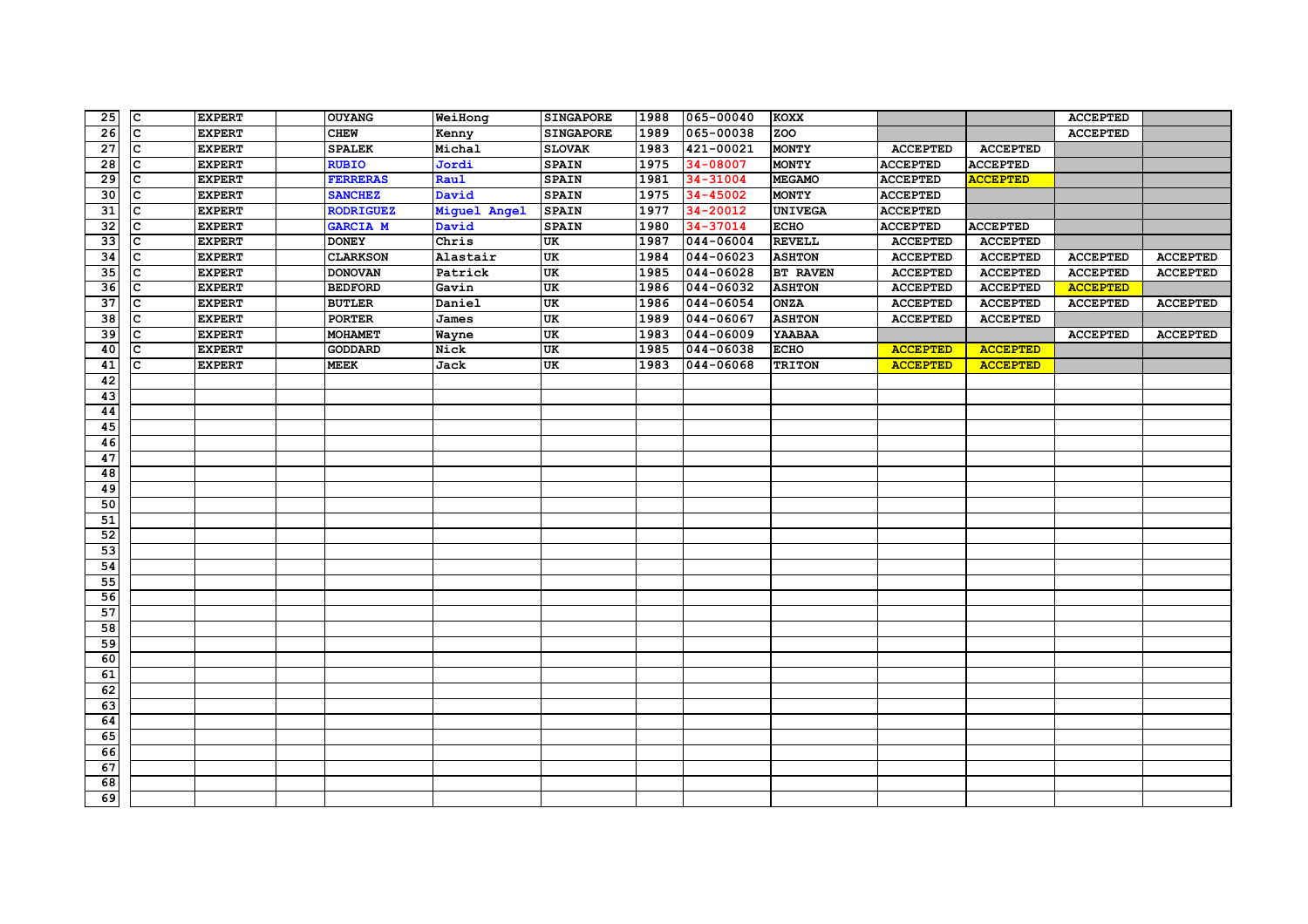| 70 I           |  |  |  |  |  |  |  |
|----------------|--|--|--|--|--|--|--|
| 71             |  |  |  |  |  |  |  |
| 72             |  |  |  |  |  |  |  |
| 73             |  |  |  |  |  |  |  |
| 74             |  |  |  |  |  |  |  |
| 75             |  |  |  |  |  |  |  |
| 76             |  |  |  |  |  |  |  |
| 77             |  |  |  |  |  |  |  |
| 78             |  |  |  |  |  |  |  |
| 79             |  |  |  |  |  |  |  |
| 80             |  |  |  |  |  |  |  |
| 81             |  |  |  |  |  |  |  |
| $\frac{3}{82}$ |  |  |  |  |  |  |  |
| 83<br>_____    |  |  |  |  |  |  |  |
| 84             |  |  |  |  |  |  |  |
| 85             |  |  |  |  |  |  |  |

|                 |       | Category: Femina |                   |            |                  |            |             |              |                 |                 |                 |                 |
|-----------------|-------|------------------|-------------------|------------|------------------|------------|-------------|--------------|-----------------|-----------------|-----------------|-----------------|
| No              | Group | Category         | Bib No. Last name | First name | Nation           | <b>YOB</b> | License No. | <b>Bike</b>  | $R-1$           | $R-2$           | $R-3$           | $R - 4$         |
|                 | D     | <b>FEMINA</b>    | <b>REMY</b>       | Audrey     | <b>FRANCE</b>    | 1989       | 54130432    | <b>KOXX</b>  | <b>ACCEPTED</b> | <b>ACCEPTED</b> |                 |                 |
|                 | D     | <b>FEMINA</b>    | <b>TREUE</b>      | Juliane    | <b>GERMANY</b>   | 1985       | 049-06012   | <b>ROTOR</b> |                 | <b>ACCEPTED</b> | <b>ACCEPTED</b> |                 |
| 3               | D     | <b>FEMINA</b>    | <b>HIRANO</b>     | Yuna       | <b>JAPAN</b>     | 1994       | 081-00441   | Monty        | <b>ACCEPTED</b> | <b>ACCEPTED</b> | <b>ACCEPTED</b> | <b>ACCEPTED</b> |
|                 | D     | <b>FEMINA</b>    | LEE               | Charissa   | <b>SINGAPORE</b> | 1992       | 065-00035   | <b>MONTY</b> |                 |                 | <b>ACCEPTED</b> | <b>ACCEPTED</b> |
| 5               | D     | <b>FEMINA</b>    | <b>JANICKOVA</b>  | Tatiana    | <b>SLOVAK</b>    | 1994       | 421-00006   | <b>MONTY</b> | <b>ACCEPTED</b> | <b>ACCEPTED</b> |                 |                 |
| 6               | D     | <b>FEMINA</b>    | <b>ABANT</b>      | Gemma      | <b>SPAIN</b>     | 1989       | 34-08317    | <b>MONTY</b> | <b>ACCEPTED</b> | <b>ACCEPTED</b> | <b>ACCEPTED</b> |                 |
|                 | D     | <b>FEMINA</b>    | <b>ABANT</b>      | Mireia     | <b>SPAIN</b>     | 1989       | 34-08318    | <b>MONTY</b> | <b>ACCEPTED</b> | <b>ACCEPTED</b> | <b>ACCEPTED</b> |                 |
| 8               | D     | <b>FEMINA</b>    | <b>DIAZ</b>       | Alba Maria | <b>SPAIN</b>     | 1992       | 34-28079    | <b>MONTY</b> | <b>ACCEPTED</b> |                 |                 |                 |
| 9               | D     | <b>FEMINA</b>    | <b>JOHANSON</b>   | Linnea     | <b>SWEDEN</b>    | 1988       | 046-06008   | Da-Li        | <b>ACCEPTED</b> | <b>ACCEPTED</b> | <b>ACCEPTED</b> | <b>ACCEPTED</b> |
| 10              | D     | <b>FEMINA</b>    | <b>JOHANSON</b>   | Susanne    | <b>SWEDEN</b>    | 1990       | 046-06012   | <b>ONZA</b>  | <b>ACCEPTED</b> | <b>ACCEPTED</b> |                 |                 |
| 11              | D     | <b>FEMINA</b>    | <b>MORGAN</b>     | Lois       | UK               | 1988       | 044-06012   | <b>MONTY</b> | <b>ACCEPTED</b> | <b>ACCEPTED</b> | <b>ACCEPTED</b> | <b>ACCEPTED</b> |
| 12              |       |                  |                   |            |                  |            |             |              |                 |                 |                 |                 |
| $\overline{13}$ |       |                  |                   |            |                  |            |             |              |                 |                 |                 |                 |
| 14              |       |                  |                   |            |                  |            |             |              |                 |                 |                 |                 |
| 15              |       |                  |                   |            |                  |            |             |              |                 |                 |                 |                 |
| 16              |       |                  |                   |            |                  |            |             |              |                 |                 |                 |                 |
| 17              |       |                  |                   |            |                  |            |             |              |                 |                 |                 |                 |
| 18              |       |                  |                   |            |                  |            |             |              |                 |                 |                 |                 |
| 19              |       |                  |                   |            |                  |            |             |              |                 |                 |                 |                 |
| 20              |       |                  |                   |            |                  |            |             |              |                 |                 |                 |                 |
| 21              |       |                  |                   |            |                  |            |             |              |                 |                 |                 |                 |
| $\overline{22}$ |       |                  |                   |            |                  |            |             |              |                 |                 |                 |                 |
| 23              |       |                  |                   |            |                  |            |             |              |                 |                 |                 |                 |
| 24              |       |                  |                   |            |                  |            |             |              |                 |                 |                 |                 |
| 25              |       |                  |                   |            |                  |            |             |              |                 |                 |                 |                 |
| 26              |       |                  |                   |            |                  |            |             |              |                 |                 |                 |                 |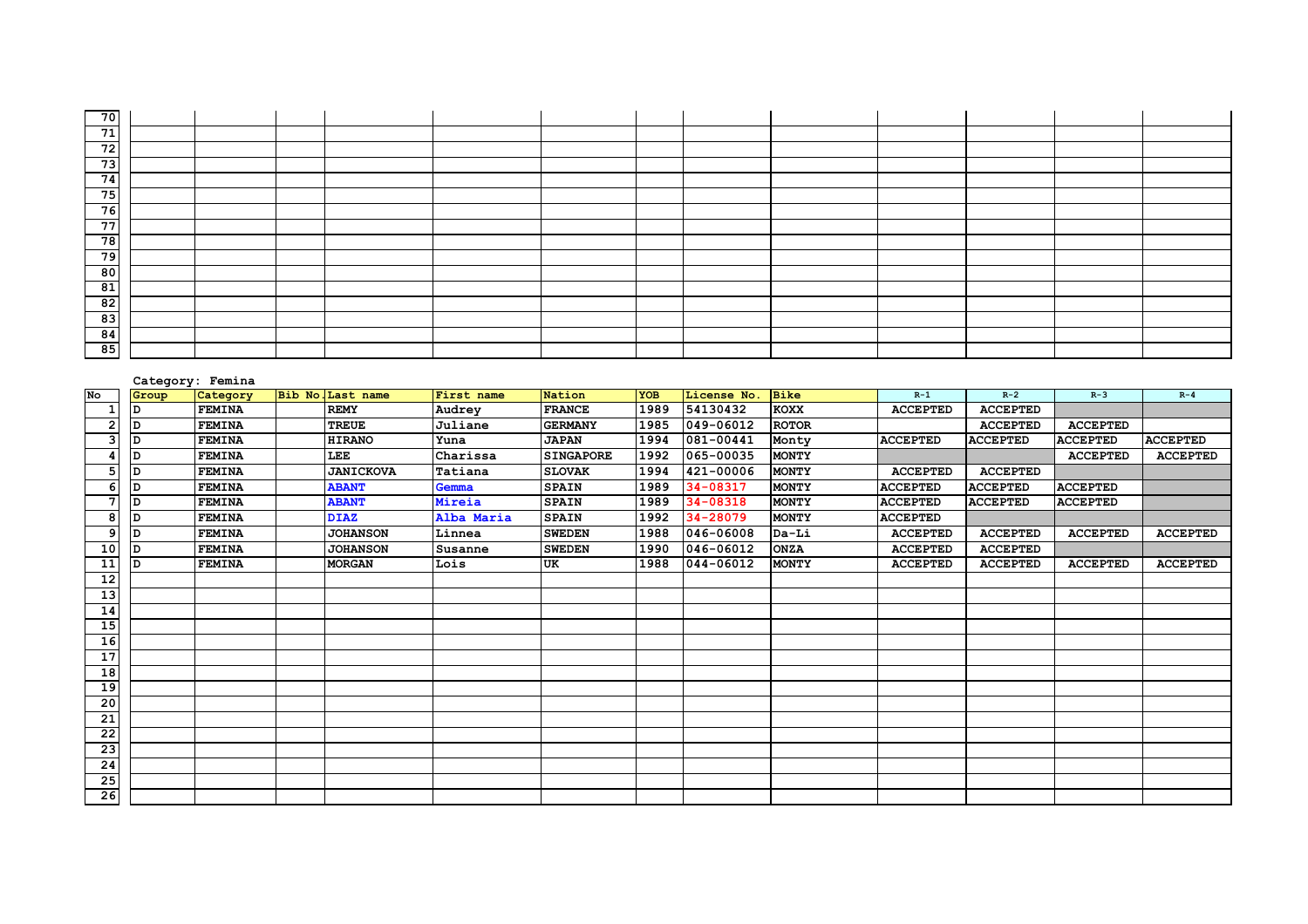| $\overline{27}$                                                                                                                                                                                     |  |  |  |  |  |  |  |
|-----------------------------------------------------------------------------------------------------------------------------------------------------------------------------------------------------|--|--|--|--|--|--|--|
|                                                                                                                                                                                                     |  |  |  |  |  |  |  |
|                                                                                                                                                                                                     |  |  |  |  |  |  |  |
|                                                                                                                                                                                                     |  |  |  |  |  |  |  |
| $\begin{array}{r} 1.78 \\  \hline\n 28 \\  \hline\n 29 \\  \hline\n 30 \\  \hline\n 31 \\  \hline\n 32\n \end{array}$                                                                               |  |  |  |  |  |  |  |
|                                                                                                                                                                                                     |  |  |  |  |  |  |  |
| 33                                                                                                                                                                                                  |  |  |  |  |  |  |  |
|                                                                                                                                                                                                     |  |  |  |  |  |  |  |
|                                                                                                                                                                                                     |  |  |  |  |  |  |  |
| $\begin{array}{r} \n \overline{\mathbf{34}} \\  \overline{\mathbf{35}} \\  \overline{\mathbf{36}} \\  \overline{\mathbf{37}} \\  \overline{\mathbf{38}} \\  \overline{\mathbf{39}} \\  \end{array}$ |  |  |  |  |  |  |  |
|                                                                                                                                                                                                     |  |  |  |  |  |  |  |
|                                                                                                                                                                                                     |  |  |  |  |  |  |  |
|                                                                                                                                                                                                     |  |  |  |  |  |  |  |
| $\begin{array}{r}\n\hline\n40 \\ \hline\n41 \\ \hline\n42 \\ \hline\n43\n\end{array}$                                                                                                               |  |  |  |  |  |  |  |
|                                                                                                                                                                                                     |  |  |  |  |  |  |  |
|                                                                                                                                                                                                     |  |  |  |  |  |  |  |
|                                                                                                                                                                                                     |  |  |  |  |  |  |  |
| 44                                                                                                                                                                                                  |  |  |  |  |  |  |  |
| 45                                                                                                                                                                                                  |  |  |  |  |  |  |  |
| 46                                                                                                                                                                                                  |  |  |  |  |  |  |  |
| 47                                                                                                                                                                                                  |  |  |  |  |  |  |  |
| $\frac{48}{49}$                                                                                                                                                                                     |  |  |  |  |  |  |  |
|                                                                                                                                                                                                     |  |  |  |  |  |  |  |
| 50                                                                                                                                                                                                  |  |  |  |  |  |  |  |

|                 |       | Category: Scratch |                   |            |        |     |                  |       |       |       |         |
|-----------------|-------|-------------------|-------------------|------------|--------|-----|------------------|-------|-------|-------|---------|
| No              | Group | Category          | Bib No. Last name | First name | Nation | YOB | License No. Bike | $R-1$ | $R-2$ | $R-3$ | $R - 4$ |
| $\mathbf{1}$    |       |                   |                   |            |        |     |                  |       |       |       |         |
| $\overline{2}$  |       |                   |                   |            |        |     |                  |       |       |       |         |
| $\mathbf{3}$    |       |                   |                   |            |        |     |                  |       |       |       |         |
| 4               |       |                   |                   |            |        |     |                  |       |       |       |         |
| 5               |       |                   |                   |            |        |     |                  |       |       |       |         |
| -61             |       |                   |                   |            |        |     |                  |       |       |       |         |
| $\overline{7}$  |       |                   |                   |            |        |     |                  |       |       |       |         |
| 8               |       |                   |                   |            |        |     |                  |       |       |       |         |
| 9               |       |                   |                   |            |        |     |                  |       |       |       |         |
|                 |       |                   |                   |            |        |     |                  |       |       |       |         |
|                 |       |                   |                   |            |        |     |                  |       |       |       |         |
|                 |       |                   |                   |            |        |     |                  |       |       |       |         |
|                 |       |                   |                   |            |        |     |                  |       |       |       |         |
|                 |       |                   |                   |            |        |     |                  |       |       |       |         |
|                 |       |                   |                   |            |        |     |                  |       |       |       |         |
|                 |       |                   |                   |            |        |     |                  |       |       |       |         |
|                 |       |                   |                   |            |        |     |                  |       |       |       |         |
| $\overline{18}$ |       |                   |                   |            |        |     |                  |       |       |       |         |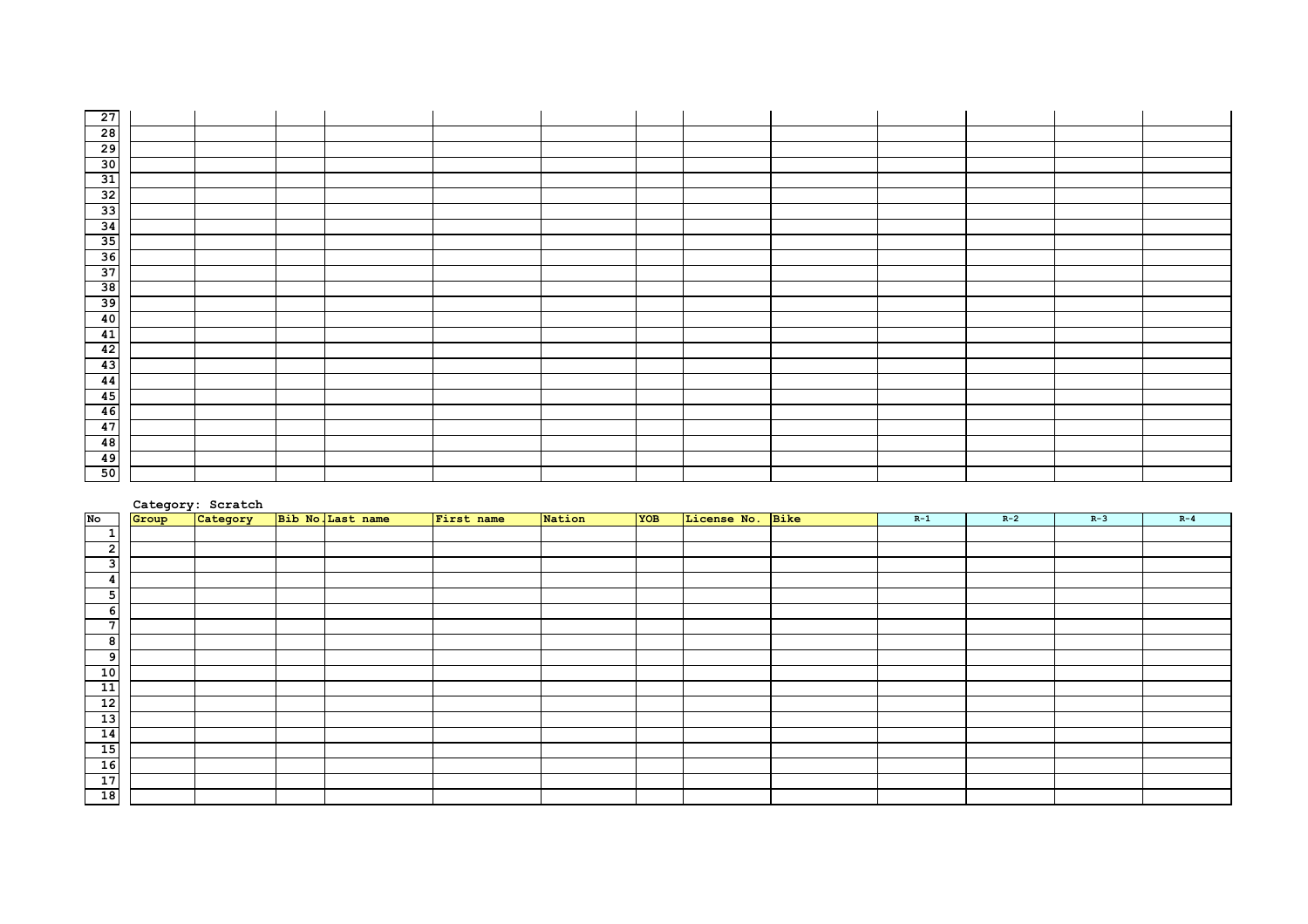| 19<br>20 21 22 35 45 56 78 99 10 31 32 33 34 35 67 88 99 10 33 34 45 67 89 60 61 92 34 45 67 88 99 10 41 42 43 44 5 67 88 99 00 11 22 33 54 45 67 88 99 00 11 22 33 54 45 67 88 99 00 11 22 33 54 45 67 88 99 00 11 22 33 54 45 6 |  |  |  |  |  |  |  |
|-----------------------------------------------------------------------------------------------------------------------------------------------------------------------------------------------------------------------------------|--|--|--|--|--|--|--|
|                                                                                                                                                                                                                                   |  |  |  |  |  |  |  |
|                                                                                                                                                                                                                                   |  |  |  |  |  |  |  |
|                                                                                                                                                                                                                                   |  |  |  |  |  |  |  |
|                                                                                                                                                                                                                                   |  |  |  |  |  |  |  |
|                                                                                                                                                                                                                                   |  |  |  |  |  |  |  |
|                                                                                                                                                                                                                                   |  |  |  |  |  |  |  |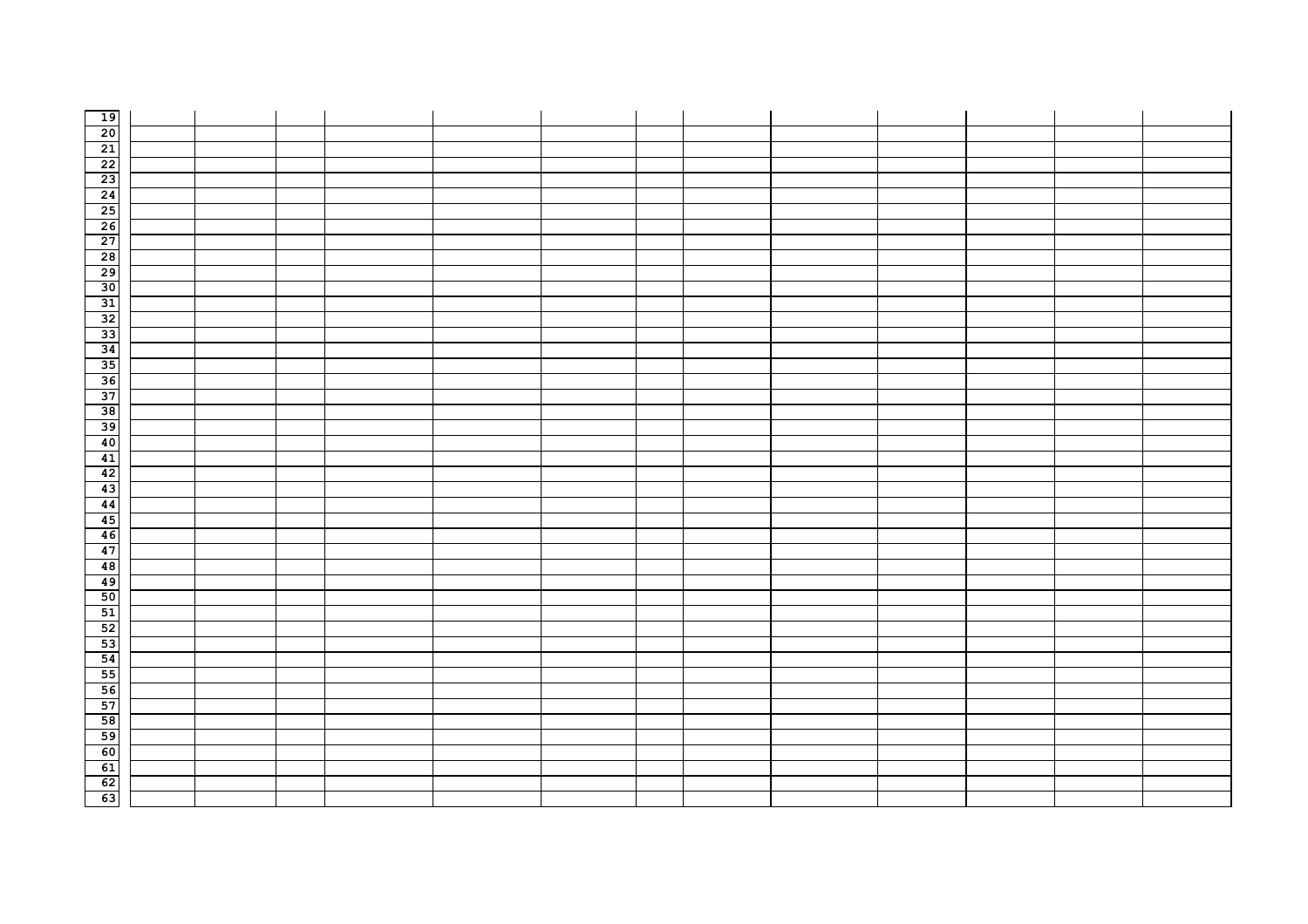| $\begin{array}{c c}\n64 \\ \hline\n65 \\ \hline\n7\n\end{array}$                     |  |  |  |  |  |  |  |
|--------------------------------------------------------------------------------------|--|--|--|--|--|--|--|
|                                                                                      |  |  |  |  |  |  |  |
|                                                                                      |  |  |  |  |  |  |  |
|                                                                                      |  |  |  |  |  |  |  |
|                                                                                      |  |  |  |  |  |  |  |
|                                                                                      |  |  |  |  |  |  |  |
|                                                                                      |  |  |  |  |  |  |  |
|                                                                                      |  |  |  |  |  |  |  |
|                                                                                      |  |  |  |  |  |  |  |
|                                                                                      |  |  |  |  |  |  |  |
|                                                                                      |  |  |  |  |  |  |  |
|                                                                                      |  |  |  |  |  |  |  |
|                                                                                      |  |  |  |  |  |  |  |
|                                                                                      |  |  |  |  |  |  |  |
|                                                                                      |  |  |  |  |  |  |  |
|                                                                                      |  |  |  |  |  |  |  |
|                                                                                      |  |  |  |  |  |  |  |
|                                                                                      |  |  |  |  |  |  |  |
|                                                                                      |  |  |  |  |  |  |  |
|                                                                                      |  |  |  |  |  |  |  |
|                                                                                      |  |  |  |  |  |  |  |
|                                                                                      |  |  |  |  |  |  |  |
| لا                                                                                   |  |  |  |  |  |  |  |
| $\overline{4}$                                                                       |  |  |  |  |  |  |  |
| $\overline{\phantom{0}}$                                                             |  |  |  |  |  |  |  |
| $\epsilon$                                                                           |  |  |  |  |  |  |  |
| $\overline{\bullet}$ $\overline{\bullet}$                                            |  |  |  |  |  |  |  |
|                                                                                      |  |  |  |  |  |  |  |
|                                                                                      |  |  |  |  |  |  |  |
|                                                                                      |  |  |  |  |  |  |  |
|                                                                                      |  |  |  |  |  |  |  |
|                                                                                      |  |  |  |  |  |  |  |
|                                                                                      |  |  |  |  |  |  |  |
|                                                                                      |  |  |  |  |  |  |  |
|                                                                                      |  |  |  |  |  |  |  |
|                                                                                      |  |  |  |  |  |  |  |
|                                                                                      |  |  |  |  |  |  |  |
|                                                                                      |  |  |  |  |  |  |  |
|                                                                                      |  |  |  |  |  |  |  |
|                                                                                      |  |  |  |  |  |  |  |
|                                                                                      |  |  |  |  |  |  |  |
|                                                                                      |  |  |  |  |  |  |  |
| 10<br>11<br>11<br>11<br>11<br>11<br>11<br>11<br>11<br>11<br>11<br>1<br>1<br><br><br> |  |  |  |  |  |  |  |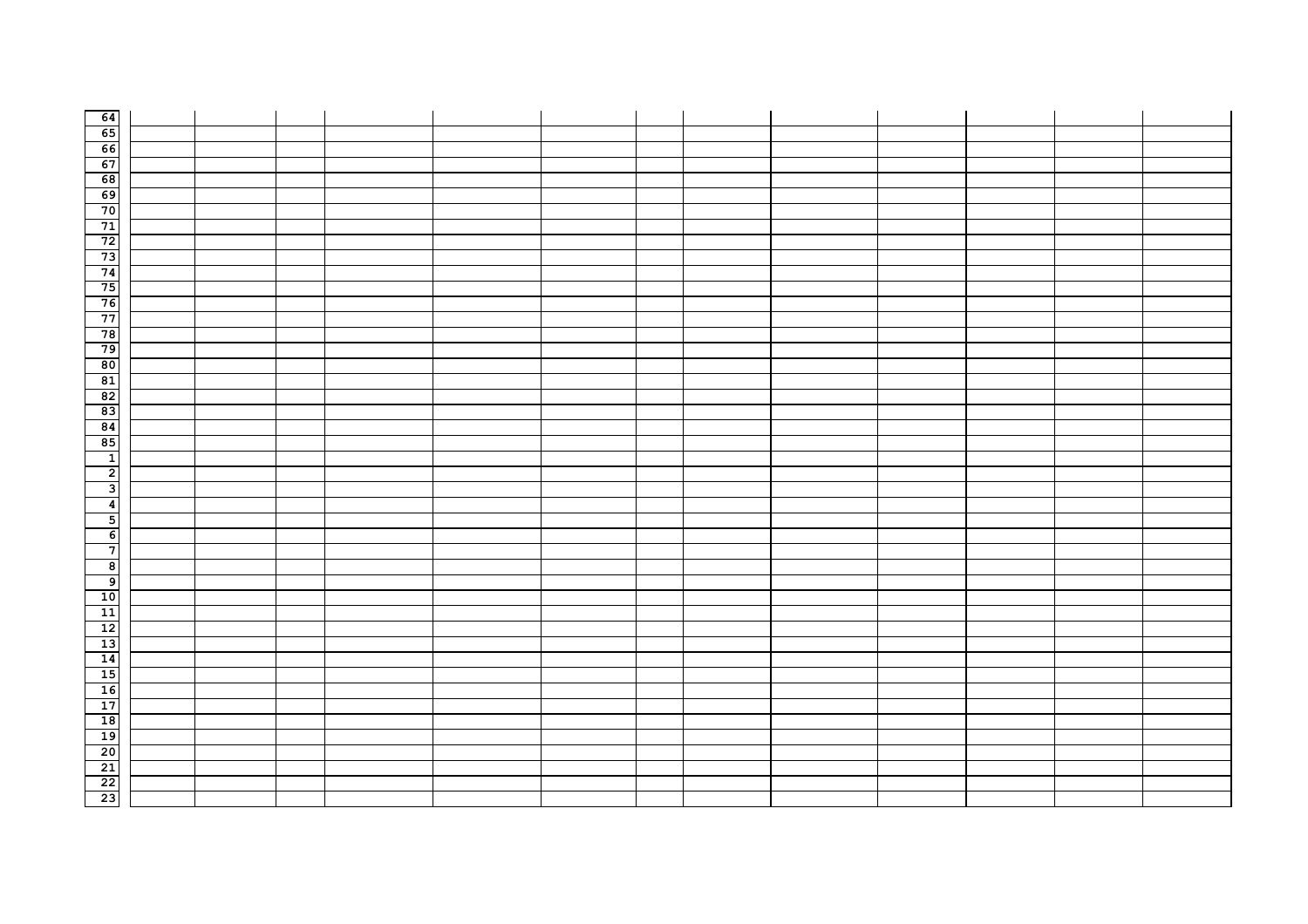| $\begin{array}{r} 24 \\ 25 \\ 26 \\ 27 \\ 28 \end{array}$                                                                                                     |  |  |  |  |  |  |  |
|---------------------------------------------------------------------------------------------------------------------------------------------------------------|--|--|--|--|--|--|--|
|                                                                                                                                                               |  |  |  |  |  |  |  |
|                                                                                                                                                               |  |  |  |  |  |  |  |
|                                                                                                                                                               |  |  |  |  |  |  |  |
|                                                                                                                                                               |  |  |  |  |  |  |  |
|                                                                                                                                                               |  |  |  |  |  |  |  |
|                                                                                                                                                               |  |  |  |  |  |  |  |
|                                                                                                                                                               |  |  |  |  |  |  |  |
|                                                                                                                                                               |  |  |  |  |  |  |  |
|                                                                                                                                                               |  |  |  |  |  |  |  |
|                                                                                                                                                               |  |  |  |  |  |  |  |
|                                                                                                                                                               |  |  |  |  |  |  |  |
|                                                                                                                                                               |  |  |  |  |  |  |  |
|                                                                                                                                                               |  |  |  |  |  |  |  |
|                                                                                                                                                               |  |  |  |  |  |  |  |
|                                                                                                                                                               |  |  |  |  |  |  |  |
|                                                                                                                                                               |  |  |  |  |  |  |  |
|                                                                                                                                                               |  |  |  |  |  |  |  |
|                                                                                                                                                               |  |  |  |  |  |  |  |
|                                                                                                                                                               |  |  |  |  |  |  |  |
|                                                                                                                                                               |  |  |  |  |  |  |  |
| $\begin{array}{r} \n \overline{41} \\  \overline{42} \\  \overline{43} \\  \overline{44} \\  \overline{45} \\  \overline{46} \\  \overline{47}\n \end{array}$ |  |  |  |  |  |  |  |
|                                                                                                                                                               |  |  |  |  |  |  |  |
|                                                                                                                                                               |  |  |  |  |  |  |  |
| $\begin{array}{r} \hline 48 \\ \hline 49 \\ \hline 50 \end{array}$                                                                                            |  |  |  |  |  |  |  |
|                                                                                                                                                               |  |  |  |  |  |  |  |
|                                                                                                                                                               |  |  |  |  |  |  |  |

#### **Category: Nation No Category Nation Nation YOB License No. R-1 R-2 R-3 R-4 ANDORRA ARGENTINA BELGIUM CHINA CZECH FRANCE GERMANY ITALY JAPAN SINGAPORE SLOVAK SPAIN 13**<br>**14 SWEDEN**<br>**SWITZE SWITZERLAND UK**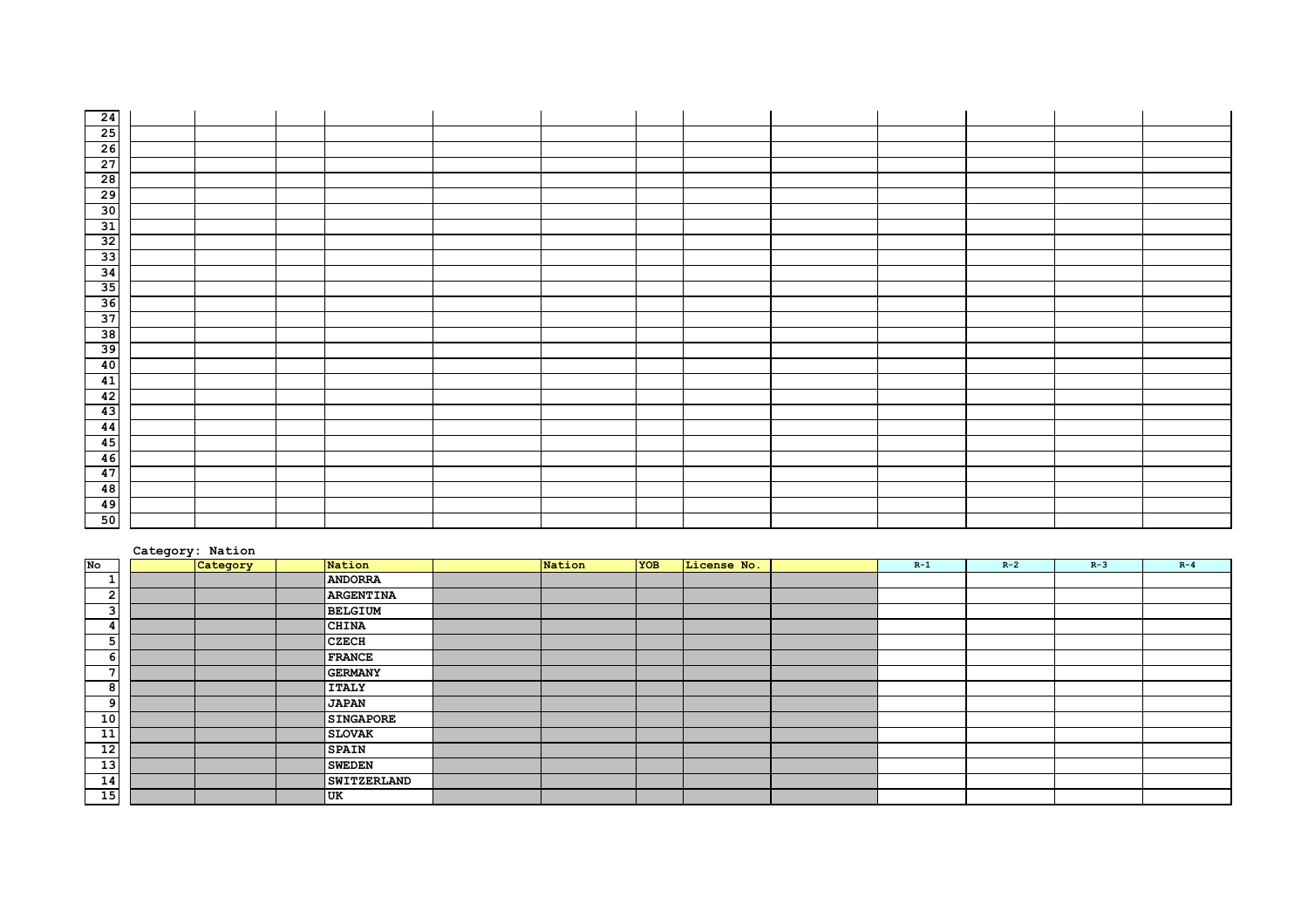#### **Category: Constructor 20"**

| No     | Category | Nation |  |  |  |
|--------|----------|--------|--|--|--|
|        | Con. 20  | MONTY  |  |  |  |
| ∽      |          |        |  |  |  |
| ີ<br>⊐ |          |        |  |  |  |
| 4      |          |        |  |  |  |
| 5      |          |        |  |  |  |
| 6      |          |        |  |  |  |
| -      |          |        |  |  |  |